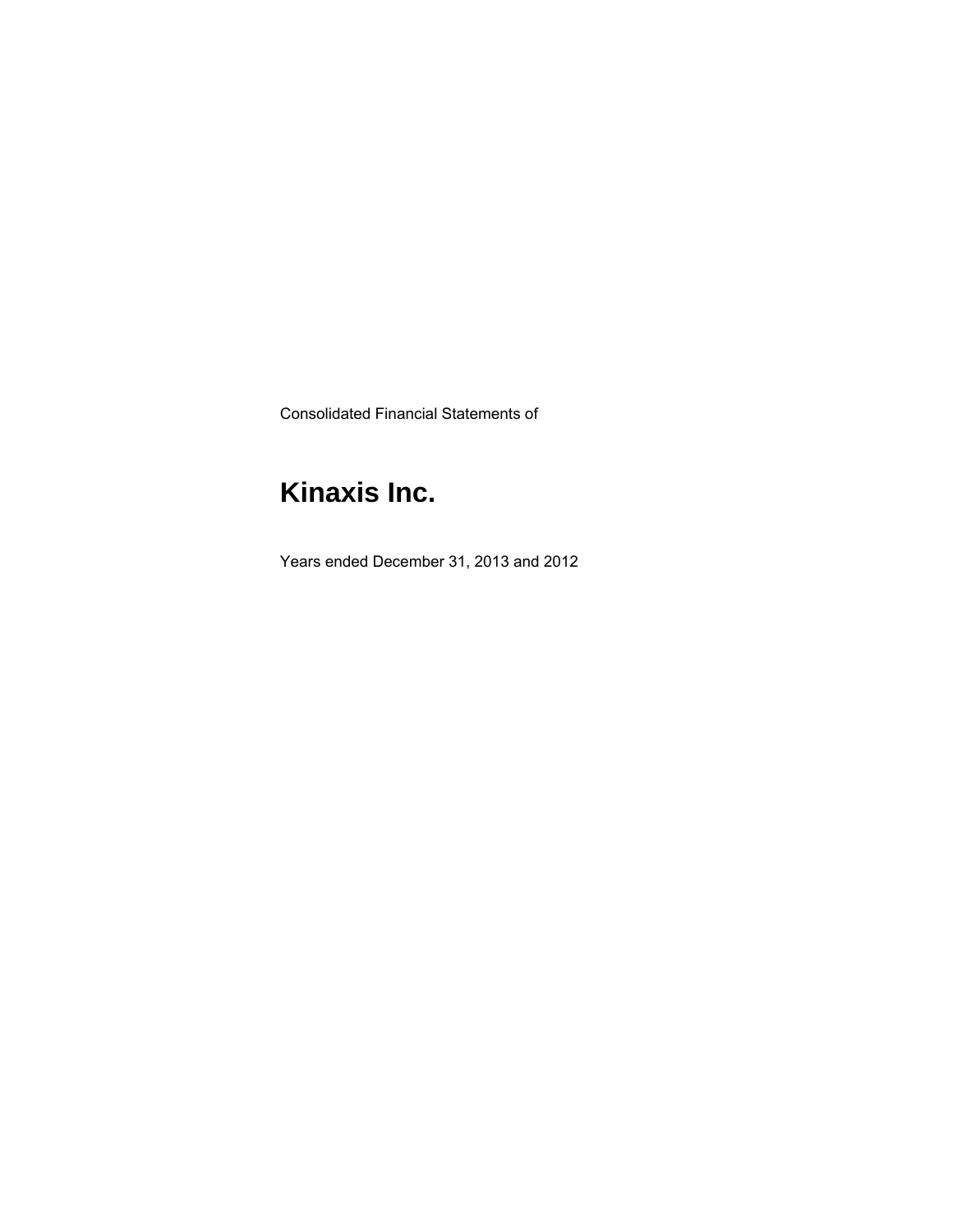

 Ottawa, ON K2P 2P8 Canada

**KPMG LLP** Telephone (613) 212-KPMG (5764) Suite 2000 **Fax** (613) 212-2896 160 Elgin Street **Internet** www.kpmg.ca

## **INDEPENDENT AUDITORS' REPORT**

To the Shareholders of Kinaxis Inc.

We have audited the accompanying financial statements of Kinaxis Inc., which comprise the consolidated statements of financial position as at December 31, 2013 and December 31, 2012, the consolidated statements of comprehensive income, changes in shareholders' deficiency and cash flows for the years ended December 31, 2013, December 2012 and December 2011, and notes, comprising a summary of significant accounting policies and other explanatory information.

### *Management's Responsibility for the Financial Statements*

Management is responsible for the preparation and fair presentation of these consolidated financial statements in accordance with International Financial Reporting Standards, and for such internal control as management determines is necessary to enable the preparation of consolidated financial statements that are free from material misstatement, whether due to fraud or error.

### *Auditors' Responsibility*

Our responsibility is to express an opinion on these consolidated financial statements based on our audits. We conducted our audits in accordance with Canadian generally accepted auditing standards. Those standards require that we comply with ethical requirements and plan and perform the audit to obtain reasonable assurance about whether the consolidated financial statements are free from material misstatement.

An audit involves performing procedures to obtain audit evidence about the amounts and disclosures in the consolidated financial statements. The procedures selected depend on our judgment, including the assessment of the risks of material misstatement of the consolidated financial statements, whether due to fraud or error. In making those risk assessments, we consider internal control relevant to the entity's preparation and fair presentation of the consolidated financial statements in order to design audit procedures that are appropriate in the circumstances, but not for the purpose of expressing an opinion on the effectiveness of the entity's internal control. An audit also includes evaluating the appropriateness of accounting policies used and the reasonableness of accounting estimates made by management, as well as evaluating the overall presentation of the consolidated financial statements.

We believe that the audit evidence we have obtained in our audits is sufficient and appropriate to provide a basis for our audit opinion.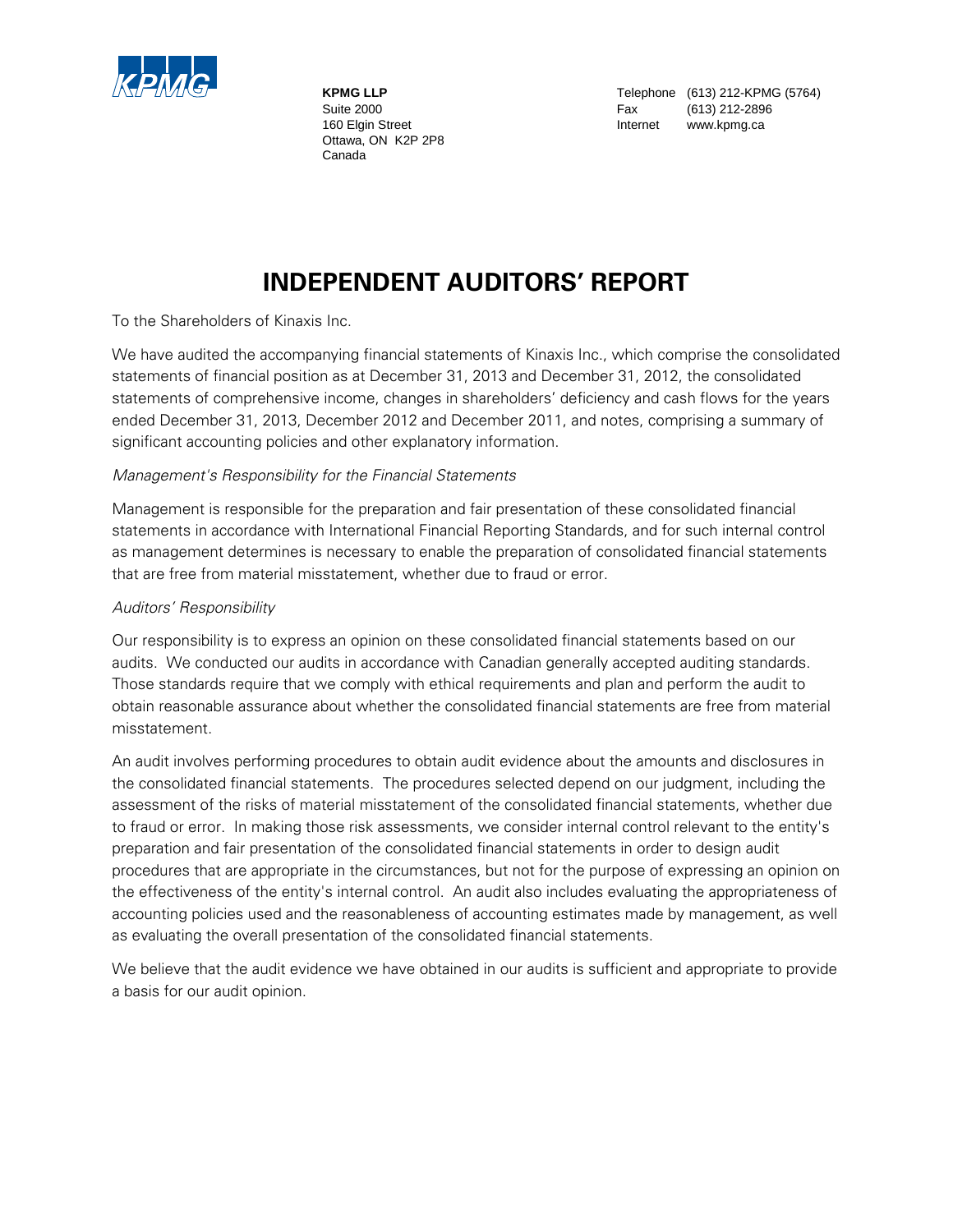

### *Opinion*

In our opinion, the consolidated financial statements present fairly, in all material respects, the financial position of Kinaxis Inc. as at December 31, 2013 and December 31, 2012 and its financial performance and its cash flows for the years ended December 31, 2013, December 31, 2012 and December 31, 2011 in accordance with International Financial Reporting Standards.

 $KPMG$  11P

Chartered Professional Accountants, Licensed Public Accountants May 1, 2014 Ottawa, Canada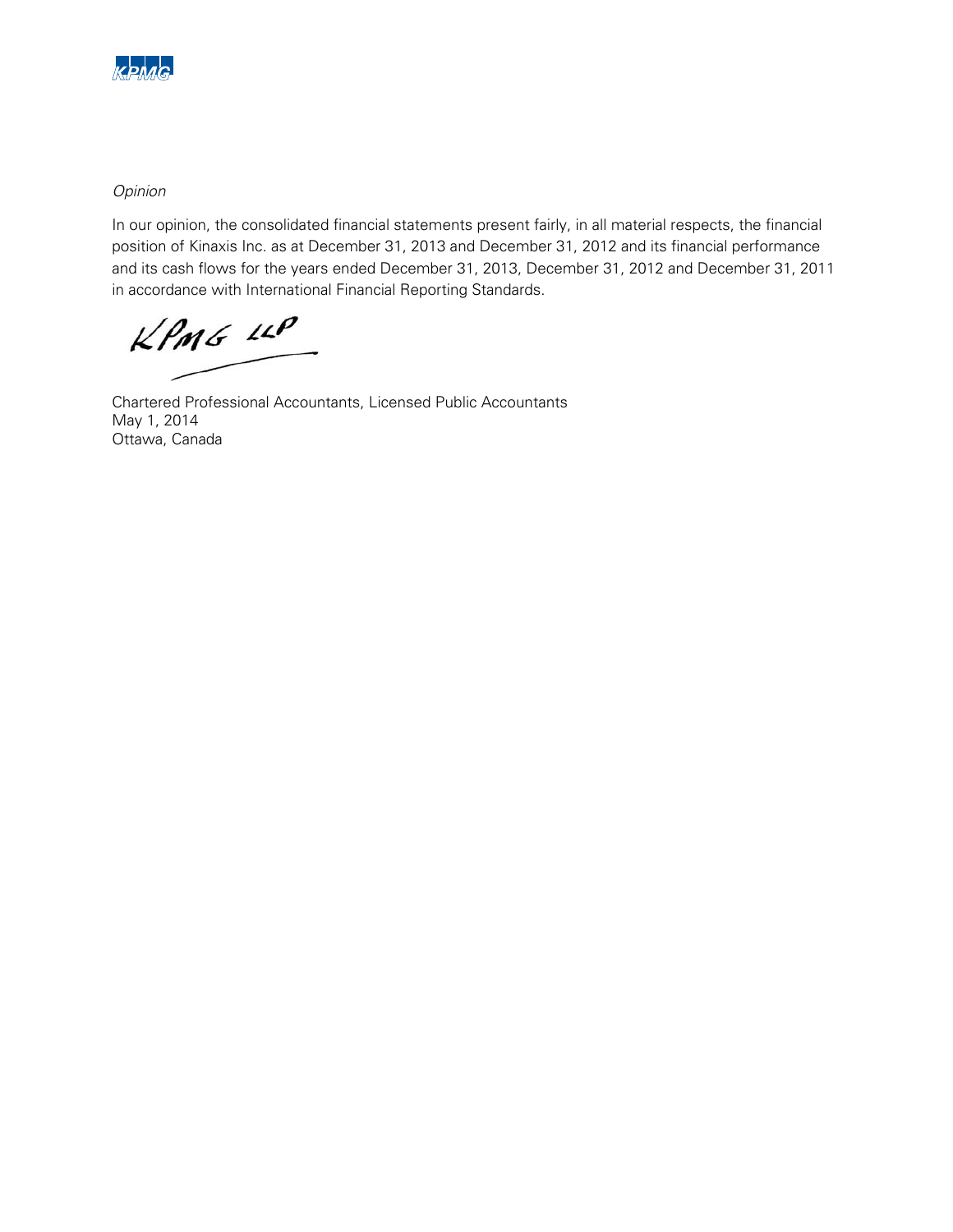Consolidated Statements of Financial Position

As at December 31, 2013 and 2012 (Expressed in thousands of U.S. dollars)

|                                                       | 2013         | 2012         |
|-------------------------------------------------------|--------------|--------------|
| <b>Assets</b>                                         |              |              |
| Current assets:                                       |              |              |
| Cash and cash equivalents                             | \$<br>13,804 | \$<br>48,801 |
| Trade and other receivables (note 4)                  | 12,449       | 10,433       |
| Investment tax credits receivable                     | 1,330        | 1,374        |
| Prepaid expenses                                      | 1,207        | 1,174        |
|                                                       | 28,790       | 61,782       |
| Non-current assets:                                   |              |              |
| Property and equipment (note 5)                       | 2,408        | 1,845        |
| Investment tax credits recoverable                    | 2,108        | 4,680        |
| Deferred tax assets (note 16)                         | 8,166        | 4,183        |
|                                                       | \$<br>41,472 | \$<br>72,490 |
|                                                       |              |              |
| Liabilities                                           |              |              |
| <b>Current liabilities:</b>                           |              |              |
| Trade payables and accrued liabilities (note 6)       | \$<br>11,062 | \$<br>2,900  |
| Deferred revenue                                      | 24,700       | 20,316       |
| Current portion of finance lease obligations (note 8) |              | 42           |
| Current portion of long-term debt (note 7)            | 4,167        |              |
| Redeemable preferred shares (note 9)                  |              | 64,720       |
|                                                       | 39,929       | 87,978       |
| Non-current liabilities:                              |              |              |
| Finance lease obligations (note 8)                    |              | 16           |
| Lease inducement                                      | 155          | 202          |
| Long-term debt (note 7)                               | 20,833       |              |
| Redeemable preferred shares (note 9)                  | 54,135       |              |
|                                                       | 75,123       | 218          |
| <b>Shareholders' Deficiency</b>                       |              |              |
| Share capital (note 10)                               | 9,902        | 11,176       |
| Contributed surplus                                   | 3,948        | 2,923        |
| Accumulated other comprehensive income loss           | (360)        | (297)        |
| Deficit                                               | (87,070)     | (29, 508)    |
|                                                       | (73, 580)    | (15, 706)    |
| Contingencies (note 23)<br>Commitments (note 20)      |              |              |
|                                                       |              |              |
|                                                       | \$<br>41,472 | \$<br>72,490 |
|                                                       |              |              |

On behalf of the Board of Directors:

Director Director

See accompanying notes to consolidated financial statements.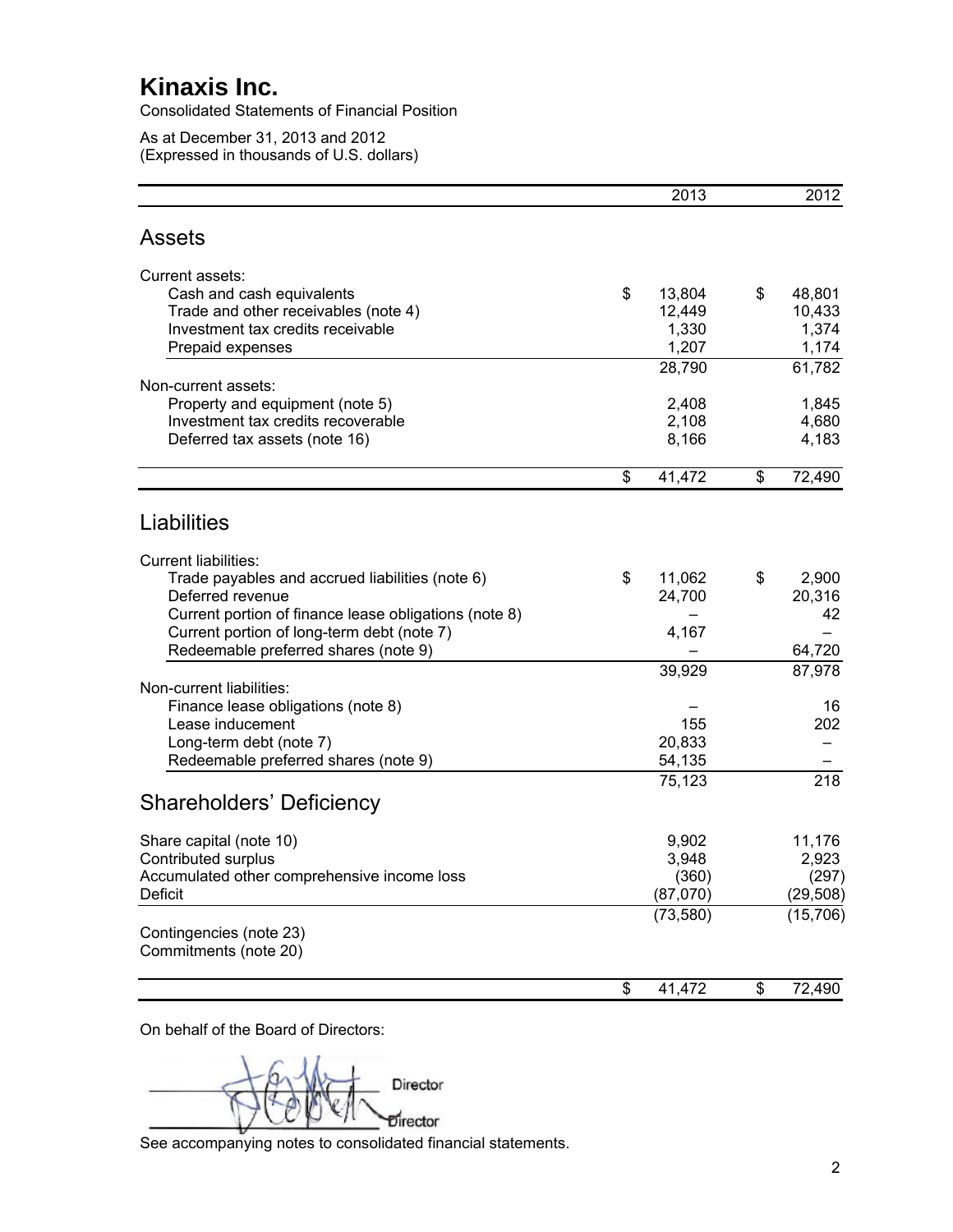Consolidated Statements of Comprehensive Income

For the years ended December 31, 2013, 2012 and 2011 (Expressed in thousands of U.S. dollars, except share and per share data)

|                                                                                                                                                                          | 2013                               | 2012                               | 2011                               |
|--------------------------------------------------------------------------------------------------------------------------------------------------------------------------|------------------------------------|------------------------------------|------------------------------------|
| Revenue (note 12)                                                                                                                                                        | \$<br>60,816                       | \$<br>46,671                       | \$<br>38,041                       |
| Cost of revenue                                                                                                                                                          | 18,016                             | 13,156                             | 9,714                              |
| Gross profit                                                                                                                                                             | 42,800                             | 33,515                             | 28,327                             |
| Operating expenses:<br>Selling and marketing<br>Research and development (note 13)<br>General and administrative                                                         | 15,071<br>8,171<br>6,383<br>29,625 | 13,019<br>7,072<br>5,388<br>25,479 | 10,217<br>2,323<br>4,469<br>17,009 |
| Other income/(expense):<br>Loss due to change in fair value of redeemable                                                                                                | 13,175                             | 8,036                              | 11,318                             |
| preferred shares<br>Foreign exchange (loss) gain<br>Net finance income (note 15)                                                                                         | (17, 884)<br>(168)<br>31           | (1, 172)<br>215<br>46              | (15, 939)<br>178<br>38             |
|                                                                                                                                                                          | (18,021)                           | (911)                              | (15, 723)                          |
| Profit (loss) before income taxes                                                                                                                                        | (4, 846)                           | 7,125                              | (4, 405)                           |
| Income tax expense (recovery) (note 16):<br>Current<br>Deferred                                                                                                          | 8,857<br>(3,983)<br>4,874          | 588<br>1,593<br>2,181              | 528<br>(776)<br>(248)              |
| Profit (loss)                                                                                                                                                            | (9,720)                            | 4,944                              | (4, 157)                           |
| Other comprehensive loss<br>Items that are or may be reclassified<br>subsequently to profit or loss:<br>Foreign currency translation differences<br>- foreign operations | (63)                               | (246)                              | (51)                               |
| Total comprehensive income (loss)                                                                                                                                        | \$<br>(9,783)                      | \$<br>4,698                        | \$<br>(4, 208)                     |
| Basic earnings (loss) per share                                                                                                                                          | \$<br>(0.59)                       | \$<br>0.30                         | \$<br>(0.27)                       |
| Weighted average number of basic common shares<br>(note 11)                                                                                                              | 16,539,070                         | 16,523,113                         | 15,413,687                         |
| Diluted earnings (loss) per share                                                                                                                                        | (0.59)                             | 0.19                               | (0.27)                             |
| Weighted average number of diluted common shares<br>(note 11)                                                                                                            | 16,539,070                         | 26,437,042                         | 15,413,687                         |

See accompanying notes to consolidated financial statements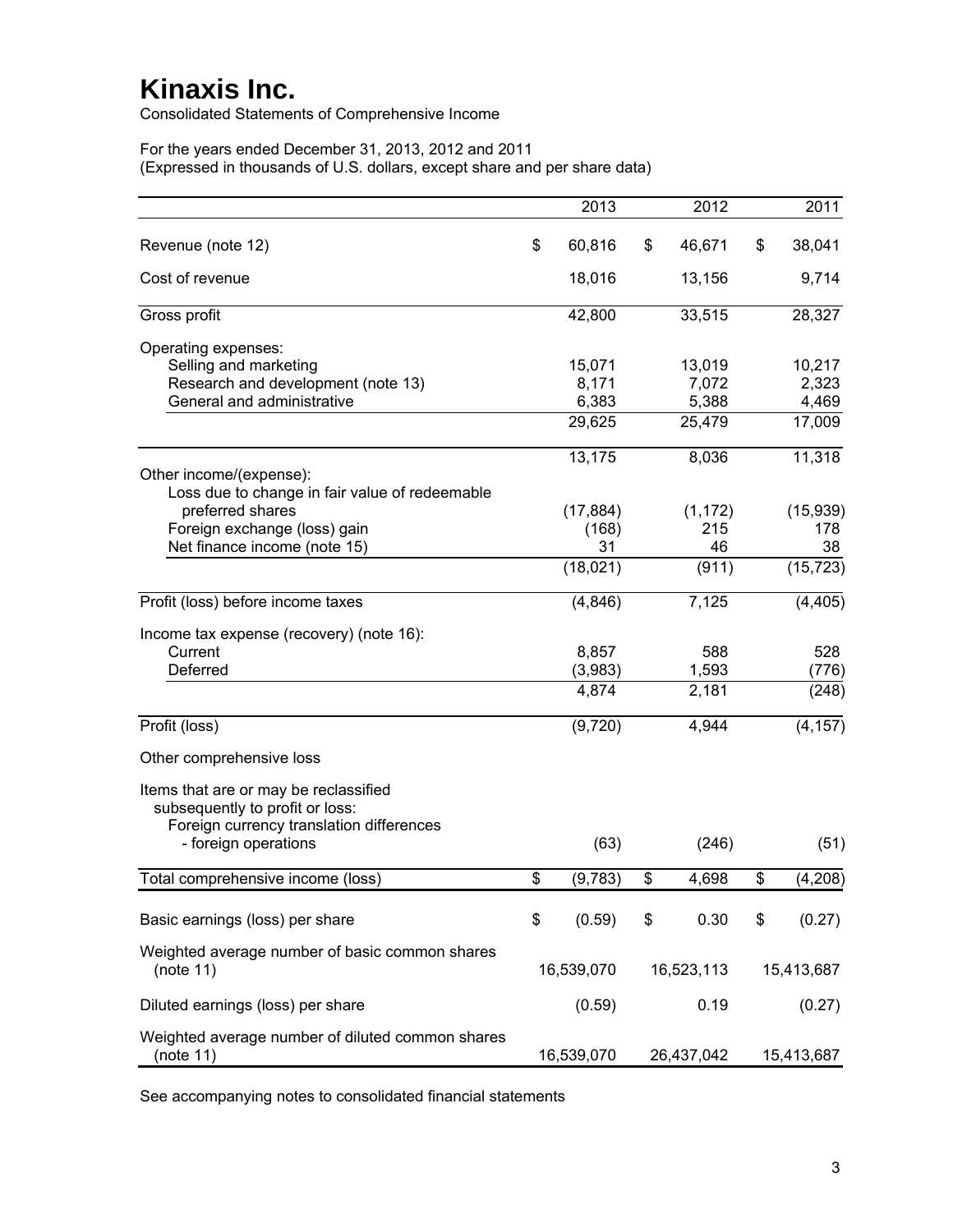Consolidated Statements of Changes in Shareholders' Deficiency

For the years ended December 31, 2013, 2012 and 2011 (Expressed in thousands of U.S. dollars)

|                                       |                |             | Accumulated   |                 |                 |
|---------------------------------------|----------------|-------------|---------------|-----------------|-----------------|
|                                       |                |             | other         |                 |                 |
|                                       | Share          | Contributed | comprehensive |                 | Total           |
|                                       | capital        | surplus     | loss          | Deficit         | deficiency      |
| \$<br>Balance at January 1, 2011      | 9,013          | \$<br>1,483 | \$            | \$<br>(30, 295) | \$<br>(19, 799) |
| Loss                                  |                |             |               | (4, 157)        | (4, 157)        |
| Other comprehensive loss              |                |             | (51)          |                 | (51)            |
| Total comprehensive loss              |                |             | (51)          | (4, 157)        | (4, 208)        |
| Repurchase of shares                  | (44)           |             |               |                 | (44)            |
| Shares issued for cash                | 16             |             |               |                 | 16              |
| Share purchase plan subscriptions     | 222            |             |               |                 | 222             |
| Share options exercised               | 934            |             |               |                 | 934             |
| Share based payments                  |                | 495         |               |                 | 495             |
| Interest on receivable for share sale | $\overline{4}$ | 24          |               |                 | 28              |
| Total shareholder transactions        | 1,132          | 519         |               |                 | 1,651           |
| Balance, December 31, 2011            | 10,145         | 2,002       | (51)          | (34, 452)       | (22, 356)       |
| Profit                                |                |             |               | 4,944           | 4,944           |
| Other comprehensive loss              |                |             | (246)         |                 | (246)           |
| Total comprehensive loss              |                |             | (246)         | 4,944           | 4,698           |
| Shares issued for cash                | 240            |             |               |                 | 240             |
| Share purchase plan                   |                |             |               |                 |                 |
| subscriptions                         | 458            |             |               |                 | 458             |
| Share options exercised               | 333            |             |               |                 | 333             |
| Share based payments                  |                | 898         |               |                 | 898             |
| Interest on receivable for            |                |             |               |                 |                 |
| share sale                            |                | 23          |               |                 | 23              |
| Total shareholder transactions        | 1,031          | 921         |               |                 | 1,952           |
|                                       |                |             |               |                 |                 |
| Balance, December 31, 2012            | 11,176         | 2,923       | (297)         | (29, 508)       | (15, 706)       |
| Loss                                  |                |             |               | (9,720)         | (9,720)         |
| Other comprehensive loss              |                |             | (63)          |                 | (63)            |
| Total comprehensive loss              |                |             | (63)          | (9,720)         | (9,783)         |
| Repurchase of shares and options      | (2,751)        |             |               | (47, 842)       | (50, 593)       |
| Share purchase plan                   |                |             |               |                 |                 |
| subscriptions                         | 347            |             |               |                 | 347             |
| Share options exercised               | 163            |             |               |                 | 163             |
| Share based payments                  |                | 1,003       |               |                 | 1,003           |
| Repayment of receivable               |                |             |               |                 |                 |
| on share sale                         | 967            |             |               |                 | 967             |
| Interest on receivable for            |                |             |               |                 |                 |
| share sale                            |                | 22          |               |                 | 22              |
| Total shareholder transactions        | (1, 274)       | 1,025       |               | (47, 842)       | (48,091)        |
|                                       |                |             |               |                 |                 |
| Balance, December 31, 2013<br>\$      | 9,902          | \$<br>3,948 | \$<br>(360)   | \$<br>(87,070)  | \$<br>(73, 580) |

See accompanying notes to consolidated financial statements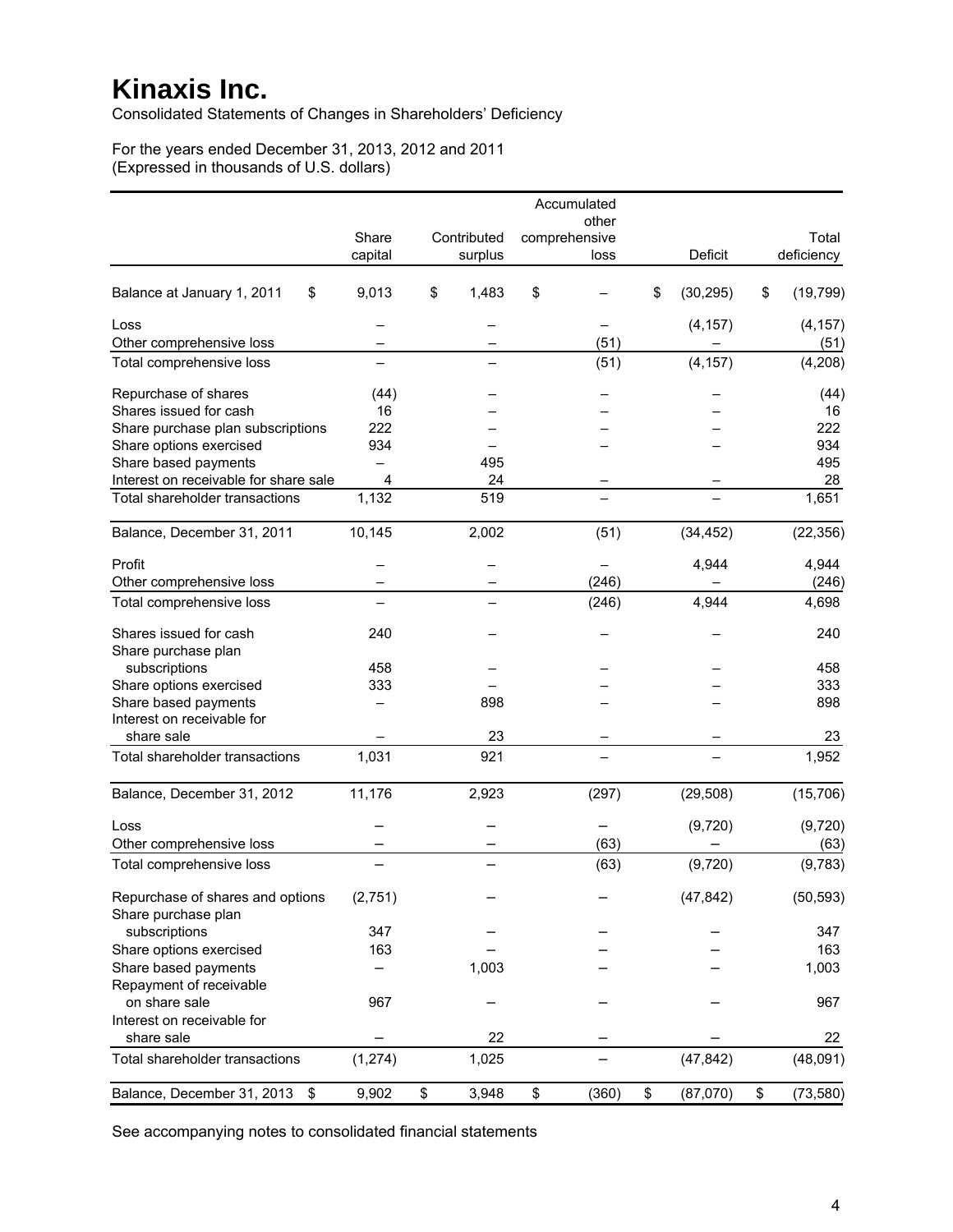Consolidated Statements of Cash Flows

For the years ended December 31, 2013, 2012 and 2011 (Expressed in thousands of U.S. dollars)

|                                              | 2013          | 2012         |              | 2011     |
|----------------------------------------------|---------------|--------------|--------------|----------|
| Cash flows from operating activities:        |               |              |              |          |
| Profit (loss)                                | \$<br>(9,720) | \$<br>4,944  | $\mathbb{S}$ | (4, 157) |
| Items not affecting cash:                    |               |              |              |          |
| Depreciation of property and equipment       | 834           | 677          |              | 604      |
| Loss due to change in fair value of          |               |              |              |          |
| redeemable preferred shares                  | 17,884        | 1,172        |              | 15,939   |
| Share-based compensation                     | 1,003         | 898          |              | 495      |
| Amortization of lease inducement             | (46)          | (46)         |              | (47)     |
| Long-term investment tax credits recoverable | 2,573         | (700)        |              | (3,480)  |
| Income tax expense (recovery)                | 4,874         | 2,181        |              | (248)    |
| Changes in operating assets and              |               |              |              |          |
| liabilities (note 17)                        | 3,379         | (3, 371)     |              | 2,069    |
| Interest paid                                | (3)           | (5)          |              | (14)     |
| Income taxes paid                            | (1, 149)      | (1, 119)     |              | (307)    |
|                                              | 19,629        | 4,631        |              | 10,854   |
| Cash flows from investing activities:        |               |              |              |          |
| Purchase of property and equipment           | (1, 397)      | (1, 362)     |              | (823)    |
| Cash flows from financing activities:        |               |              |              |          |
| Common and Non-Voting Common Shares          |               |              |              |          |
| issued and share subscriptions received      | 532           | 1,054        |              | 1,200    |
| Repayment of receivable for share sale       | 967           |              |              |          |
| Repurchase of Class A Preferred Shares       | (28, 469)     |              |              |          |
| Repurchase of Common and Non-Voting          |               |              |              |          |
| <b>Common Shares</b>                         | (50, 593)     |              |              | (44)     |
| Issuance of long-term debt                   | 25,000        |              |              |          |
| Payment of finance lease obligations         | (59)          | (70)         |              | (263)    |
|                                              | (52, 622)     | 984          |              | 893      |
| Increase in cash and cash equivalents        | (34, 390)     | 4,253        |              | 10,924   |
|                                              |               |              |              |          |
| Cash and cash equivalents, beginning of year | 48,801        | 45,175       |              | 34,115   |
| Effects of exchange rates on cash and        |               |              |              |          |
| cash equivalents                             | (607)         | (627)        |              | 136      |
| Cash and cash equivalents,                   |               |              |              |          |
| end of the year (note 17)                    | \$<br>13,804  | \$<br>48,801 | \$           | 45,175   |

See accompanying notes to consolidated financial statements.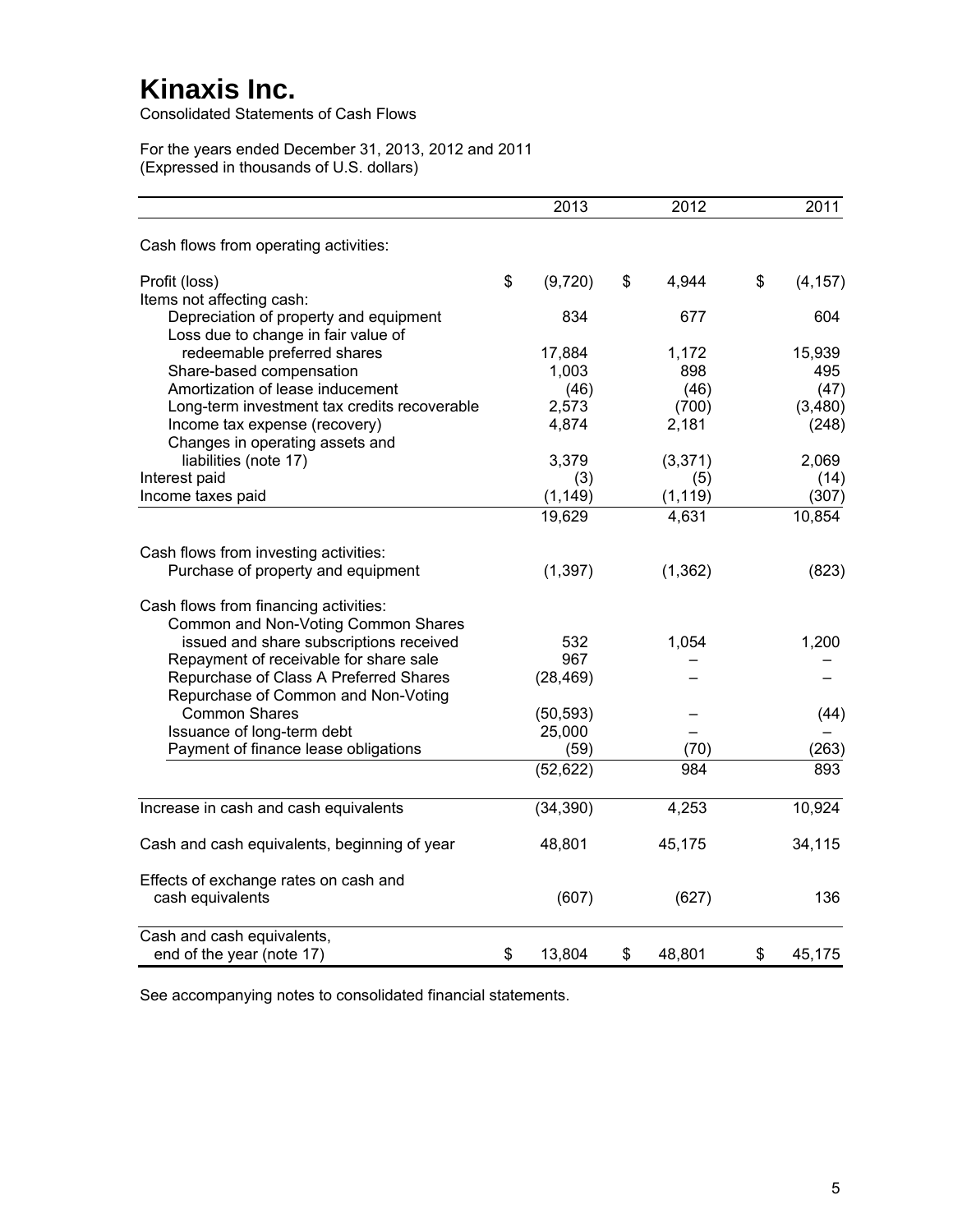Notes to Consolidated Financial Statements

For the years ended December 31, 2013 and 2012 (Expressed in thousands of U.S. dollars, except share and per share amounts)

### **1. Corporate information:**

Kinaxis Inc., (the "Company") is incorporated under the Canada Business Corporations Act and domiciled in Ontario, Canada. The address of the Company's registered office is 700 Silver Seven Road, Ottawa, Ontario. The consolidated financial statements of the Company as at December 31, 2013 and 2012 and for the years ended December 31, 2013, 2012 and 2011 comprise the Company and its subsidiaries.

Kinaxis is a leading provider of cloud-based subscription software that enables its customers to improve and accelerate analysis and decision-making across their supply chain operations. With offices in Chicago, United States; Tokyo, Japan; Hong Kong, China; Eindhoven, The Netherlands; and Ottawa, Canada; Kinaxis Inc. is a global enterprise.

## **2. Basis of preparation:**

(a) Statement of compliance:

The consolidated financial statements have been prepared in accordance with International Financial Reporting Standards ("IFRS") as issued by the International Accounting Standards Board ("IASB"), and include the accounts of Kinaxis Inc. and its six wholly-owned subsidiaries, Kinaxis Corp., Kinaxis Asia Limited, Kinaxis Japan K.K., Kinaxis Europe B.V., Kinaxis Software LLC and Kinaxis Holdings Inc.

The consolidated financial statements were authorized for issue by the Board of Directors on May 1, 2014.

(b) Measurement basis:

The consolidated financial statements have been prepared on the historical cost basis except for certain financial instruments measured at fair value. Historical cost is generally based on the fair value of the consideration given in exchange for assets.

(c) Presentation currency:

These consolidated financial statements are presented in United States dollars ("USD") which is the functional currency of the Company and its subsidiaries unless otherwise stated. Tabular amounts are presented in thousands of USD.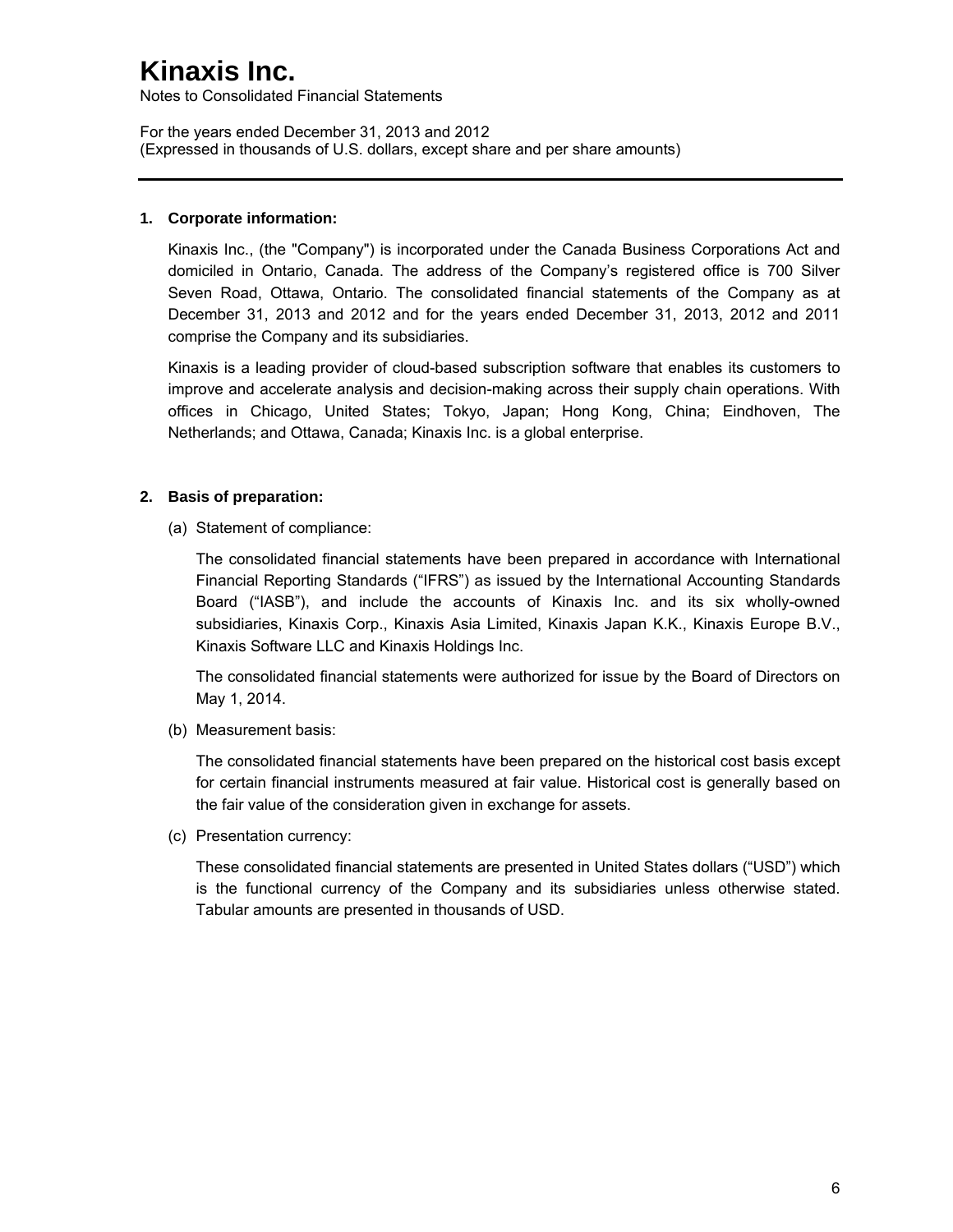Notes to Consolidated Financial Statements

For the years ended December 31, 2013 and 2012 (Expressed in thousands of U.S. dollars, except share and per share amounts)

### **2. Basis of preparation (continued):**

(d) Foreign currency:

#### *Foreign currency transactions*

The financial statements of the Company and its wholly-owned subsidiaries (excluding Kinaxis Japan K.K. and Kinaxis Europe B.V.), are measured using the United States dollar as the functional currency. Transactions in currencies other than the U.S. dollar are translated at the rates of exchange prevailing at the dates of the transactions. At the end of each reporting period, monetary items denominated in foreign currencies are translated to the functional currency at the rates prevailing at that date. Exchange differences on monetary items are recognized in profit or loss in the period in which they arise. Non-monetary items carried at fair value that are denominated in foreign currencies are translated to the functional currency at the rates prevailing at the date when the fair value was determined. Nonmonetary items that are measured in terms of historical cost in a foreign currency are translated using the rates at the date of the transaction.

#### *Foreign operations*

The consolidated financial statements also include the accounts of its wholly-owned subsidiaries Kinaxis Japan K.K. and Kinaxis Europe B.V., translated into U.S. dollars. The financial statements of Kinaxis Japan K.K. are measured using the Japanese Yen as its functional currency and the financial statements of Kinaxis Europe B.V. are measured using the European Euro as its functional currency. Assets and liabilities have been translated into U.S. dollars using exchange rates prevailing at the end of each reporting period. Income and expense items are translated at the average exchange rates for the period, unless exchange rates fluctuate significantly during that period, in which case the exchange rates at the dates of the transactions are used. Exchange differences arising, if any, are recognized in other comprehensive income and accumulated in shareholders' equity (deficiency).

(e) Use of estimates and judgments:

The preparation of the consolidated financial statements in accordance with IFRS requires management to make judgments, estimates and assumptions that affect the application of accounting policies and the reported amounts of assets, liabilities, revenue, expenses and disclosure of contingent assets and liabilities. Actual results may differ from these estimates.

Estimates and judgments are used, but not limited to the determination of the value of redeemable preferred shares, the allocation of consideration for a multiple element revenue arrangement, recognition of deferred tax assets, valuation of investment tax credits recoverable and valuation of share-based payments. Estimates and assumptions are reviewed periodically and the effects of revisions are recorded in the consolidated financial statements in the period in which the estimates are revised and in any future periods affected.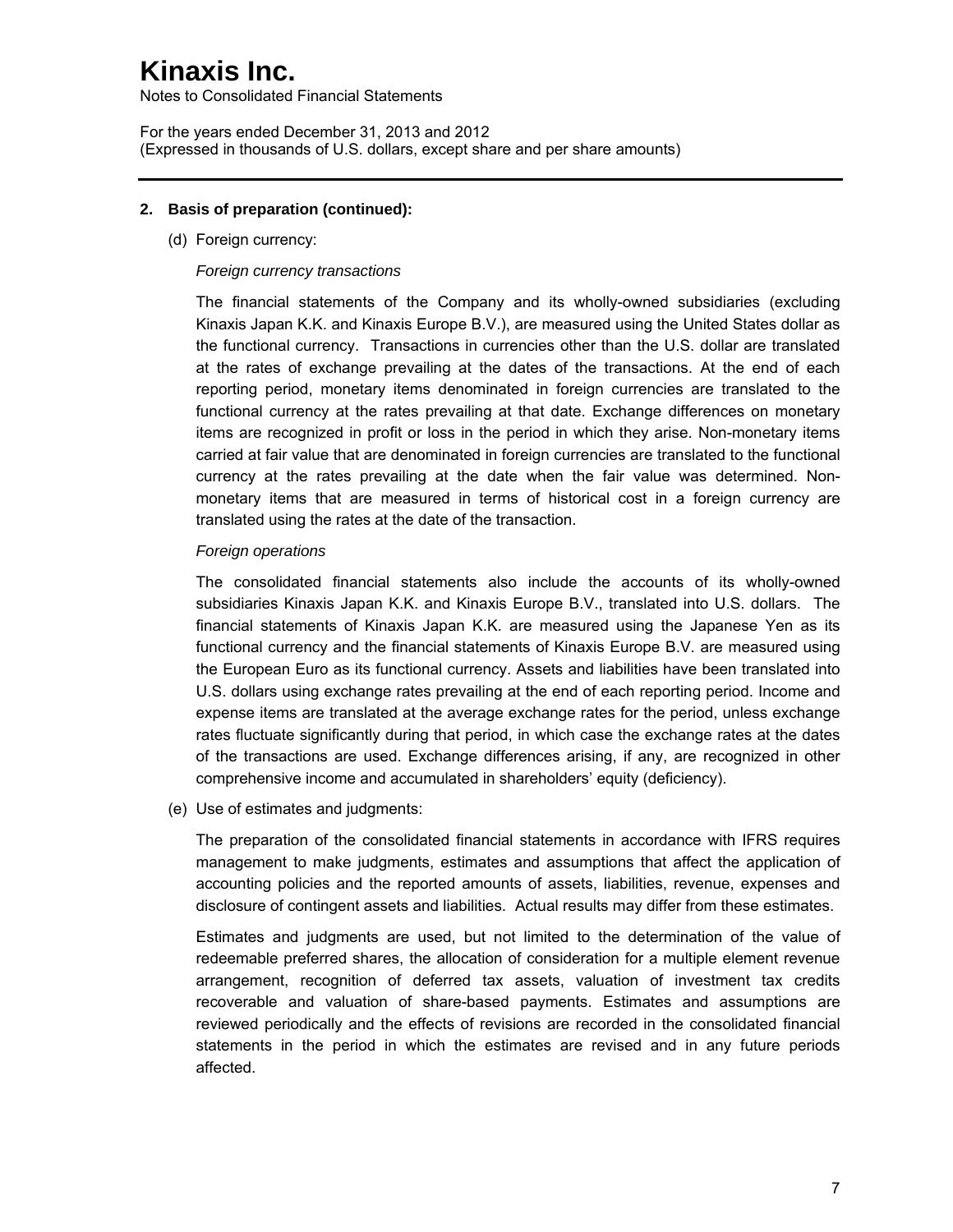Notes to Consolidated Financial Statements

For the years ended December 31, 2013 and 2012 (Expressed in thousands of U.S. dollars, except share and per share amounts)

### **2. Basis of preparation (continued):**

(e) Use of estimates and judgments (continued):

#### *Fair value of redeemable preferred shares*

The estimate of the fair value of the redeemable preferred shares is supported by an independent valuation report prepared by a Chartered Business Valuator to provide a value for each class of share at the reporting date. The valuator applied both the discounted cash flow approach and a market based approach to estimate the value of the Company. An option pricing model that considers the legal rights of all security classes and the respective claims of each security class on the value of the Company was applied to determine the fair value of the redeemable preferred shares. Changes to any one of the inputs into the discounted cash flow or market based approaches may result in a different estimate of value for the Company and a different estimate of the fair value of the redeemable preferred shares. Furthermore, changes to inputs in the option pricing model may result in a different value allocated to the redeemable preferred shares.

#### *Allocation of consideration to multiple elements of a revenue arrangement*

Judgment is applied in determining the components of a multiple element revenue arrangement. In allocating the consideration received among the multiple elements of a revenue arrangement, management must make estimates as to the fair value of each individual element. The selling price of the element on a stand-alone basis is used to determine the fair value. Where stand-alone sales do not exist, various inputs as detailed in note 3(b) are used to determine the fair value. Changes to these inputs may result in different estimates of fair value for an element and impact the allocation of consideration and timing of revenue recognition.

#### *Income taxes*

The recognition of deferred tax assets requires the Company to assess future taxable income available to utilize deferred tax assets related to deductible or taxable temporary differences. The Company considers the nature and carry-forward period of deferred tax assets, the Company's recent earnings history and forecast of future earnings in performing this assessment. The actual deferred tax assets realized may differ from the amount recorded due to factors having a negative impact on operating results of the Company and lower future taxable income.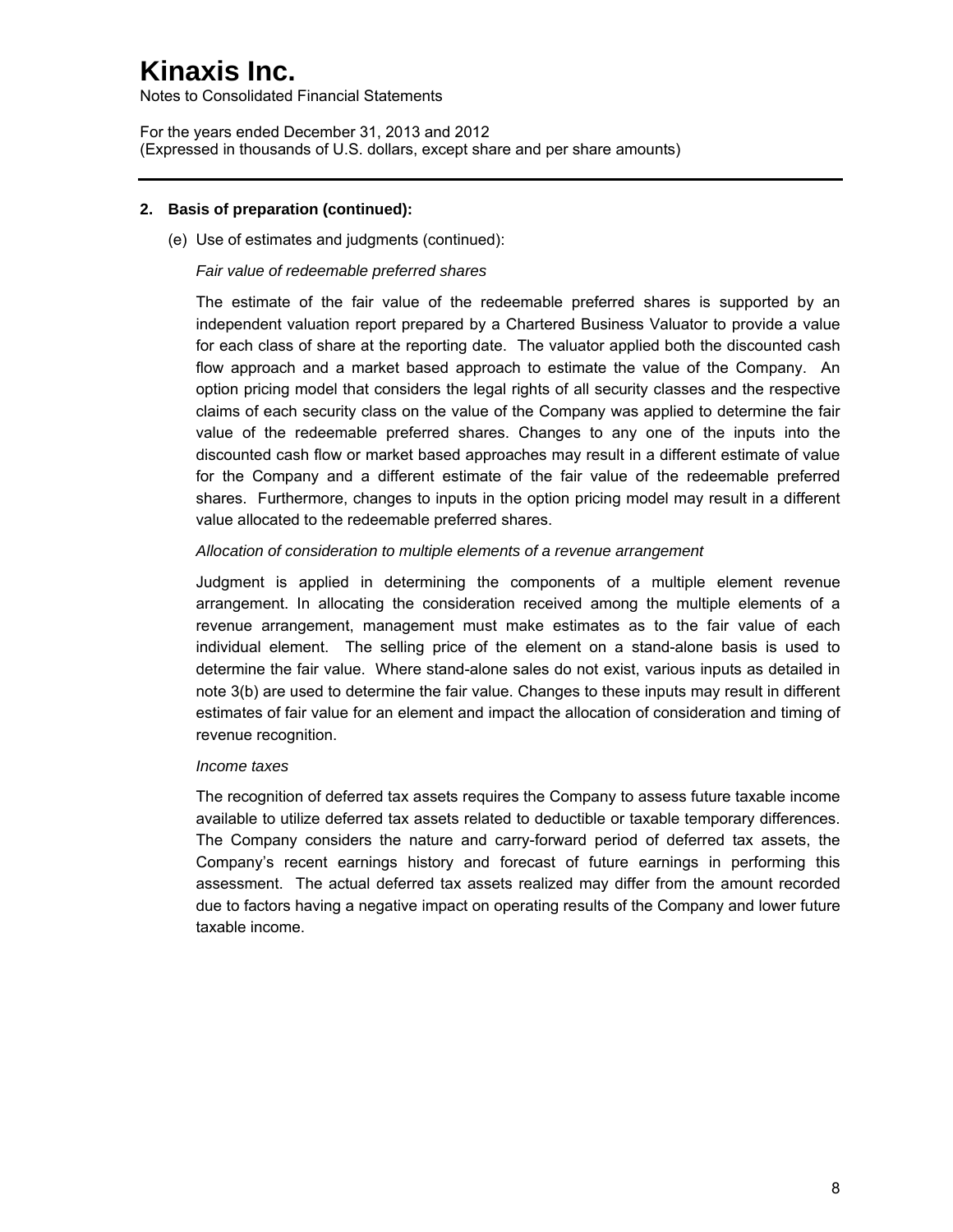Notes to Consolidated Financial Statements

For the years ended December 31, 2013 and 2012 (Expressed in thousands of U.S. dollars, except share and per share amounts)

### **2. Basis of preparation (continued):**

(e) Use of estimates and judgments (continued):

#### *Investment tax credits recoverable*

The recognition of investment tax credits recoverable requires the Company to assess future tax payable available to utilize the investment tax credits. The Company considers the carryforward period of the investment tax credits, the Company's recent earnings history and forecast of future earnings in performing this assessment.

The Company determines the value of effort expended towards research and development projects that qualify for investment tax credits and calculates the estimated recoverable to be recognized. The allocation of direct salaries to qualifying projects is derived from time records and assessment by management. The actual investment tax credits claimed and realized may differ from the estimate based on the final tax returns and review by tax authorities.

#### *Fair value of share-based payments*

The Company uses the Black-Scholes valuation model to determine the fair value of equity settled stock options. Estimates are required for inputs to this model including the fair value of the underlying shares, the expected life of the option, volatility, expected dividend yield and the risk-free interest rate. Variation in actual results for any of these inputs will result in a different value of the stock option realized from the original estimate. The assumptions and estimates used are further outlined in Note 10.

### **3. Significant accounting policies:**

(a) Basis of consolidation:

Subsidiaries are entities controlled by the Company. The financial statements of subsidiaries are included in the consolidated financial statements from the date that control commences until the date that control ceases. The accounting policies of subsidiaries have been changed when necessary to align them with the policies adopted by the Company. All intercompany transactions, balances, revenues and expenses between the Company and its subsidiaries have been eliminated.

(b) Revenue recognition:

The Company derives revenue from subscription of its product ("subscription revenue") comprised of its hosted software-as-a-service application ("SaaS") and fixed term subscription license of its software products ("On-premise license"). In addition, the Company derives revenue from the provision of professional services including implementation services, technical services and training and, to a lesser degree, from maintenance and support services provided to customers with legacy perpetual licenses to its software products. Professional services do not include significant customization to, or development of, the software.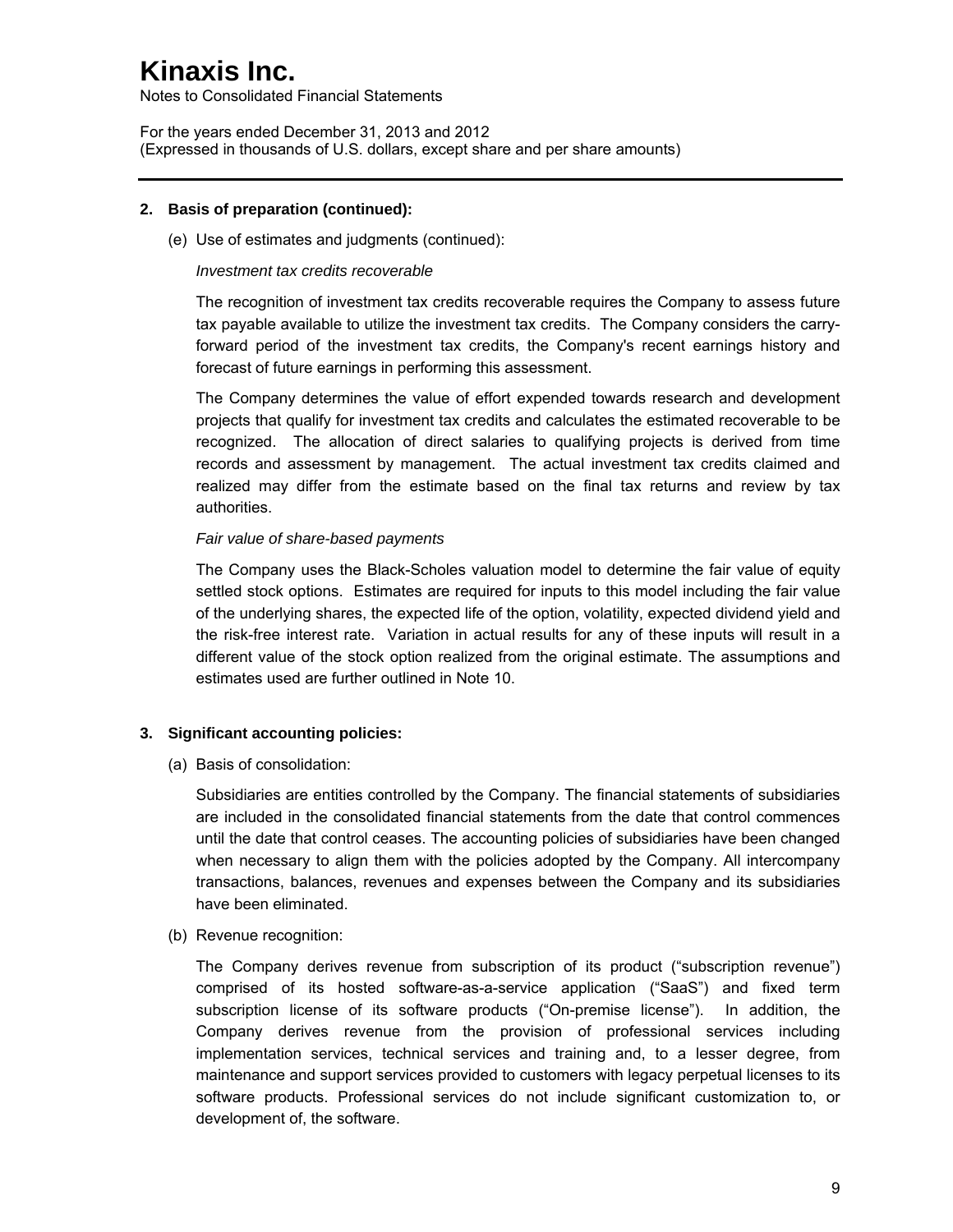Notes to Consolidated Financial Statements

For the years ended December 31, 2013 and 2012 (Expressed in thousands of U.S. dollars, except share and per share amounts)

### **3. Significant accounting policies (continued):**

(b) Revenue recognition (continued):

The Company commences revenue recognition when all of the following conditions are met:

- it is probable that the economic benefits of the transaction will flow to the entity;
- the amount of revenue can be measured reliably; and
- the costs incurred for the transaction and the costs to complete the transaction can be measured reliably.

The Company provides its SaaS, On-premise licenses and professional services on a standalone basis or as part of a multiple element arrangement. Stand-alone sales occur through renewals of the SaaS or On-premise term license and stand-alone purchases of the same or similar professional services on an ongoing basis by customers. When sold in a multiple element arrangement, the SaaS or On-premise license and the professional services elements are considered separate units of accounting as they have stand-alone value to the customer. The total consideration for the arrangement is allocated to the separate units of accounting based on their relative fair value and the revenue is recognized for each unit when the requirements for revenue recognition have been met. The Company determines the fair value of each unit of accounting based on the selling price when they are sold separately. When the fair value cannot be determined based on when it was sold separately, the Company determines a value that most reasonably reflects the selling price that might be achieved in a stand-alone transaction. Inputs considered in making this determination include the specific parameters and model used in determining the contract price, contracted renewal rates, the history of pricing, renewals and stand-alone sales activity of similar customers.

Subscription revenue related to the provision of SaaS or On-premise term licenses is recognized ratably over the contract term as the service or access to the software is delivered. The contract term begins when the service is made available or the license is delivered to the customer.

The Company enters into arrangements for professional services on a time and materials basis. Revenue for these professional services is recognized as the services are performed.

Maintenance and support services provided to customers with legacy perpetual licenses are sold as a single element arrangement with one unit of accounting. Revenue for these arrangements is recognized ratably over the term of the maintenance contract.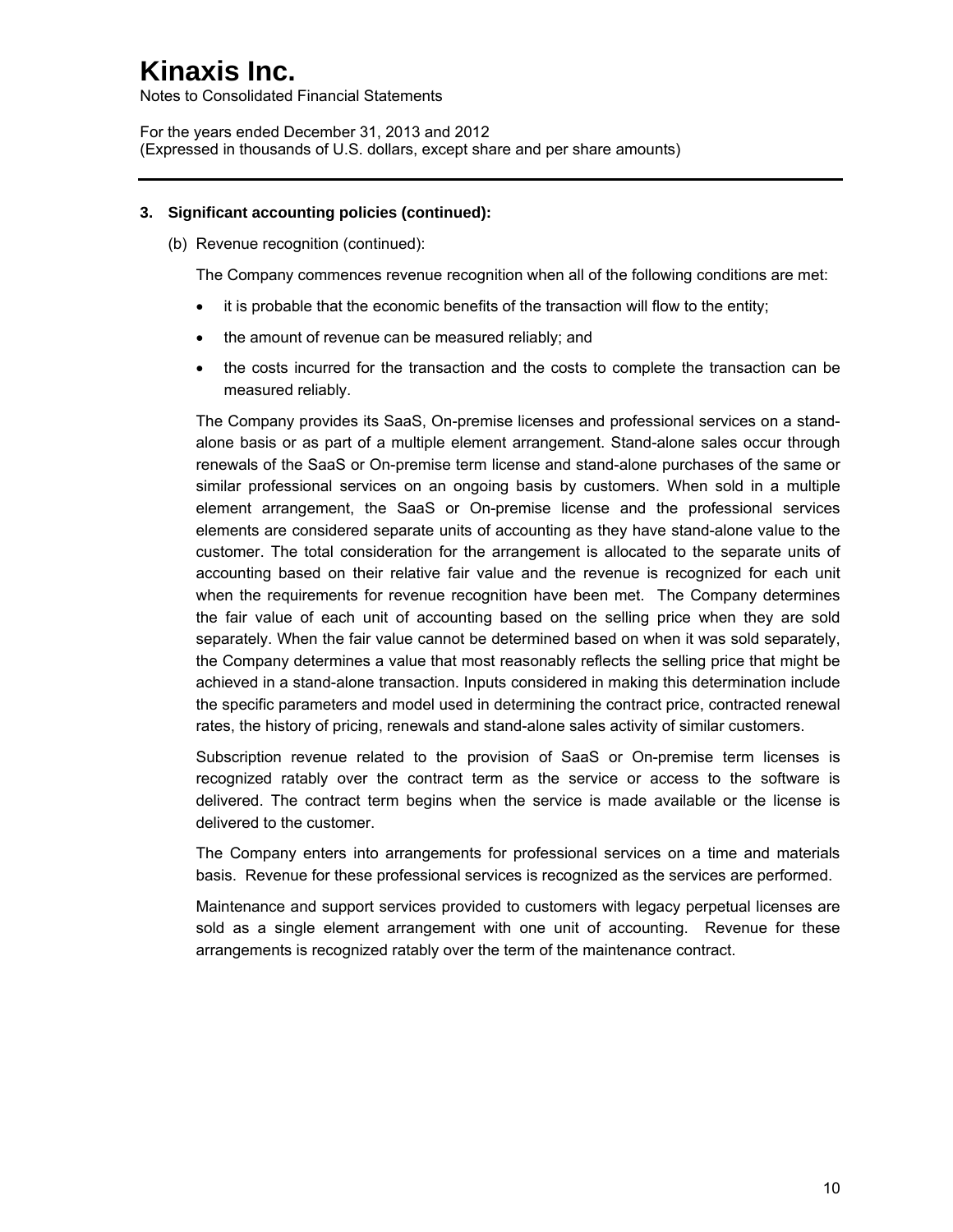Notes to Consolidated Financial Statements

For the years ended December 31, 2013 and 2012 (Expressed in thousands of U.S. dollars, except share and per share amounts)

### **3. Significant accounting policies (continued):**

(c) Financial instruments:

Financial assets and financial liabilities are recognized when the Company becomes a party to the contractual provisions of the instrument.

Financial assets and financial liabilities are initially measured at fair value. Transaction costs that are directly attributable to the acquisition or issue of financial assets and financial liabilities (other than financial assets and financial liabilities at fair value through profit or loss ("FVTPL") are added to or deducted from the fair value of the financial assets or financial liabilities, as appropriate, on initial recognition. Transaction costs directly attributable to the acquisition of financial assets or financial liabilities at fair value through profit or loss are recognized immediately in profit or loss.

### Financial assets

All financial assets are recognized and de-recognized on trade date and are initially recorded at fair value plus transaction costs, except for those financial assets classified FVTPL whose transaction costs are expensed as incurred.

The Company determines the classification of its financial assets at initial recognition. Financial instruments are classified as follows:

| <b>Financial Asset</b>            | Classification under IAS 39            |
|-----------------------------------|----------------------------------------|
| Cash and cash equivalents         | Loans and receivables – amortized cost |
| Trade and other receivables       | Loans and receivables – amortized cost |
| Investment tax credits receivable | Loans and receivables - amortized cost |

### *Loans and receivables*

Financial assets classified as loans and receivables have fixed or determinable payments that are not quoted in an active market. Subsequent to initial recognition, loans and receivables are measured at amortized cost by using the effective interest method, less any impairment. Interest income is recognized by applying the effective interest rate except for short-term receivables where the interest revenue would be immaterial.

### *Effective interest method*

The effective interest method is a method of calculating the amortized cost of a debt or asset instrument and allocating interest income over the relevant period. The effective interest rate is the rate that exactly discounts estimated future cash receipts (including all fees paid or received that form an integral part of the effective interest rate, transaction costs and other premiums or discounts) through the expected life of the debt instrument, or, where appropriate, a shorter period to the net carrying amount on initial recognition.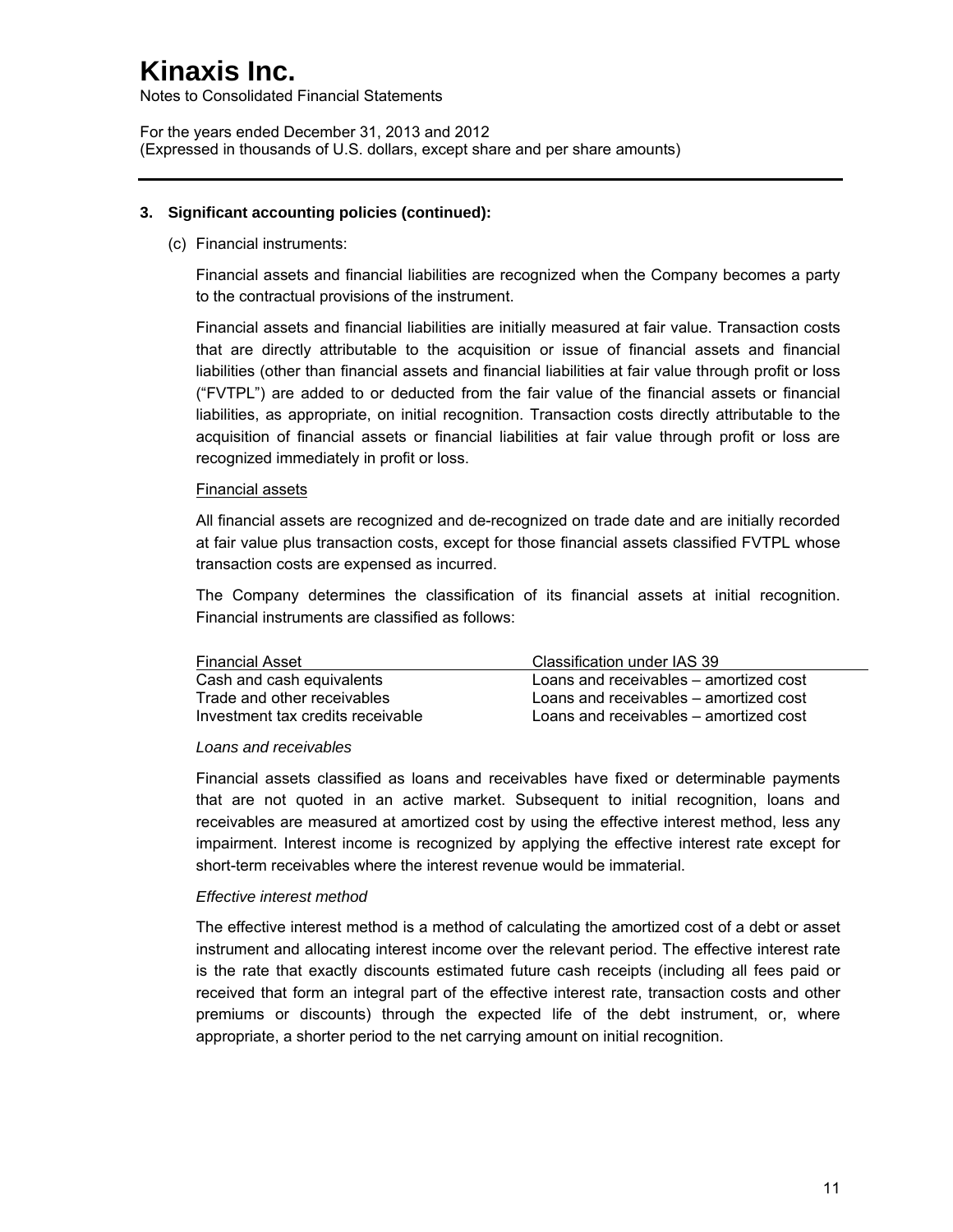Notes to Consolidated Financial Statements

For the years ended December 31, 2013 and 2012 (Expressed in thousands of U.S. dollars, except share and per share amounts)

#### **3. Significant accounting policies (continued):**

(c) Financial instruments (continued):

### *Impairment of financial assets*

Financial assets, other than those categorized as FVTPL, are assessed for indicators of impairment at the end of each reporting period. Financial assets are impaired where there is objective evidence that, as a result of one or more events that occurred after the initial recognition of the financial asset, the estimated future cash flows of the investment have been negatively affected.

Certain categories of financial assets, such as trade and other receivables, are assessed for impairment individually and on a collective basis. Objective evidence of impairment for a portfolio of receivables could include the Company's past experience of collecting payments, an increase in the number of delayed payments in the portfolio past the average credit period, as well as observable changes in national or local economic conditions that correlate with default on receivables.

For all other financial assets, objective evidence of impairment could include significant financial difficulty of the issuer or counterparty, default or delinquency in interest or principal payments or it becoming probable that the borrower will enter bankruptcy or financial reorganization.

For financial assets carried at amortized cost, the amount of the impairment is the difference between the asset's carrying amount and the present value of estimated future cash flows, discounted at the financial asset's original effective interest rate.

#### Financial liabilities

Financial liabilities are classified as either financial liabilities at FVTPL or other financial liabilities.

The Company determines the classification of its financial liabilities at initial recognition. Financial instruments are classified as follows:

| Financial liability                    | Classification under IAS 39                  |
|----------------------------------------|----------------------------------------------|
| Trade payables and accrued liabilities | Other financial liabilities – amortized cost |
| Redeemable preferred shares            | Financial liabilities - FVTPL                |
| Finance lease obligations              | Other financial liabilities - amortized cost |

#### *Other financial liabilities*

The Company classifies non-derivative financial liabilities as other financial liabilities. Other financial liabilities are accounted for at amortized cost by using the effective interest method.

#### *Financial liabilities - FVTPL*

Financial liabilities that contain one or more embedded derivatives may be designated as other financial liabilities at FVTPL and accounted for as one hybrid instrument rather than separating the embedded derivatives from the host contract.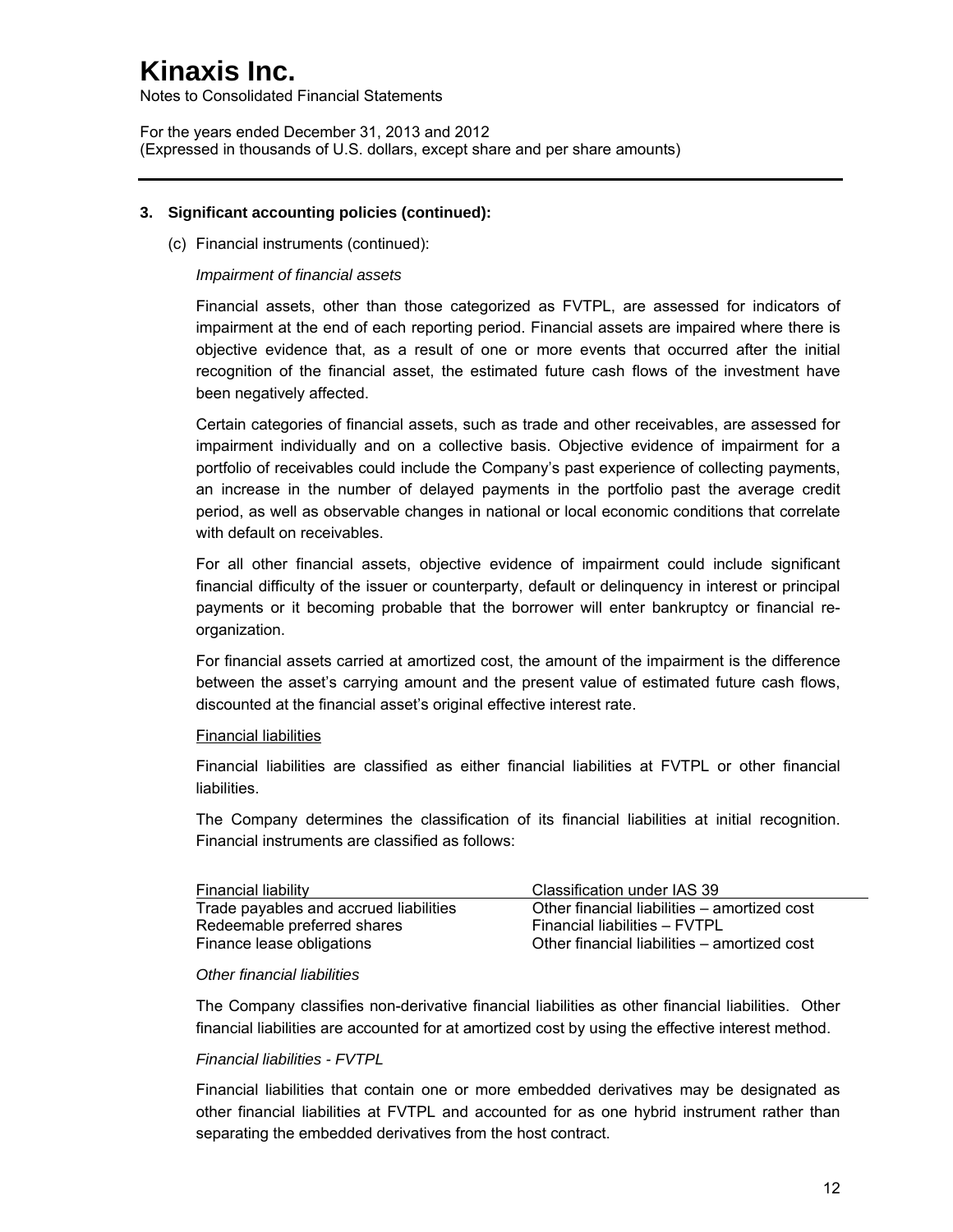Notes to Consolidated Financial Statements

For the years ended December 31, 2013 and 2012 (Expressed in thousands of U.S. dollars, except share and per share amounts)

#### **3. Significant accounting policies (continued):**

(c) Financial instruments (continued):

*De-recognition of financial liabilities* 

The Company de-recognizes financial liabilities when, and only when, the Company's obligations are discharged, cancelled or they expire.

(d) Cash and cash equivalents:

Cash and cash equivalents include cash investments in interest-bearing accounts which can readily be redeemed for cash without penalty or are issued for terms of ninety days or less from the date of acquisition.

(e) Property and equipment:

Property and equipment are measured at cost less accumulated depreciation and accumulated impairment losses. Property and equipment under finance leases are stated at the present value of minimum lease payments. Cost includes expenditures that are directly attributable to the acquisition of the asset. The assets are depreciated over their estimated useful lives using the straight-line method as this most closely reflects the expected pattern of consumption of the future economic benefits.

| Property and equipment         | Rate                                    |
|--------------------------------|-----------------------------------------|
| Computer equipment             | 3 - 4 years                             |
| Computer software              | 1 - 5 years                             |
| Office furniture and equipment | $3 - 5$ years                           |
| Leasehold improvements         | Shorter of useful life or term of lease |

Depreciation methods, useful lives and residual values are reviewed at each financial year end and adjusted if appropriate.

At the end of each reporting period, the Company reviews the carrying amounts of its property and equipment to determine whether there is any indication of impairment. If any such indication exists, the recoverable amount of the asset is estimated in order to determine the extent of the impairment loss (if any). The recoverable amount is the higher of fair value less costs to sell and value in use. In assessing value in use, the estimated future cash flows are discounted to their present value using a pre-tax discount rate that reflects current market assessments of the time value of money and the risks specific to the asset. For the purpose of impairment testing, assets that cannot be tested individually are grouped together into the smallest group of assets that generates cash inflows from continuing use that are largely independent of the cash inflows of other assets or groups of assets (the "cash-generating unit, or CGU"). If the recoverable amount of an asset is estimated to be less than its carrying amount, the carrying amount of the asset is reduced to its recoverable amount. An impairment loss is recognized immediately in profit or loss.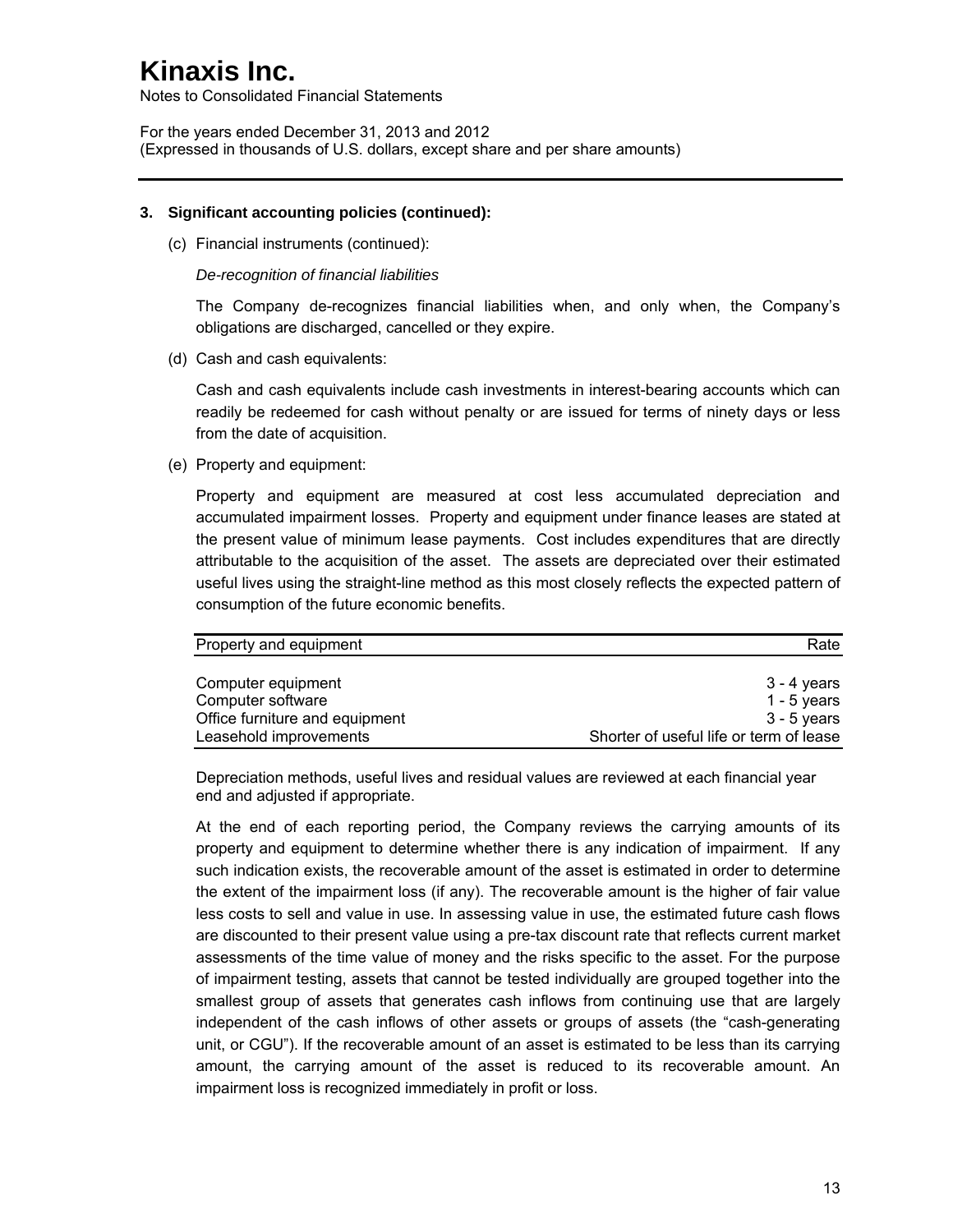Notes to Consolidated Financial Statements

For the years ended December 31, 2013 and 2012 (Expressed in thousands of U.S. dollars, except share and per share amounts)

### **3. Significant accounting policies (continued):**

(e) Property and equipment (continued):

Assets to be disposed of are reported at the lower of the carrying amount or fair value less costs to sell.

(f) Leases:

Leases are classified as either finance or operating in nature. Finance leases are those which substantially transfer the benefits and risks of ownership to the Company. Assets acquired under finance leases are depreciated at the same rates as those described in note 3(e). Obligations recorded under finance leases are reduced by the principal portion of lease payments. The imputed interest portion of lease payments is charged to finance costs.

Payments made under operating leases are recognized in profit or loss on a straight-line basis over the term of the lease. Lease incentives received are recognized as an integral part of the total lease expense, over the term of the lease.

(g) Employee benefits:

The Company offers a defined contribution plan to its employees which is a post-employment benefit plan under which an entity pays fixed contributions into a separate entity and will have no legal or constructive obligation to pay further amounts. Obligations for contributions to defined contribution pension plans are recognized as an employee benefit expense in profit or loss in the periods during which services are rendered by employees.

(h) Provisions:

A provision is recognized if, as a result of a past event, the Company has a present legal or constructive obligation that can be estimated reliably, and it is probable that an outflow of economic benefits will be required to settle the obligation. Provisions are determined by discounting the expected future cash flows at a pre-tax rate that reflects current market assessments of the time value of money and the risks specific to the liability. The unwinding of the discount is recognized as finance cost.

A provision for onerous contracts is recognized when the expected benefits to be derived by the Company from a contract are lower than the unavoidable cost of meeting its obligations under the contract. The provision is measured at the present value of the lower of the expected cost of terminating the contract and the expected net cost of continuing with the contract. Before a provision is established, the Company recognizes any impairment loss on the assets associated with that contract.

(i) Research and development expense:

Research and development costs are expensed as incurred unless the criteria for capitalization are met. No research or development costs have been capitalized to date.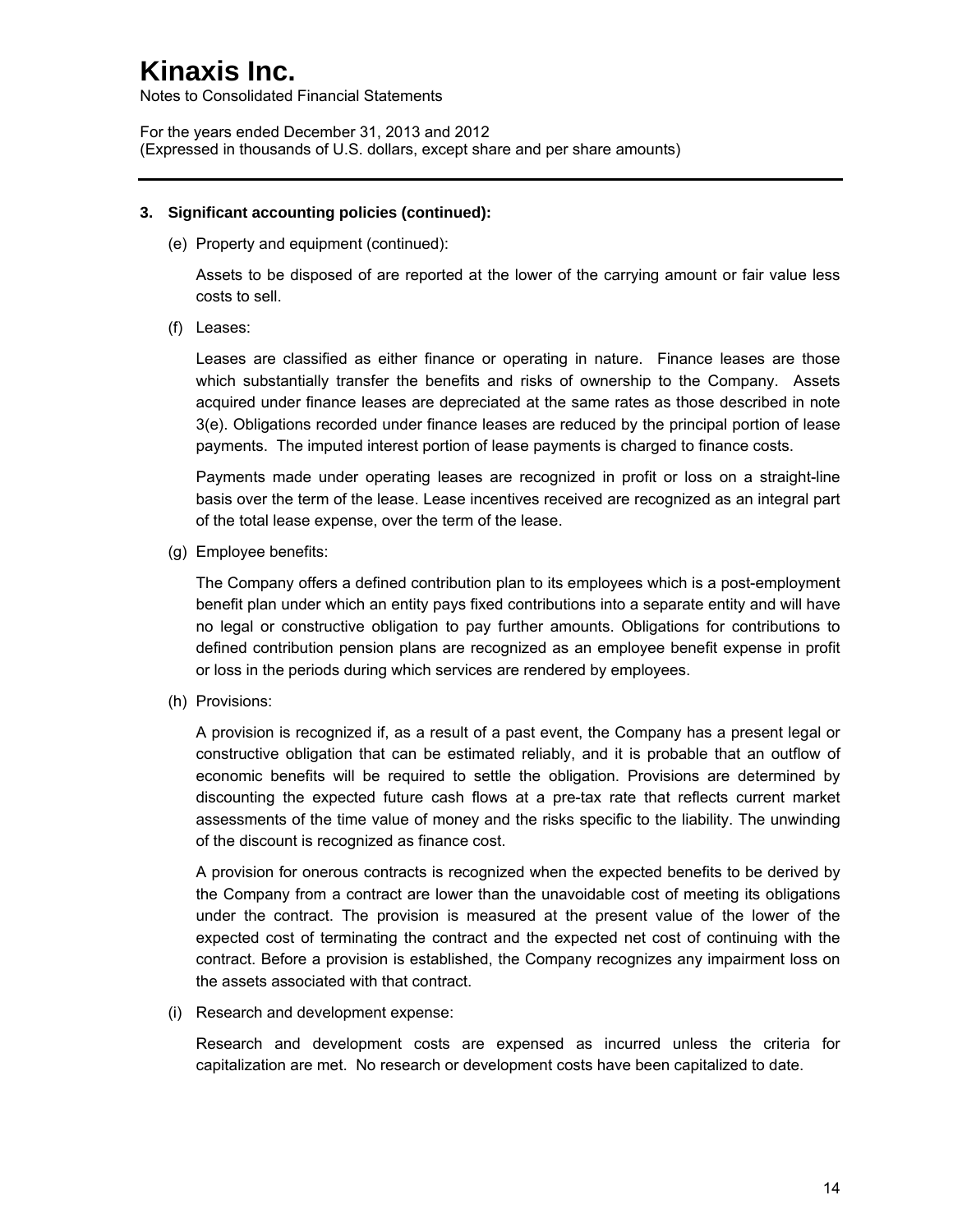Notes to Consolidated Financial Statements

For the years ended December 31, 2013 and 2012 (Expressed in thousands of U.S. dollars, except share and per share amounts)

#### **3. Significant accounting policies (continued):**

(j) Income taxes:

Current and deferred income taxes are recognized as an expense or recovery in profit or loss, except when they relate to items that are recognized outside profit or loss (whether in other comprehensive income or directly in equity), in which case the tax is also recognized outside of profit or loss.

#### *Current income tax*

Current income tax assets and liabilities for the current and prior periods are measured at the amount expected to be recovered from, or paid to, the taxation authorities. The tax rates and tax laws used to compute the amount are those that are enacted or substantively enacted, by the reporting date, in the countries where the Company operates and generates taxable income.

#### *Deferred Income tax*

Deferred income tax assets and liabilities are recorded for the temporary differences between transactions that have been included in the financial statements or income tax returns. Deferred income taxes are provided for using the liability method. Under the liability method, deferred income taxes are recognized for all significant temporary differences between the tax and financial statement bases of assets and liabilities and for certain carry-forward items. Deferred income tax assets are recognized only to the extent that, in the opinion of management, it is probable that the deferred income tax assets will be realized.

Deferred tax assets and liabilities are measured at the tax rates that are expected to apply in the year when the asset is realized or the liability is settled, based on tax rates (and tax laws) that have been enacted or substantively enacted at the reporting date. Deferred income tax assets and liabilities are adjusted for the effects of changes in tax laws and rates on the date of the enactment or substantive enactment. Deferred tax assets and liabilities are offset when there is a legally enforceable right to set off current tax assets against current tax liabilities and when they relate to income taxes levied by the same taxation authority and the Company intends to settle its current tax assets and liabilities on a net basis.

#### *Investment tax credits*

Investment tax credits relating to scientific research and experimental development expenditures are recorded in the fiscal period the qualifying expenditures are incurred based on management's interpretation of applicable legislation in the Income Tax Act of Canada. Credits are recorded provided there is reasonable assurance that the tax credit will be realized. Credits claimed are subject to review by the Canada Revenue Agency.

Credits claimed in connection with research and development activities are accounted for using the cost reduction method. Under this method, assistance and credits relating to the acquisition of equipment is deducted from the cost of the related assets, and those relating to current expenditures, which are primarily salaries and related benefits, are included in the determination of profit or loss as a reduction of the research and development expenses.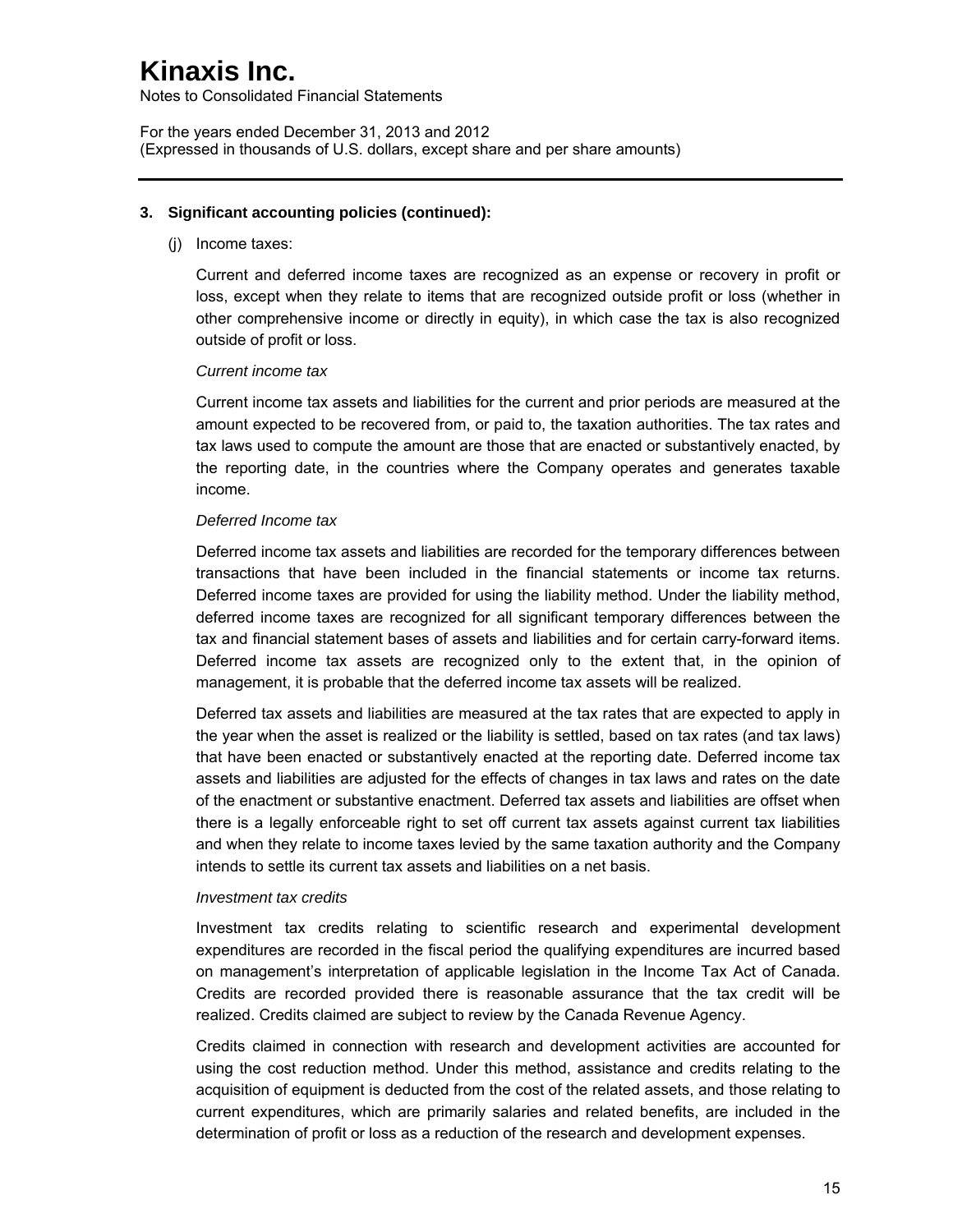Notes to Consolidated Financial Statements

For the years ended December 31, 2013 and 2012 (Expressed in thousands of U.S. dollars, except share and per share amounts)

### **3. Significant accounting policies (continued):**

(k) Share-based payments:

The Company uses the fair value based method to measure share-based compensation for all share-based awards made to employees and directors. The grant date fair value of equitysettled share-based payment awards granted to employees is generally recognized as an expense, with a corresponding increase in equity, over the vesting period of the awards. The grant date fair value is determined using the Black-Scholes model. Each tranche of an award is considered a separate award with its own vesting period and grant date fair value. The amount recognized as an expense is adjusted to reflect the number of awards for which the related service and non-market performance conditions are expected to be met, such that the amount ultimately recognized is based on the number of awards that meet the related service and non-market performance conditions at the vesting date. For share-based payment awards with non-vesting (i.e. performance) conditions, the grant date fair value of the sharebased payment is measured to reflect such conditions and there is no true-up for differences between expected and actual outcomes.

Where the terms of an equity-settled transaction award are modified, the minimum expense recognized is the expense as if the terms had not been modified and if the original terms of the award are met. An additional expense is recognized for any modification that increases the total fair value of the share-based payment transaction, or is otherwise beneficial to the employee as measured at the date of modification.

(l) Earnings per share:

Basic earnings per share are calculated by dividing profit or loss by the weighted average number of common shares outstanding during the reporting period. Diluted earnings per share are calculated similar to basic earnings per share except the weighted average number of common shares outstanding is adjusted for the effects of all dilutive potential common shares, which are comprised of additional shares from the assumed exercise or conversion of share options and redeemable preferred shares outstanding. Options and redeemable preferred shares that have a dilutive impact are assumed to have been exercised or converted on the later of the beginning of the period or the date granted.

(m) Lease inducement:

The lease inducement represents rent-free periods and a tenant allowance provided to the Company by a lessor in connection with a leased property. These amounts have been deferred as a lease inducement and are being amortized as a reduction in rent expense over the expected term of the lease.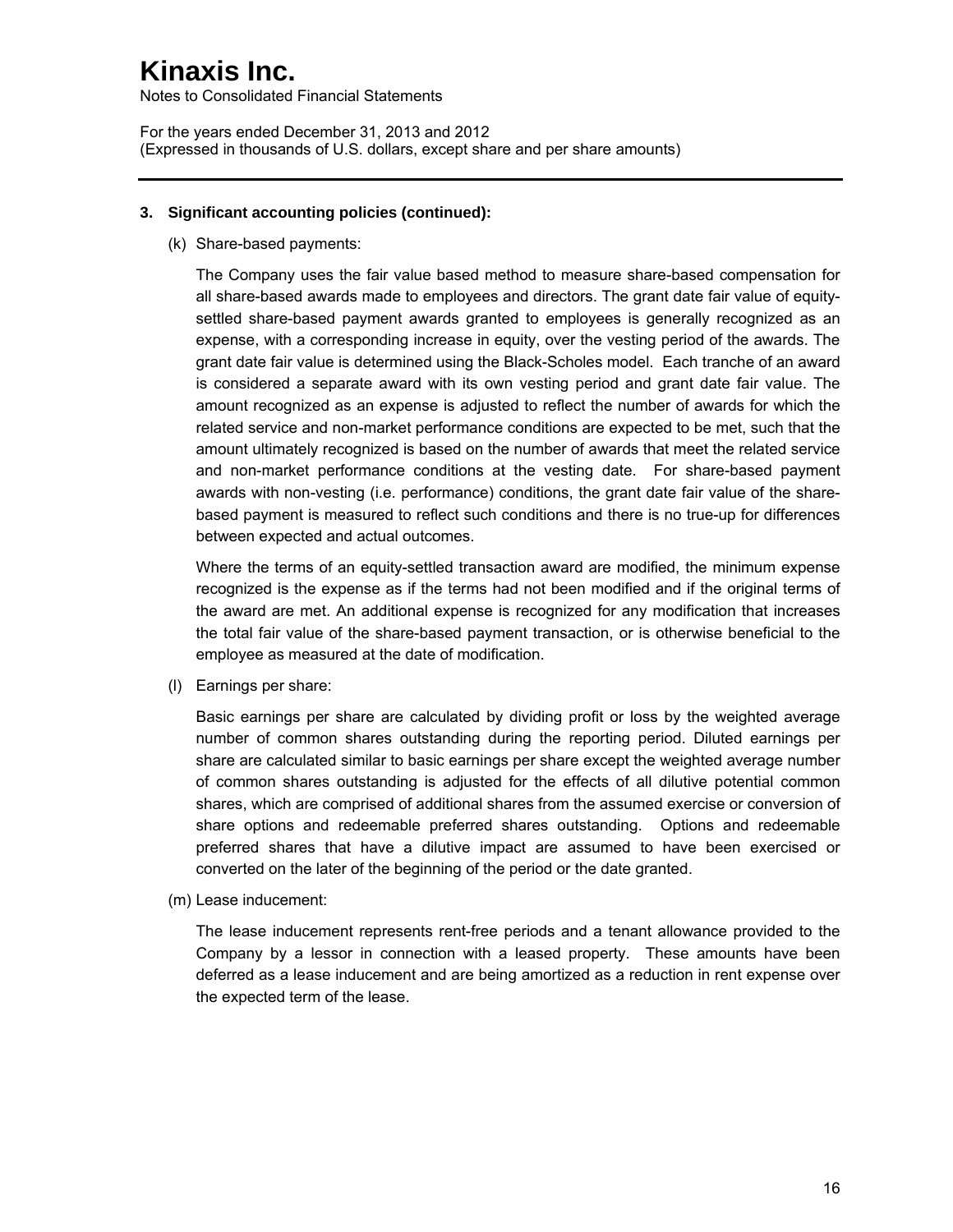Notes to Consolidated Financial Statements

For the years ended December 31, 2013 and 2012 (Expressed in thousands of U.S. dollars, except share and per share amounts)

### **3. Significant accounting policies (continued):**

(n) Redeemable preferred shares:

The Company has conditionally redeemable, convertible Class A preferred shares outstanding. The redemption feature provides for a minimum redemption amount equal to the purchase price of the shares and a maximum of the fair value of the preferred shares. The holder of the shares also has the option to convert the shares to common shares at any time. In accordance with the definitions of a financial liability, the minimum redemption clause meets the definition of a financial liability and the variable redemption amount is an embedded derivative financial liability. In addition, the terms of the conversion option do not meet the fixed-for-fixed requirement to be classified as equity and as such this feature is also an embedded derivative financial liability. The Company has designated the Class A preferred shares as FVTPL and not separated the embedded derivative instruments. Changes in the fair value are recorded in the Consolidated Statement of Comprehensive Income.

(o) Standards and interpretations in issue not yet adopted:

The following is a list of standards and amendments that have been issued but not yet adopted by the Company.

IFRS 9: Financial Instruments

Issued in November 2009 and revised in October 2010, IFRS 9, as issued, is the first phase in the IASB's project to replace IAS 39 Financial Instruments: recognition and measurement ("IAS 39"). This standard simplifies the classification of a financial asset as either at amortized cost or at fair value as opposed to the multiple classifications which were permitted under IAS 39. This standard also requires the use of a single impairment method as opposed to the multiple methods in IAS 39. The approach in IFRS 9 is based on how an entity manages its financial instruments in the context of its business model and the contractual cash flow characteristics of the financial assets. The standard also adds guidance on the classification and measurement of financial liabilities. The IASB has not yet communicated the mandatory effective date of IFRS 9. The Company does not intend to adopt IFRS 9 at this time but continues to monitor the individual phases of the IASB project. The extent of the impact of adoption of IFRS 9 has not yet been determined.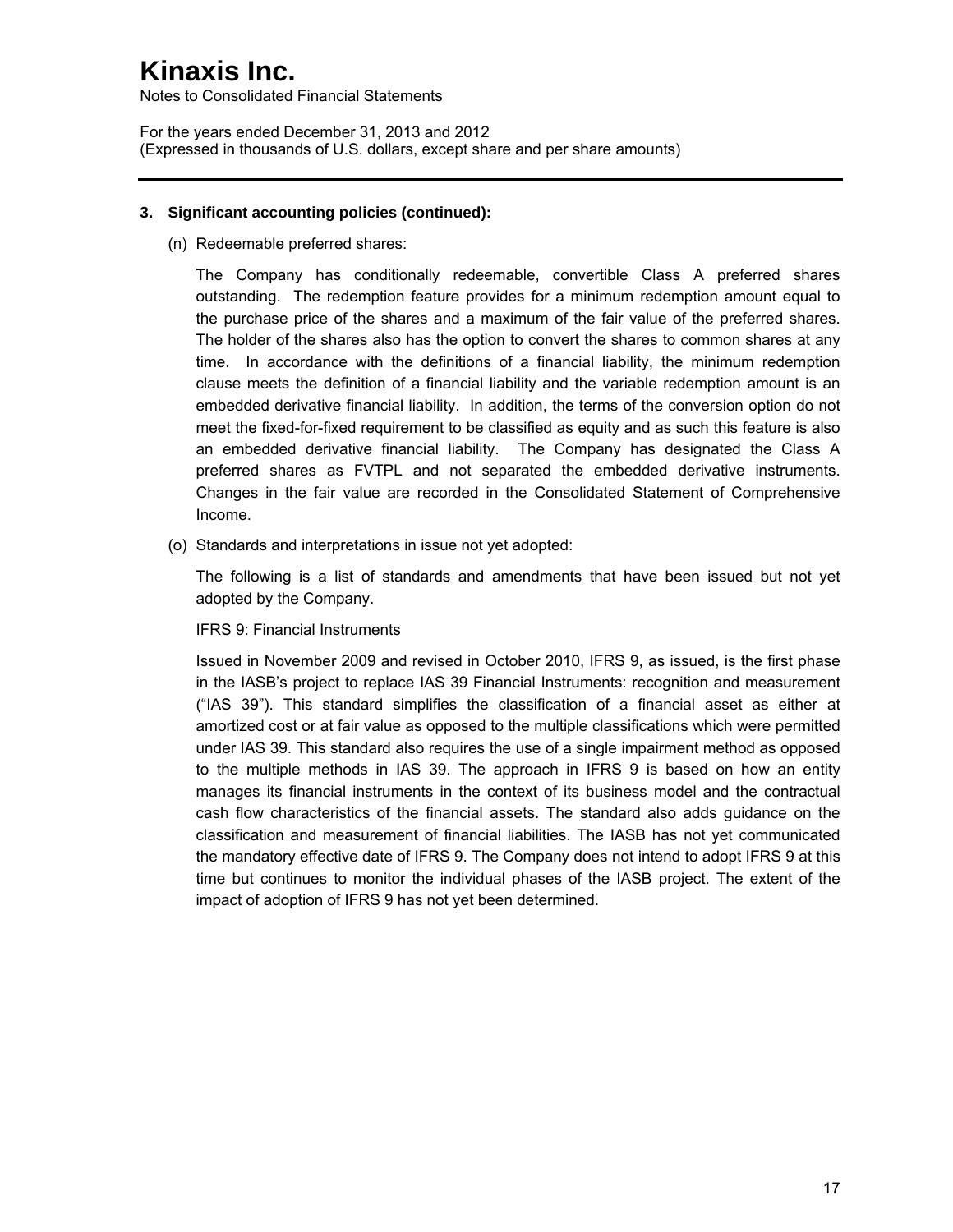Notes to Consolidated Financial Statements

For the years ended December 31, 2013 and 2012 (Expressed in thousands of U.S. dollars, except share and per share amounts)

### **3. Significant accounting policies (continued):**

(o) Standards and interpretations in issue not yet adopted (continued):

IAS 32: Financial Instruments: Presentation

In December 2011, the IASB amended IAS 32 to clarify the meaning of when an entity has a current legally enforceable right of set-off. The amendments are effective for annual periods beginning on or after January 1, 2014 and are required to be applied retrospectively. The Company does not expect the amendment to have a material impact on the consolidated financial statements.

IFRIC 21: Levies

In May 2013, the IASB issued IFRIC 21 which provides guidance on accounting for levies in accordance with the requirements of IAS 37: Provisions, Contingent Liabilities and Contingent Assets. The interpretation defines a levy as an outflow from an entity imposed by a government in accordance with legislation. It also notes that levies do not arise from executor contracts of other contractual arrangements. The interpretation also confirms that an entity recognizes a liability for a levy only when the triggering event specified in the legislation occurs. This IFRIC is effective for annual reporting periods beginning on or after January 1, 2014 and is required to be applied retrospectively. The Company does not expect the interpretation to have a material impact on the consolidated financial statements.

### **4. Accounts receivable:**

|                                    |   | 2013          | 2012                |
|------------------------------------|---|---------------|---------------------|
| Trade accounts receivable<br>Other | S | 12,125<br>324 | \$<br>10,302<br>131 |
|                                    | S | 12,449        | 10,433              |

There have been no balances written off for the year ended December 31, 2013, 2012 and 2011 or any allowance for doubtful accounts recorded as at December 31, 2013 and 2012.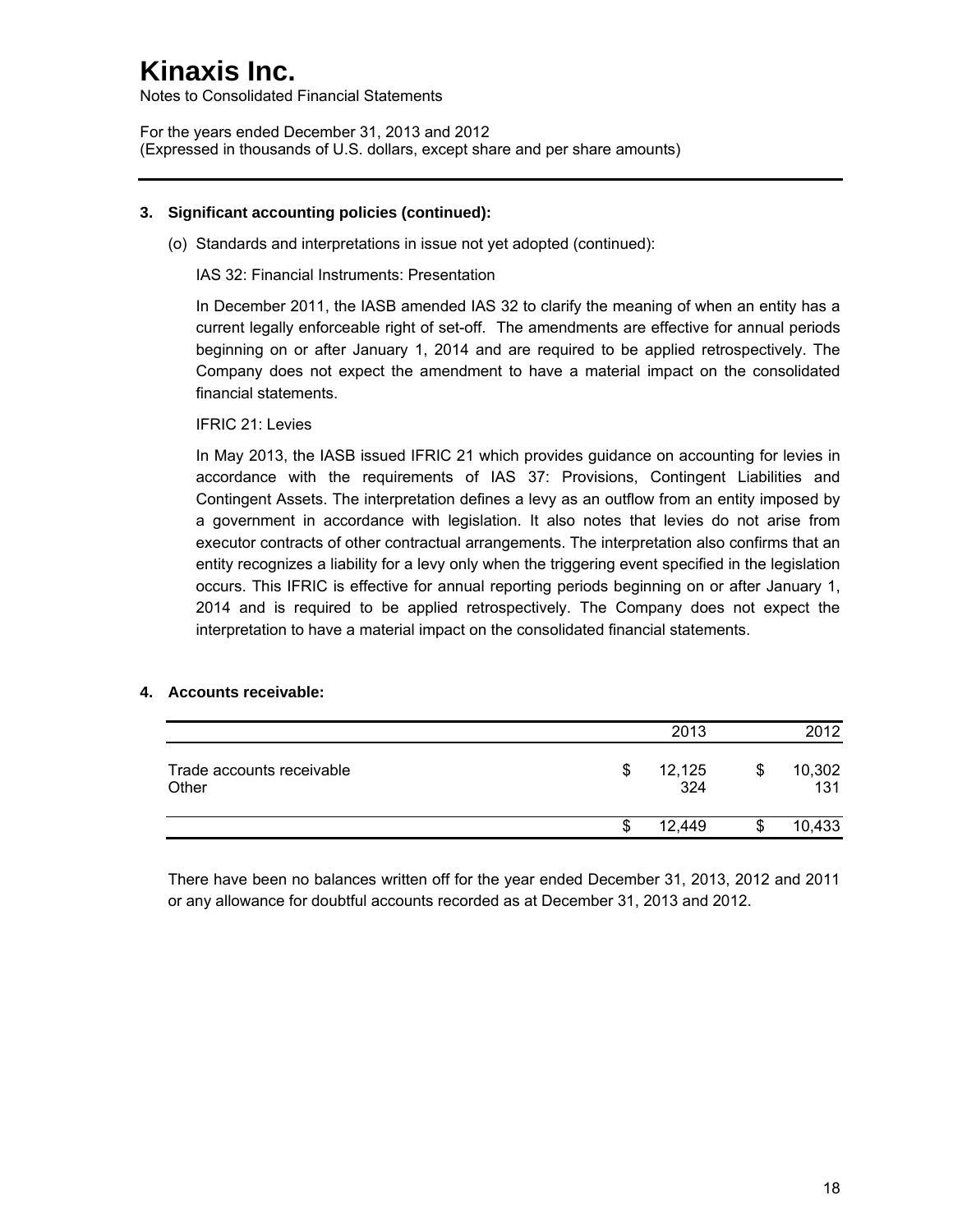Notes to Consolidated Financial Statements

For the years ended December 31, 2013 and 2012 (Expressed in thousands of U.S. dollars, except share and per share amounts)

#### **5. Property and equipment:**

| Cost                  | Computer<br>equipment | Office<br>furniture and<br>Leasehold<br>Computer<br>software<br>equipment<br>improvements |       |           |    |       |    | Total<br>property and<br>equipment |
|-----------------------|-----------------------|-------------------------------------------------------------------------------------------|-------|-----------|----|-------|----|------------------------------------|
| Balance, December 31, |                       |                                                                                           |       |           |    |       |    |                                    |
| 2011                  | \$<br>3.700           | \$                                                                                        | 651   | \$<br>852 | \$ | 2.022 | \$ | 7.225                              |
| Additions             | 951                   |                                                                                           | 249   | 52        |    | 110   |    | 1,362                              |
| <b>Disposals</b>      | (1,938)               |                                                                                           | (407) | (22)      |    | (3)   |    | (2,370)                            |
| Balance, December 31, |                       |                                                                                           |       |           |    |       |    |                                    |
| 2012                  | \$<br>2,713           | \$                                                                                        | 493   | \$<br>882 | \$ | 2,129 | \$ | 6,217                              |
| Additions             | 1,168                 |                                                                                           | 184   |           |    | 45    |    | 1,397                              |
| Balance, December 31, |                       |                                                                                           |       |           |    |       |    |                                    |
| 2013                  | \$<br>3,881           | \$                                                                                        | 677   | \$<br>882 | \$ | 2,174 | \$ | 7,614                              |

| Accumulated<br>depreciation | Computer<br>equipment | Computer<br>software | Office<br>furniture and<br>equipment | Leasehold<br>improvements |           | Total<br>property and<br>equipment |                |
|-----------------------------|-----------------------|----------------------|--------------------------------------|---------------------------|-----------|------------------------------------|----------------|
|                             |                       |                      |                                      |                           |           |                                    |                |
| Balance, December 31,       |                       |                      |                                      |                           |           |                                    |                |
| 2011<br>\$                  | 2.833                 | \$<br>530            | \$<br>705                            | \$                        | 1.997     | \$                                 | 6.065          |
| Disposals<br>Depreciation   | (1,938)<br>479        | (407)<br>110         | (22)<br>56                           |                           | (3)<br>32 |                                    | (2,370)<br>677 |
| Balance, December 31,       |                       |                      |                                      |                           |           |                                    |                |
| \$<br>2012                  | 1.374                 | \$<br>233            | \$<br>739                            | \$                        | 2.026     | \$                                 | 4,372          |
| Depreciation                | 627                   | 30                   | 56                                   |                           | 121       |                                    | 834            |
| Balance, December 31,       |                       |                      |                                      |                           |           |                                    |                |
| 2013<br>\$                  | 2,001                 | \$<br>263            | \$<br>795                            | \$                        | 2.147     | \$                                 | 5,206          |

| Carrying<br>value                      |  | Computer<br>equipment | Computer<br>software |   | Office<br>furniture and<br>equipment | Leasehold<br>improvements | Total<br>property and<br>equipment |
|----------------------------------------|--|-----------------------|----------------------|---|--------------------------------------|---------------------------|------------------------------------|
| December 31, 2012<br>December 31, 2013 |  | 1.339<br>1.880        | \$<br>260<br>414     | S | 143<br>87                            | \$<br>103<br>27           | 1.845<br>2.408                     |

Depreciation expense for assets under finance leases for the year ended December 31, 2013 was \$22 (2012 - \$68; 2011 - \$244). Items under a finance lease included in computer equipment had a net carrying value of \$1 as at December 31, 2013 (2012 - \$24).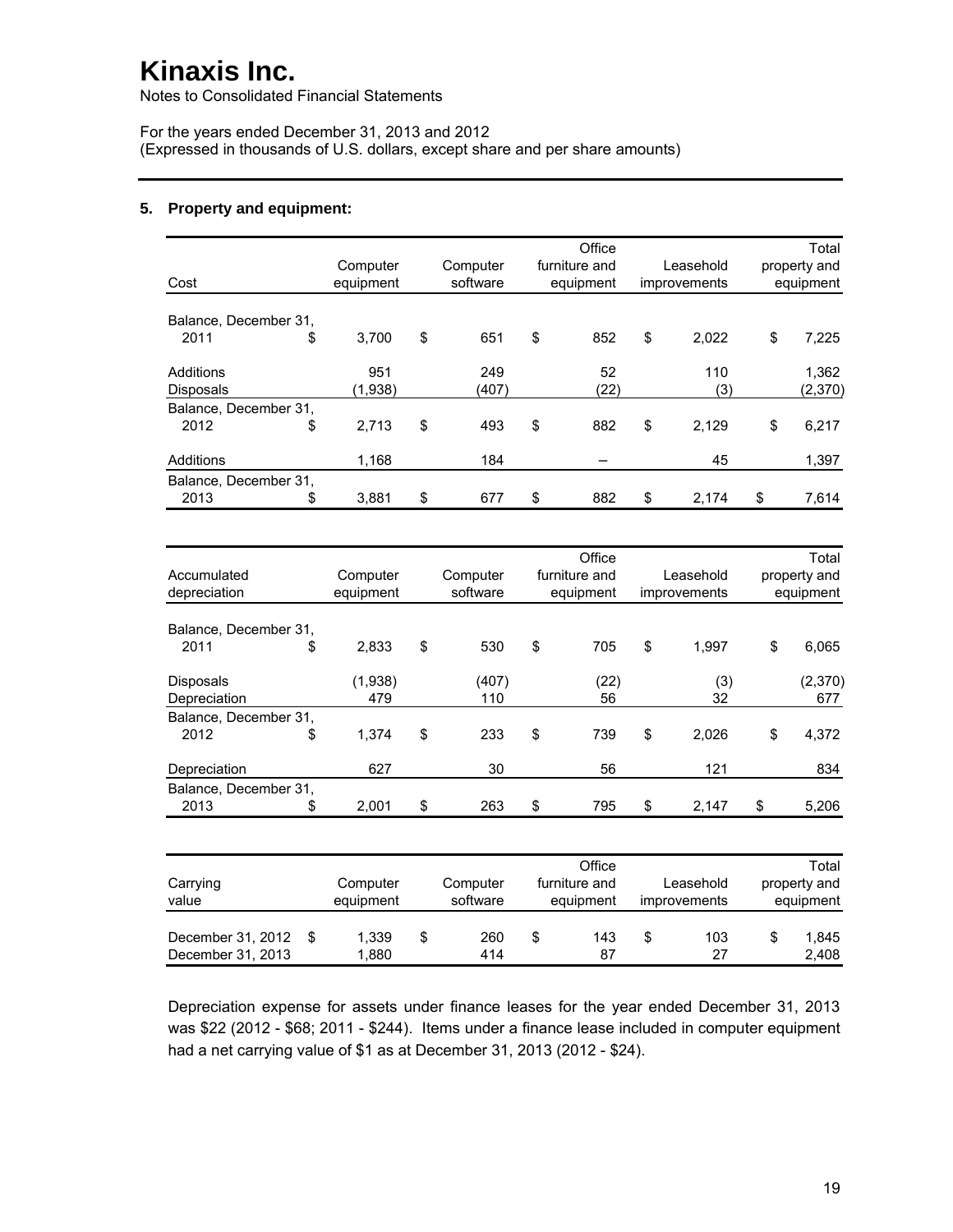Notes to Consolidated Financial Statements

For the years ended December 31, 2013 and 2012 (Expressed in thousands of U.S. dollars, except share and per share amounts)

#### **5. Property and equipment (continued):**

The following table presents the depreciation expense by function for the year ended December 31:

|                            |        | 2013 |    | 2012 |   | 2011 |
|----------------------------|--------|------|----|------|---|------|
| Cost of revenue            | \$     | 321  | \$ | 226  | S | 252  |
| Selling and marketing      |        | 12   |    | 43   |   | 49   |
| Research and development   |        | 214  |    | 185  |   | 207  |
| General and administrative |        | 287  |    | 223  |   | 96   |
|                            | œ<br>æ | 834  | S  | 677  | S | 604  |

### **6. Accounts payable and accrued liabilities:**

|                                                      |   | 2013          | 2012               |
|------------------------------------------------------|---|---------------|--------------------|
| Trade accounts payable<br><b>Accrued liabilities</b> | S | 754<br>10,308 | \$<br>930<br>1,970 |
|                                                      |   | 11.062        | 2,900              |

### **7. Long-term debt:**

|                                                                        | 2013            | 2012 |
|------------------------------------------------------------------------|-----------------|------|
| Non-revolving term facility<br>Less: Current portion of long-term debt | 25,000<br>4,167 |      |
|                                                                        | 20,833          |      |

The approximate principal repayments required over the next four years are as follows:

| 2014<br>2015<br>2016<br>2017 | \$<br>4,167<br>8,333<br>8,333<br>4,167 |
|------------------------------|----------------------------------------|
|                              | \$<br>25,000                           |

On December 18, 2013, the Company's credit facility was amended to include a revolving demand facility in the amount of CAD\$5,000 and a non-revolving term facility of \$30,000. The revolving demand facility bears interest at bank prime plus 1.00% per annum and has not been drawn at December 31, 2013.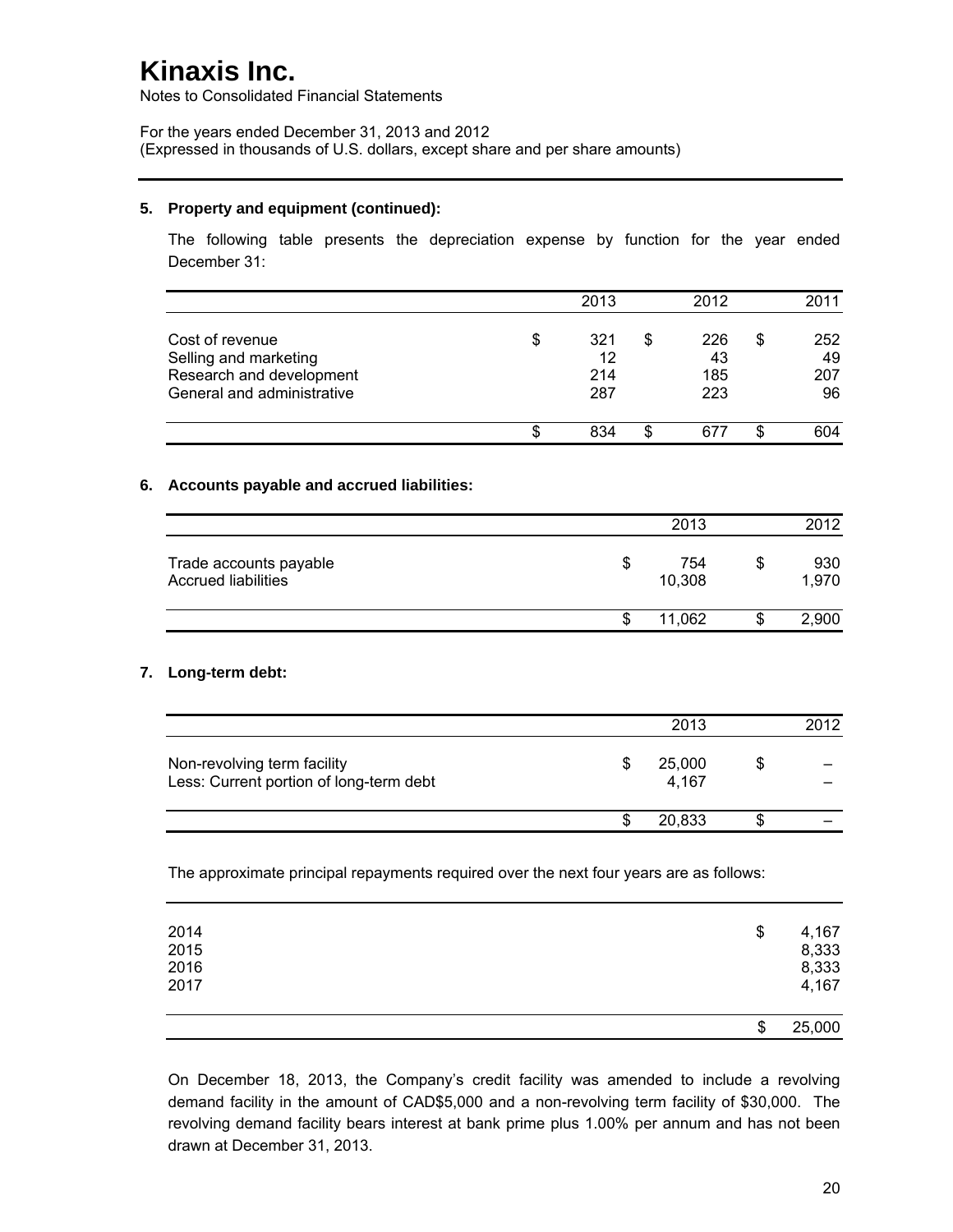Notes to Consolidated Financial Statements

For the years ended December 31, 2013 and 2012 (Expressed in thousands of U.S. dollars, except share and per share amounts)

## **7. Long-term debt (continued):**

As at December 31, 2013, the Company has drawn \$25,000 of the non-revolving term facility which is to be repaid in quarterly installments of  $1/12<sup>th</sup>$  the principal outstanding on June 30, 2014 commencing September 30, 2014. The facility bears interest at LIBOR plus 3.75% payable quarterly commencing June 30, 2014.

In addition to providing a general security agreement representing a first charge over the Company's assets, the Company must meet certain financial covenants as specified in the facility agreement. The Company was in compliance with these financial covenants as at December 31, 2013 and continues to be at the time of approval of these consolidated financial statements.

## **8. Finance lease obligations:**

As of December 31, 2013, there were no obligations outstanding under finance leases.

Future minimum finance lease payments as of December 31, 2012 were:

| 2012                                                           |          | Future<br>minimum<br>lease<br>payments |          | Interest |          | Present<br>value of<br>minimum<br>lease<br>payments |
|----------------------------------------------------------------|----------|----------------------------------------|----------|----------|----------|-----------------------------------------------------|
| Less than 1 year<br>Between 1 and 5 years<br>More than 5 years | \$<br>\$ | 44<br>17<br>61                         | \$<br>\$ | 3        | \$<br>\$ | 42<br>16<br>58                                      |

The range of interest rates implicit within the leases was 4.78% to 5.33%.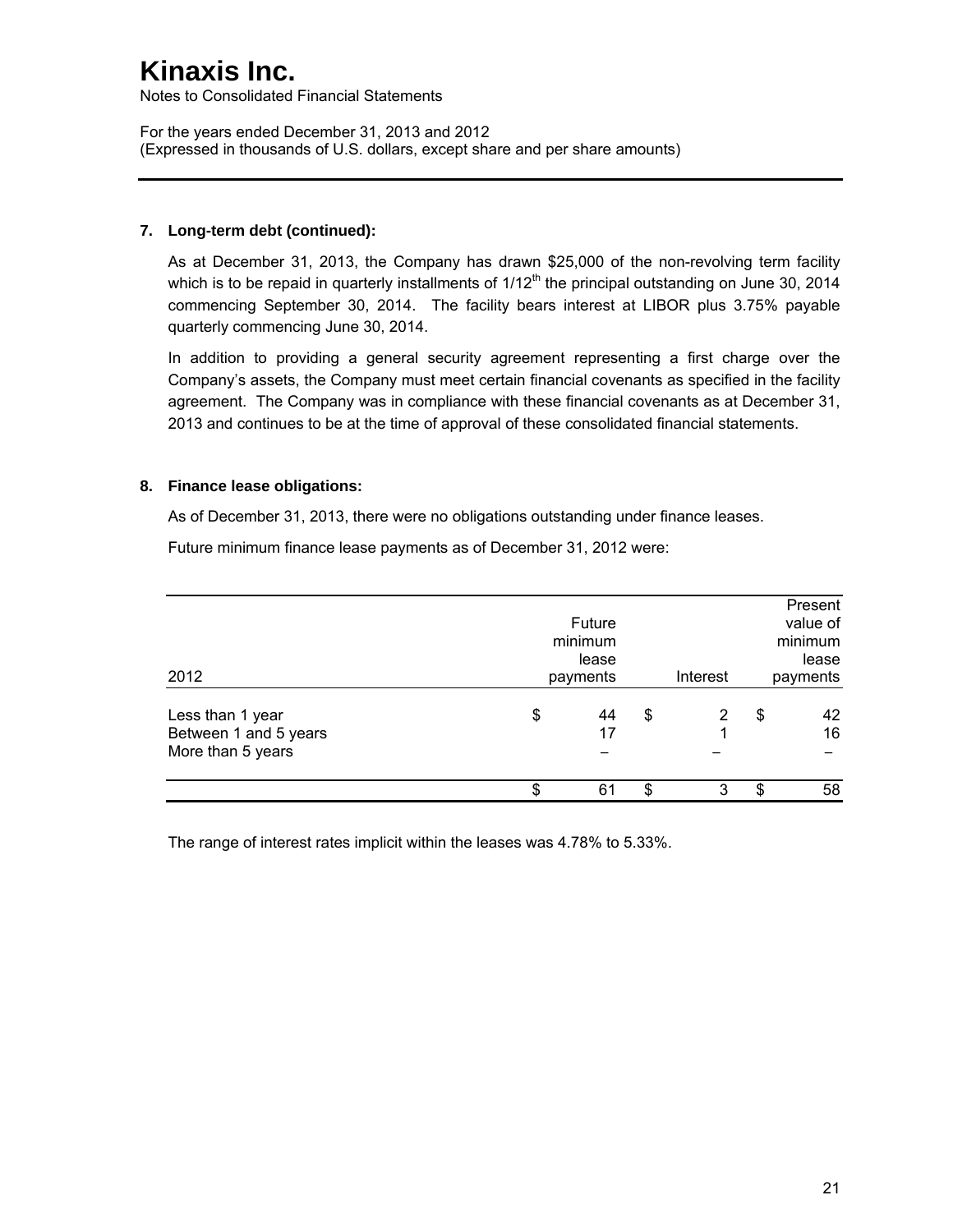Notes to Consolidated Financial Statements

For the years ended December 31, 2013 and 2012 (Expressed in thousands of U.S. dollars, except share and per share amounts)

### **9. Redeemable preferred shares:**

In November, 2013, the Company repurchased 3,124,998 Class A preferred shares for proceeds of \$28,469. At December 31, 2013, the Company has 5,111,917 (2012 - 8,236,915) Class A preferred shares issued and outstanding. The shares mandatorily convert to common shares in the event of a qualifying initial public offering.

The holders of the Class A preferred shares are entitled to one vote for each common share into which the Class A preferred shares may be converted and are entitled to participate pro-rata in any dividends paid on the common shares on an as-if-converted basis. Upon a liquidation event, the holders of Class A preferred shares are entitled to receive the greater of: (i) \$3.89 per share plus any additional amount available to be distributed proportionately between preferred and common shareholders up to \$9.72 per share, and (ii) an amount equal to the amount that would have been payable had the preferred shares been converted to common.

The holders of the Class A preferred shares have the option to convert the Class A preferred shares, at any time, into common shares at an initial conversion ratio of 1:1. This conversion ratio is subject to adjustment based upon the issuance of equity or equity-related securities at a price lower than the initial issue price (subject to certain exceptions) as well as in connection with share splits, share consolidations and similar events.

The holders of outstanding Class A preferred shares receive dividends only when and as declared by the Board of Directors.

The Class A Preferred Shareholders have the right, conditional upon the request of at least 70% of the Class A Preferred Shareholders, to demand redemption at an amount equal to the greater of (i) the purchase price of the Class A Preferred Shares (\$3.89 per share) plus declared and accrued but unpaid dividends and, (ii) the fair value of the preferred shares.

In December, 2013, to support the amendment of the Company's credit facility, the holders of the Class A Preferred shares agreed to waive their rights to invoke a redemption of the shares so long as there are any amounts owing by the Company to the bank pursuant to the facility agreement. As this waiver will defer any potential redemption beyond repayment of the long-term term loan, the redeemable preferred share liability has been classified as long-term as at December 31, 2013.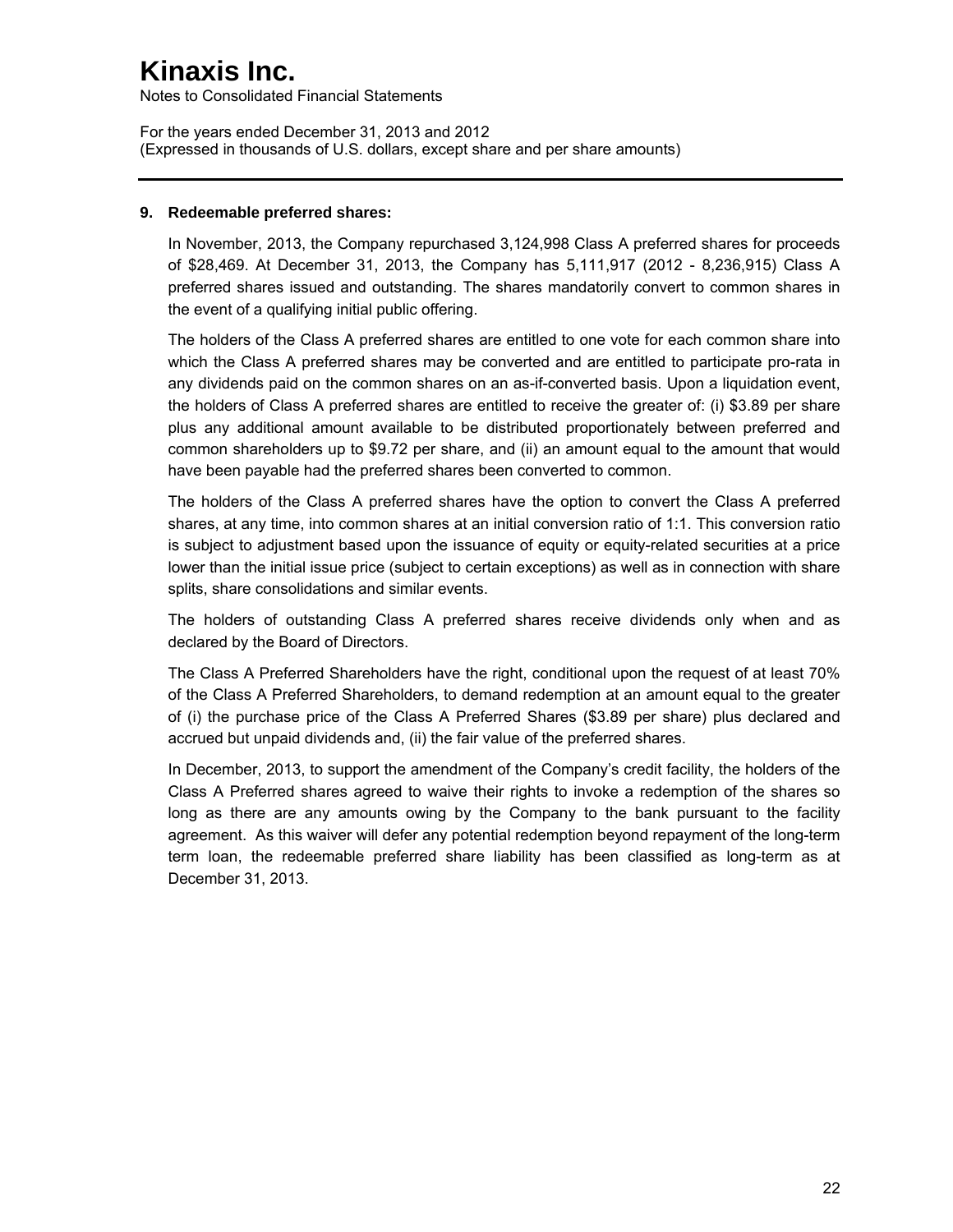Notes to Consolidated Financial Statements

For the years ended December 31, 2013 and 2012 (Expressed in thousands of U.S. dollars, except share and per share amounts)

#### **10. Share capital:**

#### *Authorized*

The Company is authorized to issue an unlimited number of Common Shares and Non-voting Common Shares with no stated par value and 10,000,000 Class A Preferred Shares.

*Issued:* 

|                                                                                     |               |               |                     | Non-voting    |
|-------------------------------------------------------------------------------------|---------------|---------------|---------------------|---------------|
|                                                                                     |               | Common shares |                     | common shares |
|                                                                                     | <b>Shares</b> | Amount        | <b>Shares</b>       | Amount        |
| Shares outstanding at January, 1<br>2011                                            | 11,348,414    | \$<br>6,157   | 3,826,178           | \$<br>2,856   |
| Repurchase of shares<br>Shares issued for cash<br>Share purchase plan subscriptions |               |               | (37, 500)<br>10,000 | (44)<br>16    |
| received<br>Shares issued from employee<br>share purchase plan                      |               |               | 154,713             | 222           |
| Shares issued from exercised<br>options<br>Reduction of receivable on share sale    |               |               | 934,348             | 934<br>4      |
| Shares outstanding at<br>December 31, 2011                                          | 11,348,414    | \$<br>6,157   | 4,887,739           | \$<br>3,988   |
| Shares issued for cash<br>Share purchase plan subscriptions                         |               |               | 75,000              | 240           |
| received<br>Shares issued from employee                                             |               |               |                     | 458           |
| share purchase plan<br>Shares issued from exercised                                 |               |               | 147,590             |               |
| options                                                                             | 198,518       | 246           | 78,374              | 87            |
| Shares outstanding at<br>December 31, 2012                                          | 11,546,932    | \$<br>6,403   | 5,188,703           | \$<br>4,773   |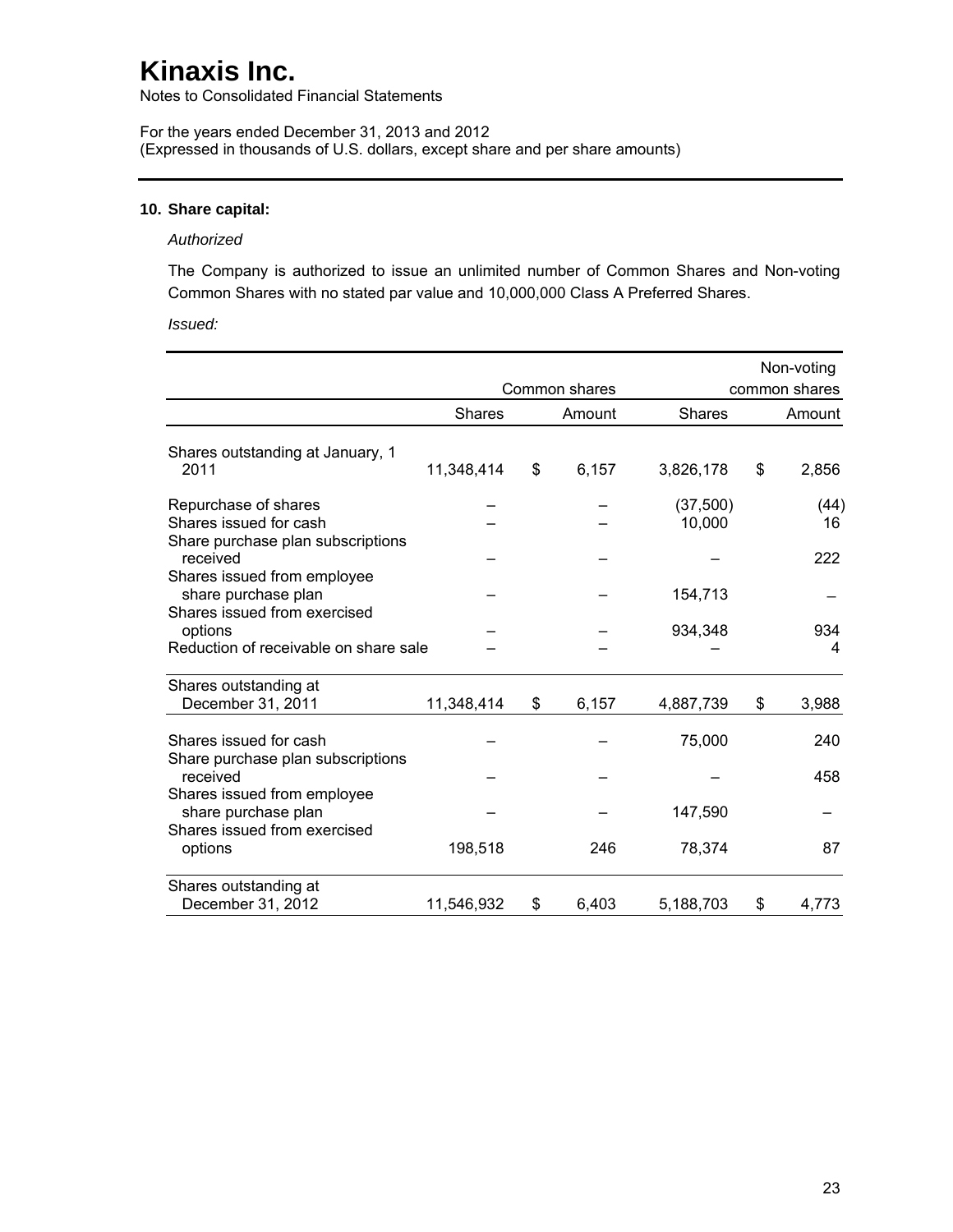Notes to Consolidated Financial Statements

For the years ended December 31, 2013 and 2012 (Expressed in thousands of U.S. dollars, except share and per share amounts)

#### **10. Share capital (continued):**

*Issued (continued):* 

|                                                           |               |               |               |   | Non-voting    |
|-----------------------------------------------------------|---------------|---------------|---------------|---|---------------|
|                                                           |               | Common shares |               |   | common shares |
|                                                           | Shares        | Amount        | <b>Shares</b> |   | Amount        |
| Balance carry forward                                     | 11,546,932    | 6,403         | 5,188,703     |   | 4,773         |
| Repurchase of shares<br>Share purchase plan subscriptions | (3, 115, 226) | (1,745)       | (898, 426)    |   | (1,006)       |
| received                                                  |               |               |               |   | 347           |
| Shares issued from employee<br>share purchase plan        |               |               | 151,713       |   |               |
| Shares issued from exercised<br>options                   | 42.343        | 42            | 90,514        |   | 121           |
| Repayment of receivable<br>on share sale                  |               |               |               |   | 967           |
| Share transfer                                            | (800,000)     | (448)         | 800,000       |   | 448           |
| Shares outstanding at                                     |               |               |               |   |               |
| December 31, 2013                                         | 7,674,049     | \$<br>4,252   | 5,332,504     | S | 5,650         |

In April 2003, the Company entered into a loan agreement with an officer to enable the purchase of the Company's Non-Voting Common Shares. In March 2008, upon the loan's maturity, the officer paid \$149 of accrued interest on the loan and the Company entered into a second loan agreement substantially on the same terms as the first loan. In March 2011, upon the second loan's maturity and payment of all interest, the officer and the Company entered into a third loan agreement substantially on the same terms as the second loan. In December 2013, the balance of the loan plus accrued interest was repaid.

The Company recorded share-based compensation of \$257 in 2011 related to the third loan agreement. The loan has partial recourse to the officer, matures on April 1, 2014 or earlier based on the occurrence of specific events, and bears interest at the rate of 2.44% per annum to be paid annually. During 2013, the officer repaid the principal amount of \$967 and paid \$16 (2012 - \$23; 2011 - \$28) of interest on the loan. The balance of the loan, including accrued interest, at December 31, 2012 totaled \$967 and is reflected as a reduction to shareholders' equity.

During 2013, the Company received \$347 (2012 - \$458; 2011 - \$222) from employees pursuant to the employee share purchase plan to purchase 89,174 (2012 - 143,428; 2011 - 138,840) Non-Voting Common Shares.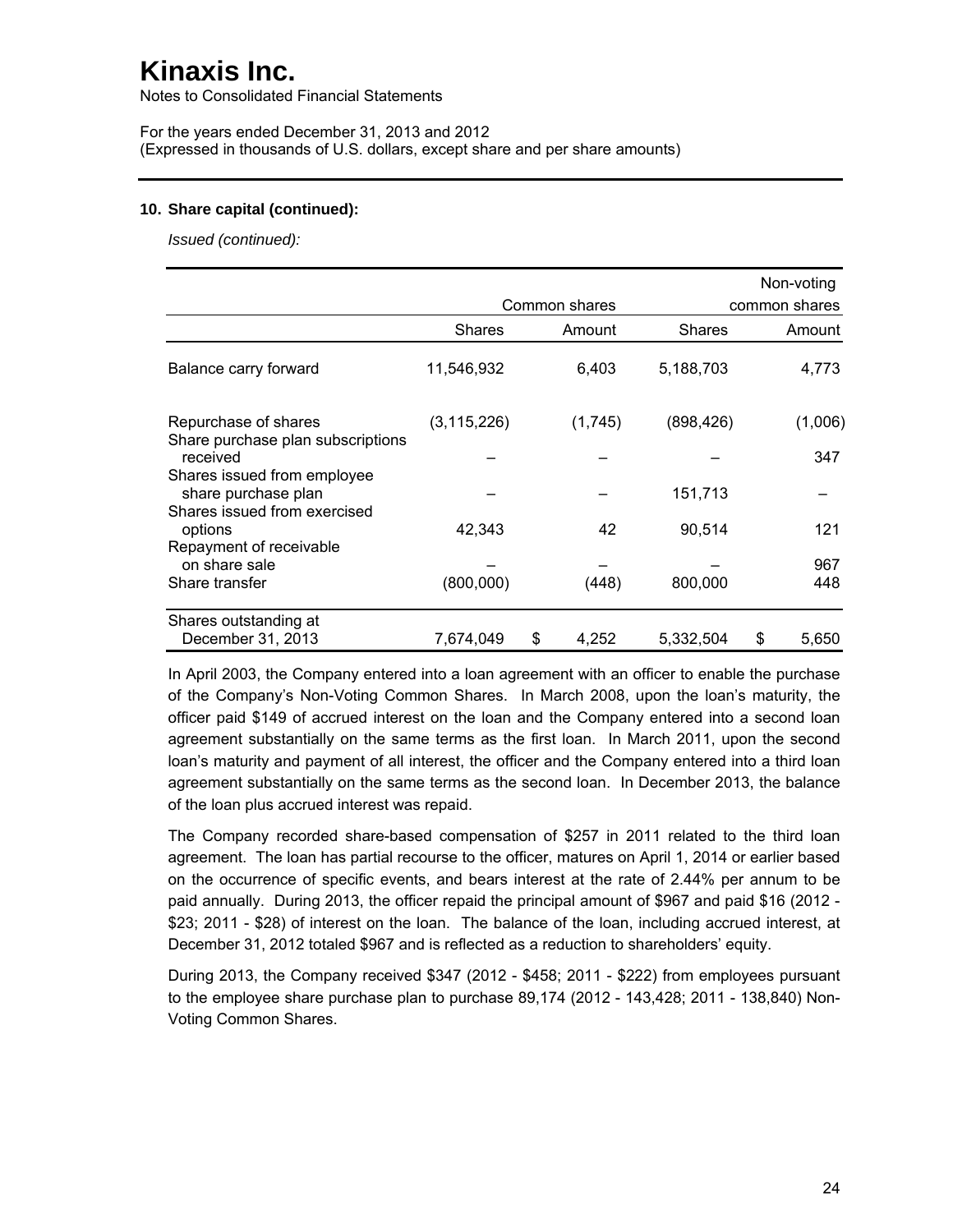Notes to Consolidated Financial Statements

For the years ended December 31, 2013 and 2012 (Expressed in thousands of U.S. dollars, except share and per share amounts)

### **10. Share capital (continued):**

#### *Repurchase of shares*

In November 2013, the Company presented to its shareholders and employees an offer to repurchase common and non-voting common shares and vested options for cancellation. As per the terms of the offer, the Company may repurchase shares and options to a maximum aggregate amount of \$80,000. Pursuant to the offer, in December 2013 the Company repurchased 3,115,266 common shares and 898,426 non-voting common shares for total cash consideration of \$39,218. In addition, 1,421,707 stock options were surrendered for net proceeds of \$11,375.

### *Stock option plans*

The Company has outstanding stock options issued under its 2000 and 2010 stock option plans. During 2012, the Company adopted a new stock option plan under which an aggregate of up to 1,100,000 options to purchase common stock may be granted to employees. Upon adoption of the new plan, no further options may be granted under previous stock option plans. Stock options are granted with an exercise price equal to or greater than the stock's fair market value at the date of grant as determined by the Board of Directors and the maximum term of an option is typically ten years. Options are granted periodically and typically vest over four years.

|                      |               | December 31, 2013<br>December 31, 2012 |          |            |                |          |
|----------------------|---------------|----------------------------------------|----------|------------|----------------|----------|
|                      |               |                                        | Weighted |            |                | Weighted |
|                      |               |                                        | average  |            |                | average  |
|                      | <b>Shares</b> | exercise price                         |          | Shares     | exercise price |          |
| Options outstanding, |               |                                        |          |            |                |          |
| beginning of year    | 3,253,581     | \$                                     | 1.81     | 2,797,848  | \$             | 1.28     |
| Granted              | 280,000       |                                        | 4.05     | 897,500    |                | 3.20     |
| Exercised            | (132,857)     |                                        | 1.23     | (276, 892) |                | 1.20     |
| Cancelled            |               |                                        |          | (65, 500)  |                | 1.17     |
| Forfeited            | (33,437)      |                                        | 2.56     | (99, 375)  |                | 1.52     |
| Tendered (repurchase |               |                                        |          |            |                |          |
| program)             | (1,421,707)   |                                        | 1.75     |            |                |          |
| Options outstanding, |               |                                        |          |            |                |          |
| end of year          | 1,945,580     | \$                                     | 2.21     | 3,253,581  | \$             | 1.81     |
| Options exercisable, |               |                                        |          |            |                |          |
| end of year          | 984.171       | \$                                     | 1.62     | 1,687,175  | \$             | 1.18     |

A summary of the status of the plan is as follows: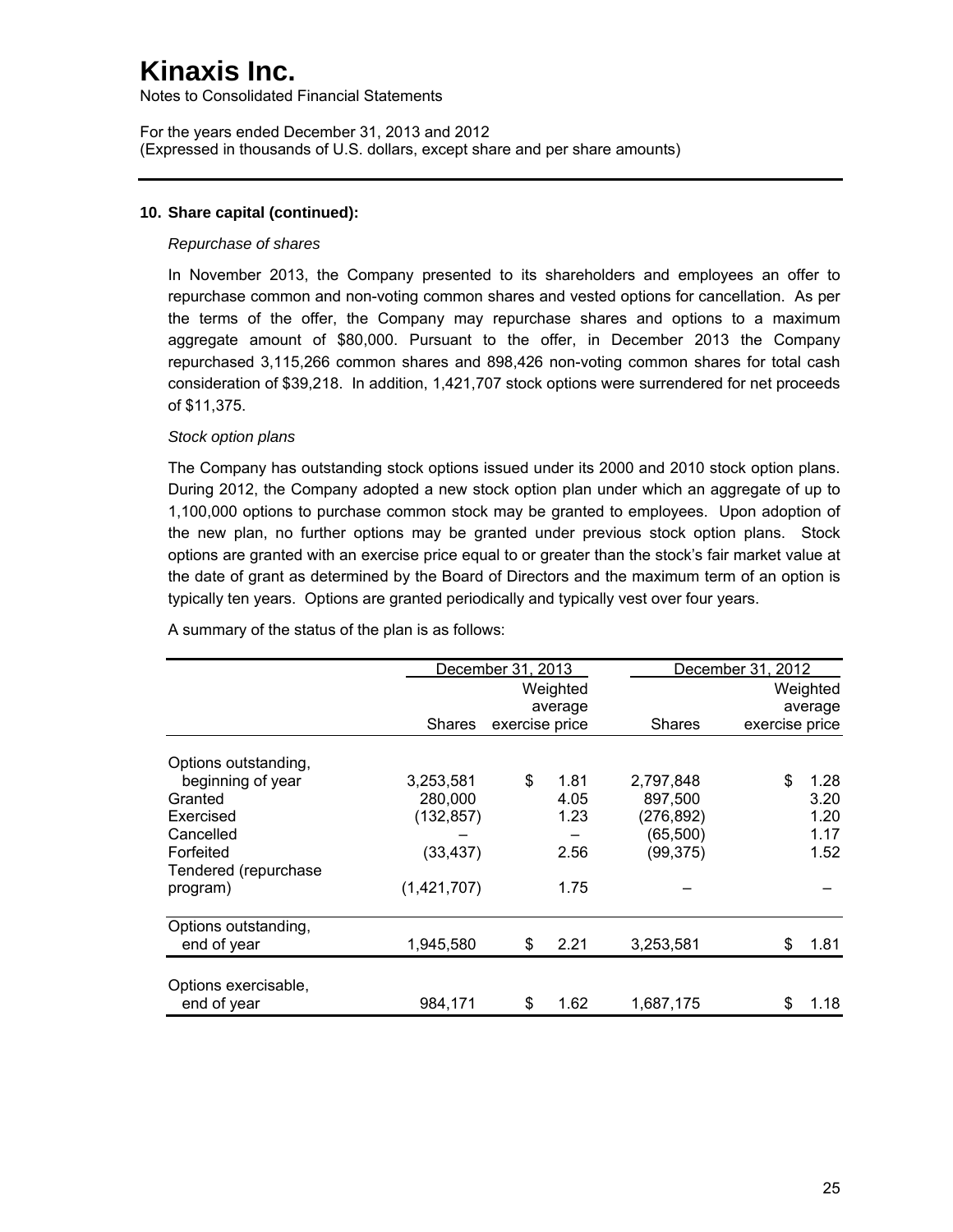Notes to Consolidated Financial Statements

For the years ended December 31, 2013 and 2012 (Expressed in thousands of U.S. dollars, except share and per share amounts)

#### **10. Share capital (continued):**

*Stock option plans (continued)* 

The following table summarizes information about stock options outstanding at December 31, 2013:

|                                                | Options outstanding                  |                                                         |                                          |                                      | Options exercisable                      |
|------------------------------------------------|--------------------------------------|---------------------------------------------------------|------------------------------------------|--------------------------------------|------------------------------------------|
| Range<br>of exercise<br>prices                 | Number<br>outstanding<br>at 12/31/13 | Weighted<br>average<br>remaining<br>contractual<br>life | Weighted<br>average<br>exercise<br>price | Number<br>exercisable<br>at 12/31/13 | Weighted<br>average<br>exercise<br>price |
| \$1.00 to 1.20<br>1.60 to 1.85<br>3.20 to 6.60 | 626,513<br>505,567<br>813,500        | 1.99<br>7.52<br>8.53                                    | \$<br>1.03<br>1.60<br>3.49               | 607,138<br>145,096<br>231,937        | \$.<br>1.02<br>1.61<br>3.20              |
|                                                | 1,945,580                            | 6.16                                                    | \$<br>2.21                               | 984,171                              | S.<br>1.62                               |

At December 31, 2013, there were 923,000 (2012 - 1,050,000) stock options available for grant under the Plan. In 2013, the Company issued 280,000 (2012 - 897,500) options and recorded share-based compensation expense of \$1,003 (2012 - \$898) related to the vesting of options granted in 2013 and previous years. The per share weighted-average fair value of stock options granted during 2013 was \$2.02 (2012 - \$1.64) on the date of grant using the Black Scholes option-pricing model with the following weighted-average assumptions: exercise price is equal to the price of the underlying share, expected dividend yield 0%, risk-free interest rate of 1.87% (2012 - 1.49%), an expected life of 8 years (2012 - 8 years), and estimated volatility of 47% (2012 - 50%). Volatility is estimated by benchmarking to comparable publicly traded companies operating in a similar market segment. The forfeiture rate was estimated at 5% (2012 – 5%).

In 2011, the Company issued 450,000 options in exchange for the cancellation of 300,000 vested options. The per share weighted-average fair value of the options cancelled was \$0.51 at the date of modification using the Black Scholes option-pricing model with the following weighted-average assumptions: expected dividend yield 0%, risk-free interest rate of 0.20%, an expected life of 1.15 years, and estimated volatility of 46%. The per share weighted-average fair value of the new options granted was \$0.91 on the date of grant using the Black Scholes option-pricing model with the following assumptions: expected dividend yield 0%, risk-free interest rate of 2.54%, an expected life of 8 years, and estimated volatility of 50%. The modification resulted in \$237 of incremental compensation expense, of which \$45 (2012 - \$106; 2011 - \$61) has been recorded during the year ended December 31, 2013.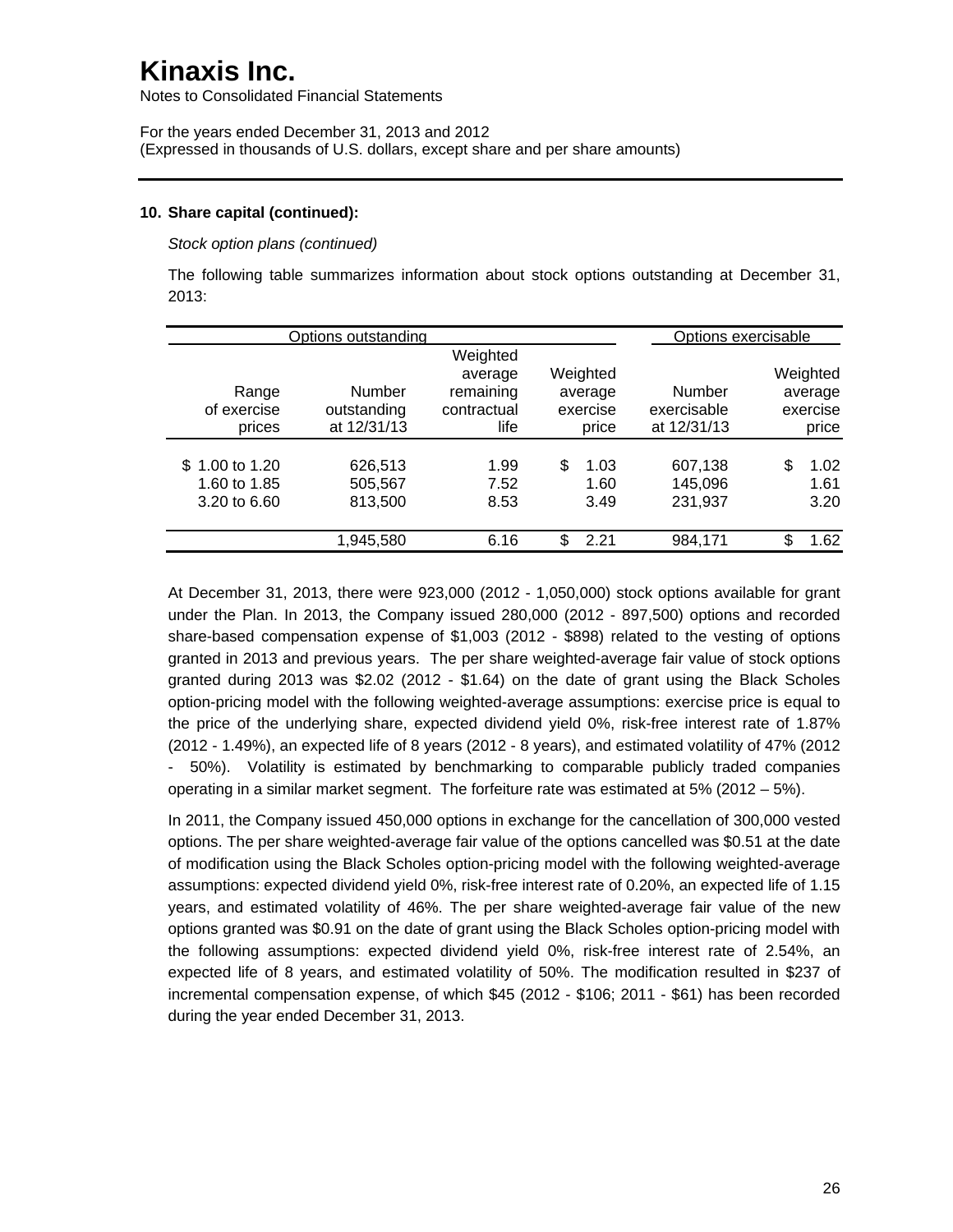Notes to Consolidated Financial Statements

For the years ended December 31, 2013 and 2012 (Expressed in thousands of U.S. dollars, except share and per share amounts)

#### **10. Share capital (continued):**

The following table presents the share-based payments expense by function for the years ended December 31, 2013, 2012 and 2011:

|                                                                                                    | 2013                         |   | 2012                    |    | 2011                  |
|----------------------------------------------------------------------------------------------------|------------------------------|---|-------------------------|----|-----------------------|
| Cost of revenue<br>Selling and marketing<br>Research and development<br>General and administrative | \$<br>77<br>429<br>96<br>401 |   | 75<br>386<br>204<br>233 | \$ | 24<br>80<br>80<br>311 |
|                                                                                                    | 1.003                        | S | 898                     | S  | 495                   |

#### *Employee share purchase plan*

Under its share purchase plan, the Company is authorized to issue shares to its full-time employees, nearly all of whom are eligible to participate. Under the terms of the plan, employees can choose each year to have up to 10% of their annual base earnings withheld to purchase the Company's non-voting common shares. The purchase price of the shares is at fair value of the shares as determined by the Board of Directors. In 2013, 151,713 (2012 - 147,590; 2011 - 154,713) Non-Voting Common Shares were issued under this plan.

### **11. Earnings (loss) per share:**

The following table summarized the calculation of the weighted average number of basic and diluted common shares.

|                                                     | 2013       | 2012       | 2011       |
|-----------------------------------------------------|------------|------------|------------|
| Issued common shares at beginning of period         | 16,735,635 | 16,236,153 | 15,174,942 |
| Effect of repurchase of shares                      | (334, 471) |            | (15, 625)  |
| Effect of shares issued for cash                    |            | 50,000     | 1,667      |
| Effect of shares issued from employee               |            |            |            |
| share purchase plan                                 | 101,119    | 107,146    | 111,762    |
| Effect of shares issued from exercise of options    | 36,787     | 129,815    | 140,941    |
| Weighted average number of basic common             |            |            |            |
| shares at December 31                               | 16,539,070 | 16,523,114 | 15,413,687 |
| Effect of conversion or redeemable preferred shares |            | 8,236,915  |            |
| Effect of share options on issue                    |            | 1,677,013  |            |
| Weighted average number of diluted common           |            |            |            |
| shares at December 31                               | 16,539,070 | 26,437,042 | 15,413,687 |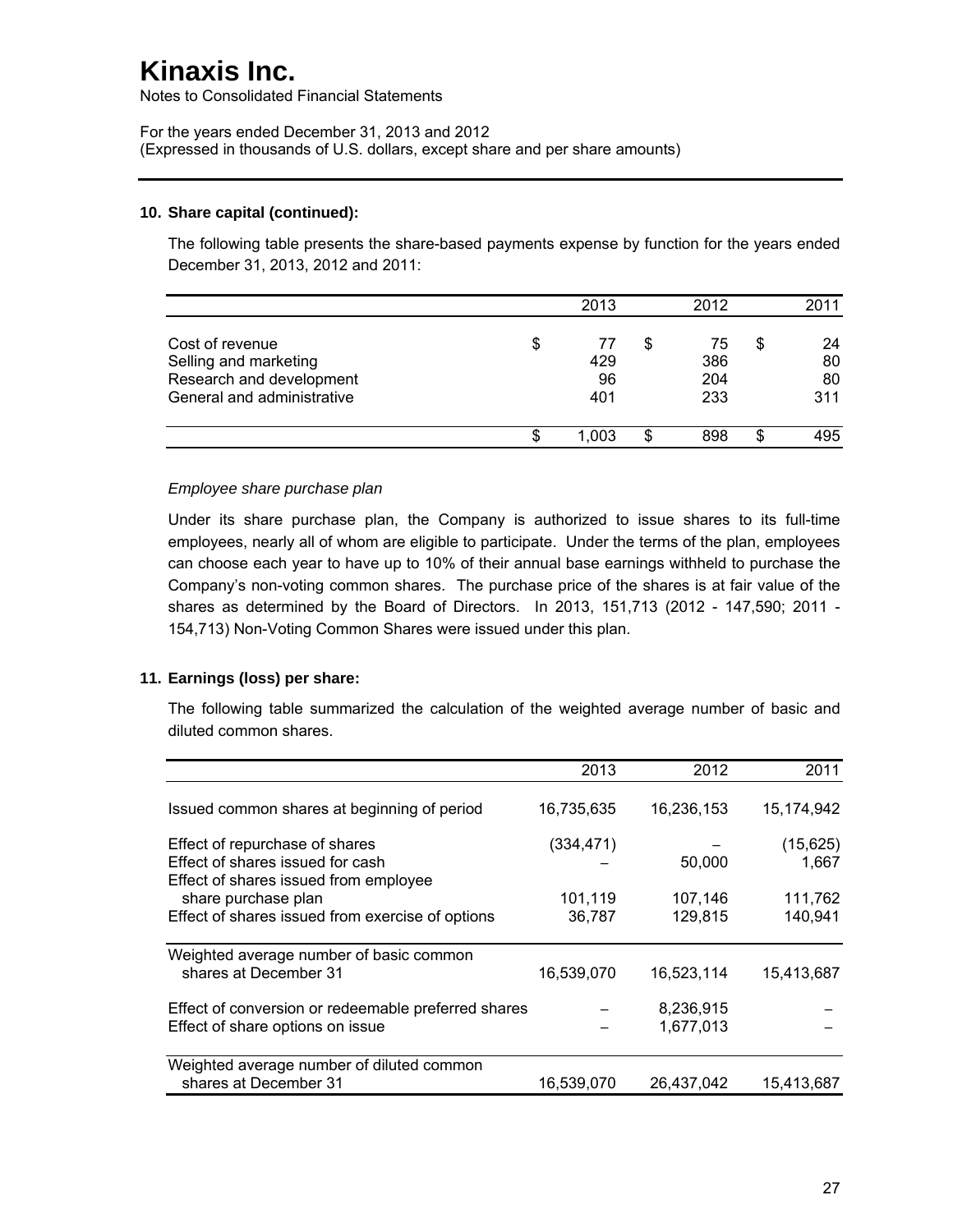Notes to Consolidated Financial Statements

For the years ended December 31, 2013 and 2012 (Expressed in thousands of U.S. dollars, except share and per share amounts)

### **11. Earnings (loss) per share (continued):**

Due to loss for the years December 31, 2013 and 2011, the effect of all outstanding options and redeemable preferred shares were excluded from the diluted weighted average number of shares because their effect would have been anti-dilutive. At December 31, 2012, 897,500 options were excluded from the weighted average number of diluted common share calculation as their effect would have been anti-dilutive.

### **12. Revenue:**

|                                                                  | 2013                            | 2012                      |    | 2011                     |
|------------------------------------------------------------------|---------------------------------|---------------------------|----|--------------------------|
| Subscription<br>Professional services<br>Maintenance and support | \$<br>40,039<br>19,173<br>1.604 | 33.124<br>11,592<br>1.955 | \$ | 26,628<br>9,320<br>2,093 |
|                                                                  | \$<br>60.816                    | 46.671                    | S  | 38,041                   |

### **13. Research and development:**

|                                                             |     | 2013              | 2012             | 2011              |
|-------------------------------------------------------------|-----|-------------------|------------------|-------------------|
| Research and development expenses<br>Investment tax credits | \$  | 10.417<br>(2.246) | 9,082<br>(2,010) | 7,452<br>(5, 129) |
|                                                             | \$. | 8 1 7 1           | \$<br>7.072      | 2,323             |

### **14. Personnel expenses:**

The following table presents the personnel expenses incurred by the Company for the years ended December 31, 2013, 2012 and 2011:

|                                                                                      |    | 2013                              |   | 2012                            | 2011                                  |
|--------------------------------------------------------------------------------------|----|-----------------------------------|---|---------------------------------|---------------------------------------|
| Salaries including bonuses<br><b>Benefits</b><br>Commissions<br>Share-based payments | \$ | 28,305<br>3,944<br>3,744<br>1,003 | S | 24.467<br>2,836<br>1,339<br>898 | \$<br>18,769<br>2,161<br>1,255<br>495 |
|                                                                                      | S  | 36,996                            |   | 29.540                          | \$<br>22,680                          |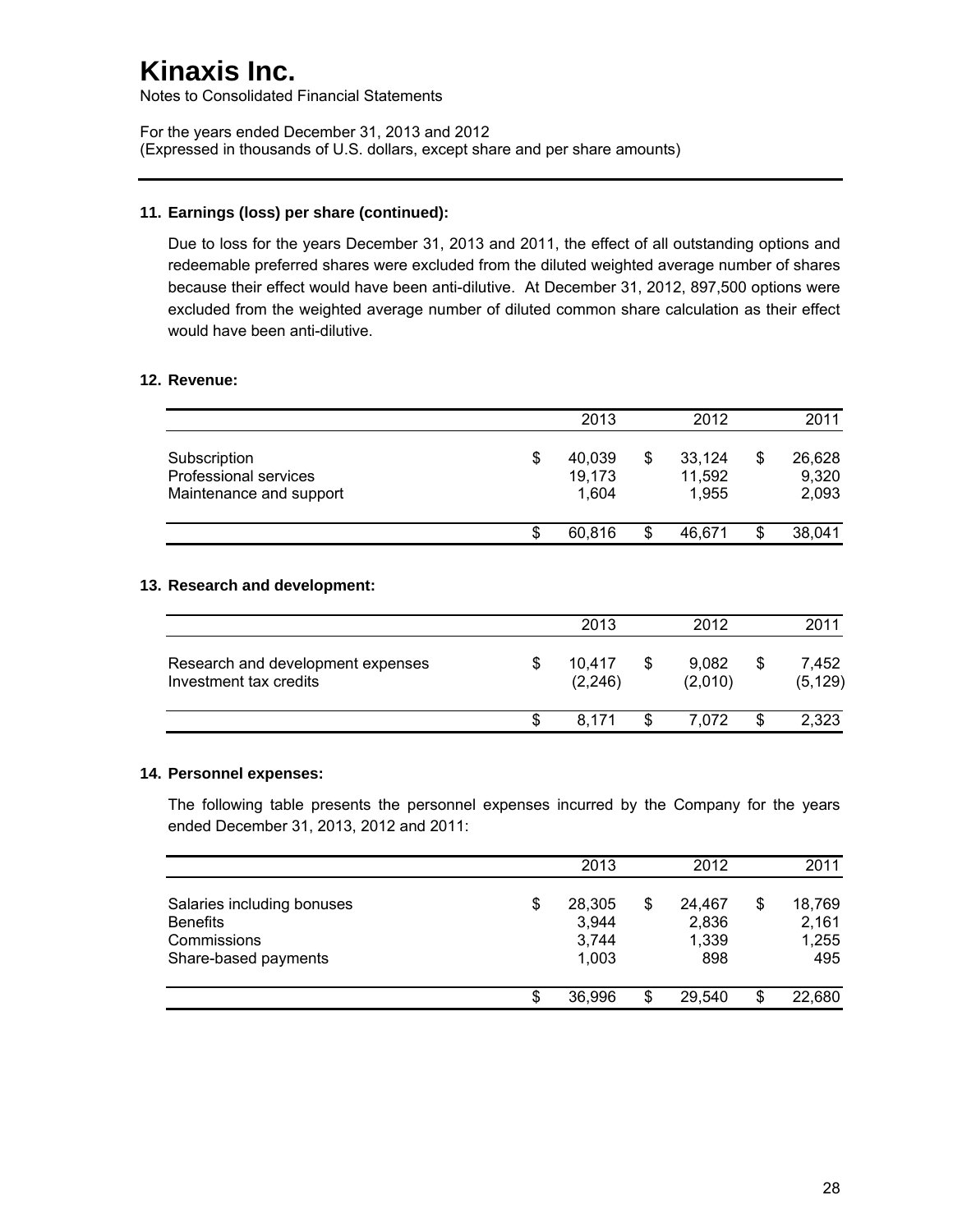Notes to Consolidated Financial Statements

For the years ended December 31, 2013 and 2012 (Expressed in thousands of U.S. dollars, except share and per share amounts)

#### **15. Net finance income:**

The following table presents the net finance income earned by the Company for the years ended December 31, 2013, 2012 and 2011:

|                                                              | 2013 |   | 2012 |   | 2011            |
|--------------------------------------------------------------|------|---|------|---|-----------------|
| Interest income on cash equivalents<br>Less finance costs:   | 169  | S | 58   | S | 54              |
| Interest expense on finance leases<br>Other interest expense | 137  |   |      |   | 12 <sup>2</sup> |
|                                                              | 31   |   |      |   | 38              |

## **16. Income taxes:**

The income tax amounts recognized in profit and loss are as follows:

|                                                                           | 2013        | 2012        | 2011        |
|---------------------------------------------------------------------------|-------------|-------------|-------------|
| Current tax expense                                                       |             |             |             |
| Current income tax                                                        | \$<br>4.899 | \$<br>588   | \$<br>528   |
| Part VI.1 tax on deemed dividends on                                      |             |             |             |
| repurchase of preferred shares                                            | 3,958       |             |             |
|                                                                           | 8,857       | 588         | 528         |
| Deferred tax expense (recovery):<br>Origination and reversal of temporary |             |             |             |
| differences<br>Temporary differences resulting from                       | 582         | 1.929       | 179         |
| Part VI.1 tax liability                                                   | (3,634)     |             |             |
| Increase in future tax rate<br>Recognition of previously unrecognized     |             | (336)       |             |
| temporary differences                                                     | (931)       |             | (955)       |
|                                                                           | (3,983)     | 1,593       | (776)       |
|                                                                           | \$<br>4,874 | \$<br>2,181 | \$<br>(248) |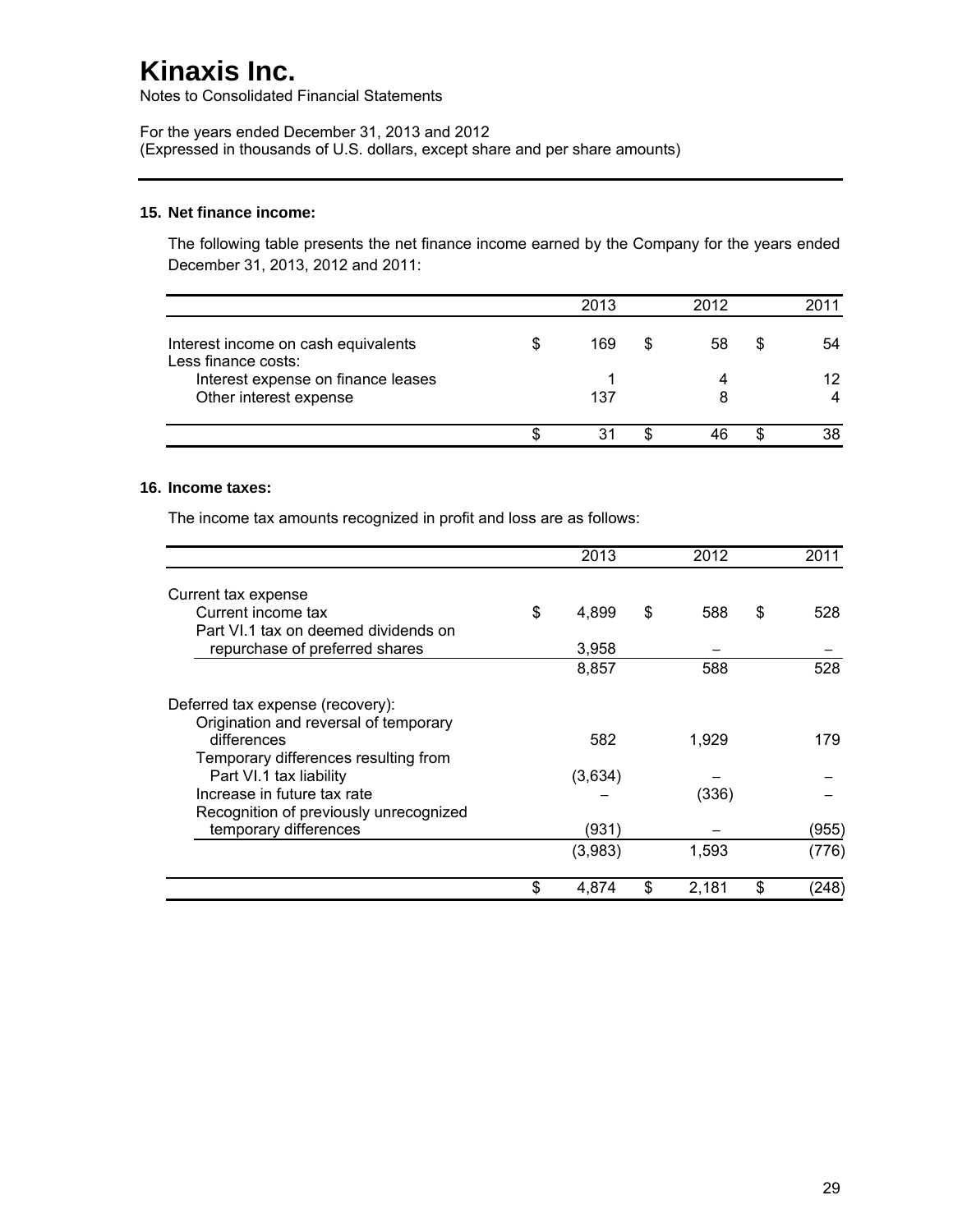Notes to Consolidated Financial Statements

For the years ended December 31, 2013 and 2012 (Expressed in thousands of U.S. dollars, except share and per share amounts)

#### **16. Income taxes (continued):**

A reconciliation of the income tax expense (recovery) to the expected amount using the Company's Canadian tax rate is as follows:

|                                                                                                           | 2013       | 2012         | 2011          |
|-----------------------------------------------------------------------------------------------------------|------------|--------------|---------------|
| Canadian tax rate                                                                                         | 26.50%     | 26.50%       | 28.25%        |
| Expected Canadian income tax expense (recovery) \$                                                        | (1,285)    | \$<br>1,888  | \$<br>(1,244) |
| Increase (reduction) in income taxes resulting from:<br>Tax effect of loss due to change in fair value of |            |              |               |
| preferred shares                                                                                          | 4,739      | 311          | 4,503         |
| Difference between current and future tax rates<br>and other<br>Foreign tax rate differences              | 213<br>200 | (349)<br>219 | 45<br>98      |
| Part VI.1 tax rate difference<br>Recognition of previously unrecognized                                   | 324        |              |               |
| temporary differences<br>Reversal of previously recognized                                                | (931)      |              | (4,036)       |
| temporary differences                                                                                     | 1,056      |              |               |
| Permanent difference of stock-based<br>compensation                                                       | 267        | 112          | 96            |
| Exchange rate                                                                                             | 291        |              | 290           |
| \$                                                                                                        | 4,874      | \$<br>2,181  | \$<br>(248)   |

The tax effects of temporary differences and carry-forwards are as follows:

|                                                                      | 2013        |   | 2012     |
|----------------------------------------------------------------------|-------------|---|----------|
| Deferred tax assets (liabilities):                                   |             |   |          |
| Non-capital loss carry-forwards<br>Unclaimed scientific research and | \$<br>6.349 | S | 1,262    |
| experimental development                                             | 1,828       |   | 171      |
| Tax effect of investment tax credits                                 | (1,480)     |   | (1, 433) |
| Timing difference of deferred revenue                                |             |   | (539)    |
| Property and equipment                                               | 1,407       |   | 4,626    |
| Other                                                                | 62          |   | 96       |
|                                                                      | \$<br>8.166 |   | 4.183    |

The Company has non-capital losses available to reduce taxable income of \$23,960 as at December 31, 2013 (2012 - \$4,764) which begin to expire in 2029. The Company has investment tax credits available to reduce federal income taxes payable in Canada of \$1,982 as at December 31, 2013 (2012 - \$3,621) and provincial income taxes payable in Ontario of \$125 as at December 31, 2013 (2012 - \$1,059) which begin to expire in 2028 and 2033 respectively.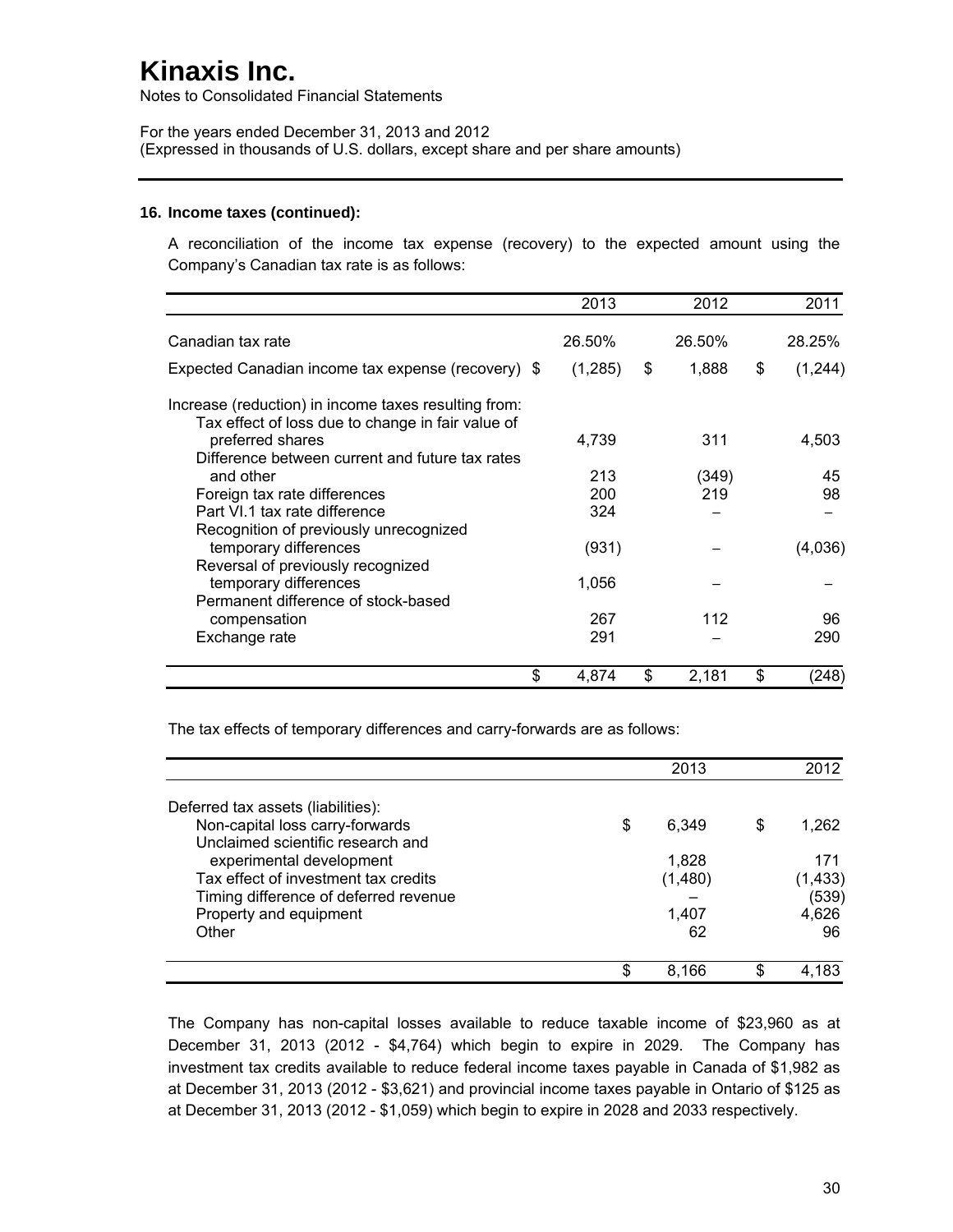Notes to Consolidated Financial Statements

For the years ended December 31, 2013 and 2012 (Expressed in thousands of U.S. dollars, except share and per share amounts)

### **16. Income taxes (continued):**

The Company recognizes deferred tax assets pursuant to an assessment of the likelihood that the Company will generate sufficient future taxable income against which the benefit of the deferred tax assets may or may not be realized. This assessment requires management to exercise significant judgment and make estimates with respect to the Company's ability to generate taxable income in future periods and utilize deferred tax assets. The Company considered all existing evidence in performing this assessment including the history of profitability, secured backlog, forecasted earnings potential for new business growth, and the ability to realize the assets prior to expiry.

Deferred tax assets were not recognized in 2012 in respect of the Ontario harmonization credit on the basis that it was not probable that future taxable profit would be available to utilize these assets.

At December 31, 2013, due to an assessment received from tax authorities on the value of the tax basis of certain property and equipment and the status of appeals relating to this assessment, the Company has determined the likelihood of realizing the benefit of the related temporary differences is lower and has reversed the previously recorded deferred tax assets reflecting the net impact of the assessment.

Deferred tax liabilities have not been recognized for temporary differences associated with investments in subsidiaries as the Company is able to control the timing of the reversal of the temporary differences and it is probable that the temporary differences will not reverse in the foreseeable future. The aggregate amount of these temporary differences at December 31, 2013 was \$3,067 (2012 - \$1,292).

### **17. Statement of cash flow:**

(a) Changes in operating assets and liabilities:

|                                                                                                                                                    | 2013                                        | 2012                                           | 2011                                            |
|----------------------------------------------------------------------------------------------------------------------------------------------------|---------------------------------------------|------------------------------------------------|-------------------------------------------------|
| Trade and other receivables<br>Investment tax credits receivable<br>Prepaid expenses<br>Trade payables and accrued liabilities<br>Deferred revenue | \$<br>(2,057)<br>44<br>(50)<br>576<br>4.866 | \$<br>(4,902)<br>96<br>(191)<br>(363)<br>1,989 | \$<br>(1,606)<br>(70)<br>(99)<br>1,100<br>2,744 |
|                                                                                                                                                    | \$<br>3.379                                 | (3,371)                                        | 2,069                                           |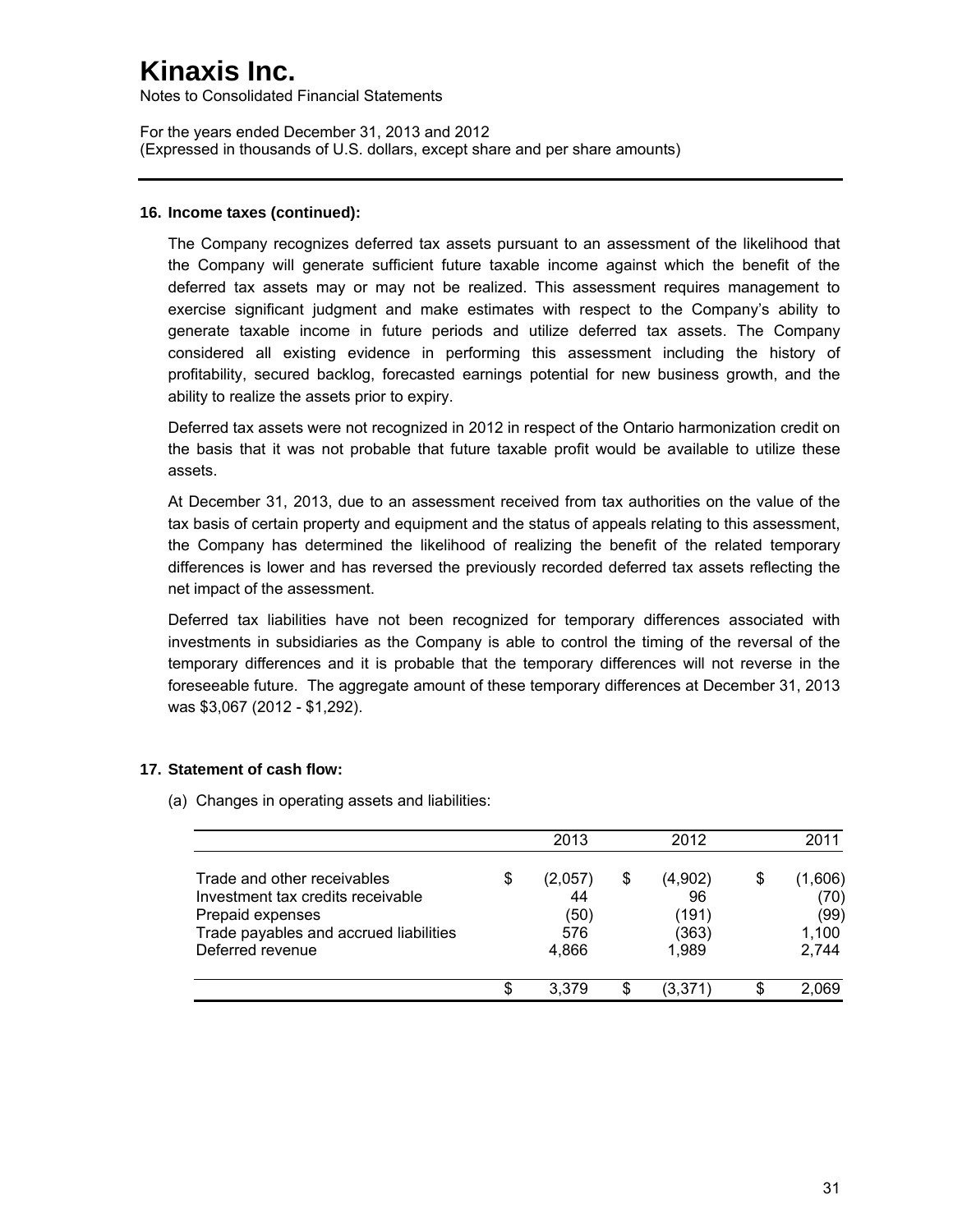Notes to Consolidated Financial Statements

For the years ended December 31, 2013 and 2012 (Expressed in thousands of U.S. dollars, except share and per share amounts)

### **17. Statement of cash flow (continued):**

(b) Cash and cash equivalents, which are Level 1 financial assets based on fair value hierarchy are as follows:

|                          | 2013                  |    | 2012             |    | 2011            |
|--------------------------|-----------------------|----|------------------|----|-----------------|
| Cash<br>Cash equivalents | \$<br>10,093<br>3,711 | S  | 27,505<br>21,296 | \$ | 8,072<br>37,103 |
|                          | \$<br>13,804          | \$ | 48,801           | æ  | 45,175          |

### **18. Financial instruments:**

Fair value of financial instruments

The fair value of financial assets and liabilities, together with their carrying amounts are as follows:

|                                                                                                                         |                  | 2013                   |   |                  | 2012                   |
|-------------------------------------------------------------------------------------------------------------------------|------------------|------------------------|---|------------------|------------------------|
|                                                                                                                         | Carrying         | Fair                   |   | Carrying         | Fair                   |
| <b>Financial assets</b>                                                                                                 | value            | value                  |   | value            | value                  |
| Loans and receivables, measured<br>at amortized cost:<br>Cash and cash equivalents<br>\$<br>Trade and other receivables | 13.804<br>12,449 | \$<br>13.804<br>12,449 | S | 48.801<br>10,433 | \$<br>48.801<br>10,433 |
| Investment tax credits receivable                                                                                       | 1.330            | 1.330                  |   | 1.374            | 1,374                  |
| \$                                                                                                                      | 27,583           | \$<br>27,583           | S | 60,608           | \$<br>60,608           |

|                                                                                          |          | 2013         |    |          | 2012         |
|------------------------------------------------------------------------------------------|----------|--------------|----|----------|--------------|
|                                                                                          | Carrying | Fair         |    | Carrying | Fair         |
| <b>Financial liabilities</b>                                                             | value    | value        |    | value    | value        |
| Liabilities measured at FVTPL:                                                           |          |              |    |          |              |
| Redeemable preferred shares<br>-S                                                        | 54.135   | \$<br>54,135 | \$ | 64.720   | \$<br>64,720 |
| Other financial liabilities, measured at<br>amortized cost<br>Trade payables and accrued |          |              |    |          |              |
| liabilities                                                                              | 11,062   | 11,062       |    | 2,900    | 2,900        |
| Finance lease obligations                                                                |          |              |    | 58       | 58           |
| Long-term debt                                                                           | 25,000   | 25,000       |    |          |              |
| \$                                                                                       | 90,197   | \$<br>90.197 | S  | 67.678   | \$<br>67,678 |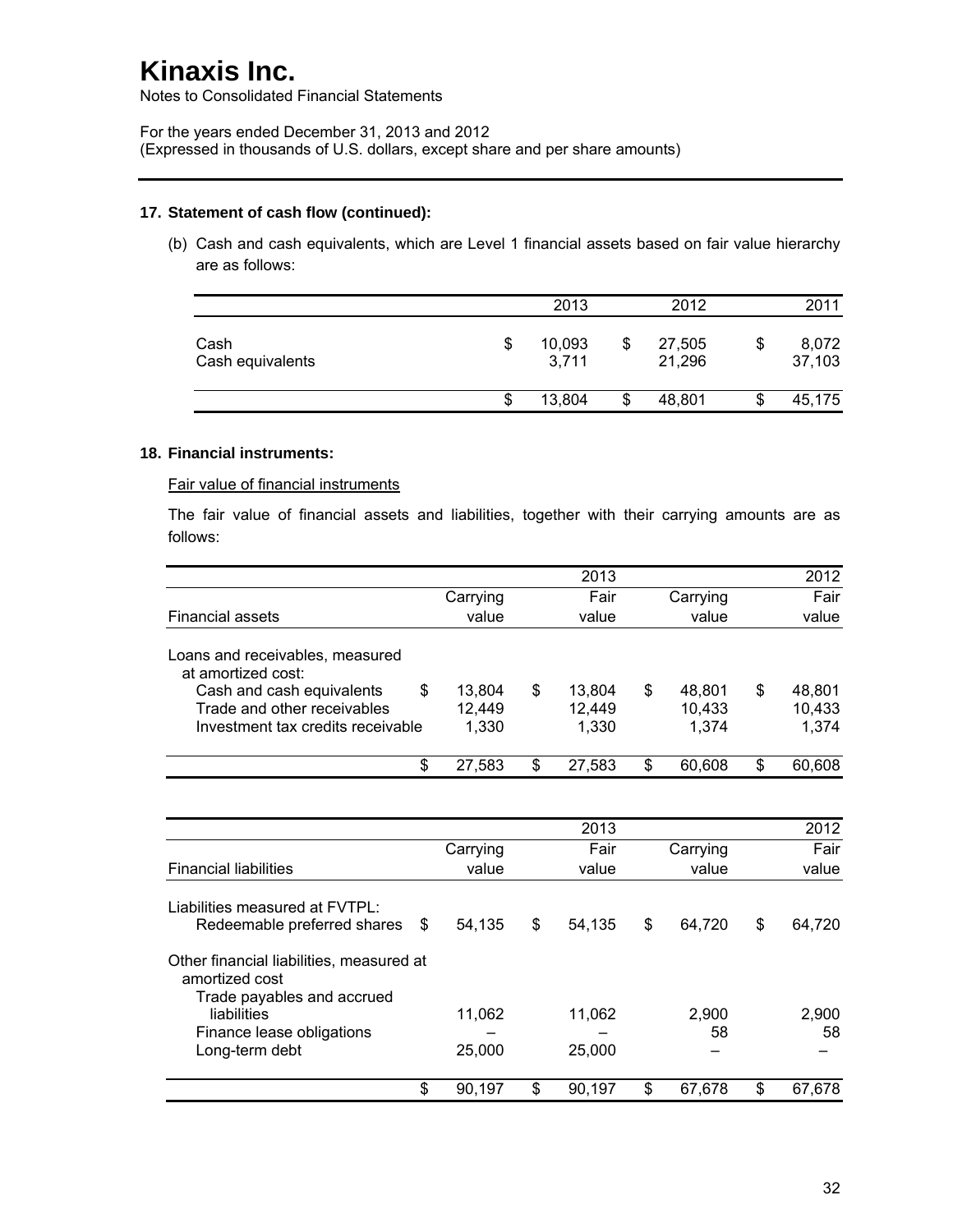Notes to Consolidated Financial Statements

For the years ended December 31, 2013 and 2012 (Expressed in thousands of U.S. dollars, except share and per share amounts)

### **18. Financial instruments (continued):**

#### Measurement of fair value

The Company's fair value hierarchy prioritizes the inputs to valuation techniques used to measure fair value. The three levels of the fair value hierarchy are:

- **Level 1** values are based on unadjusted quoted prices in active markets that are accessible at the measurement date for identical assets or liabilities.
- **Level 2** values are based on quoted prices in markets that are not active or model inputs that are observable either directly or indirectly for substantially the full term of the asset or liability.
- Level 3 values are based on prices or valuation techniques that require inputs that are both unobservable and significant to the overall fair value measurement.

When the inputs used to measure fair value fall within more than one level of the hierarchy, the level within which the fair value measurement is categorized is based on the Company's assessment of the lowest level input that is the most significant to the fair value measurement.

The fair value of financial assets and liabilities are determined as follows:

- The carrying amounts of trade and other receivables, investment tax credits receivable and trade payables and accrued liabilities approximate fair market value due to the short-term maturity of these instruments.
- The carrying amount of finance lease obligations and long-term debt represent the present value of future payments and approximates their fair market value.
- The redeemable preferred shares are measured at fair value (Level 3)

At December 31, 2013, the fair value of the redeemable preferred shares was measured using a Probability Weighted Expected Return Method. Under this method, an analysis of future values is performed for several likely scenarios for a liquidity event. The value of the shares is determined for each scenario at the time of each future liquidity event through application of market multiples of the last twelve months revenue at liquidity and discounted back to the appropriate valuation date. The present values of the shares under each scenario are then weighted based upon the probability of each occurring to determine an indication of the value of the shares. The unobservable input to this model is forecasted revenue at the time of the future liquidity event. The estimated fair value of redeemable preferred shares would increase \$2,450 if forecasted revenue at liquidity increased 5% and would decrease \$2,491 if forecasted revenue at liquidity decreased 5%.

At December 31, 2012, the valuation techniques used to measure the fair value of the redeemable preferred shares include: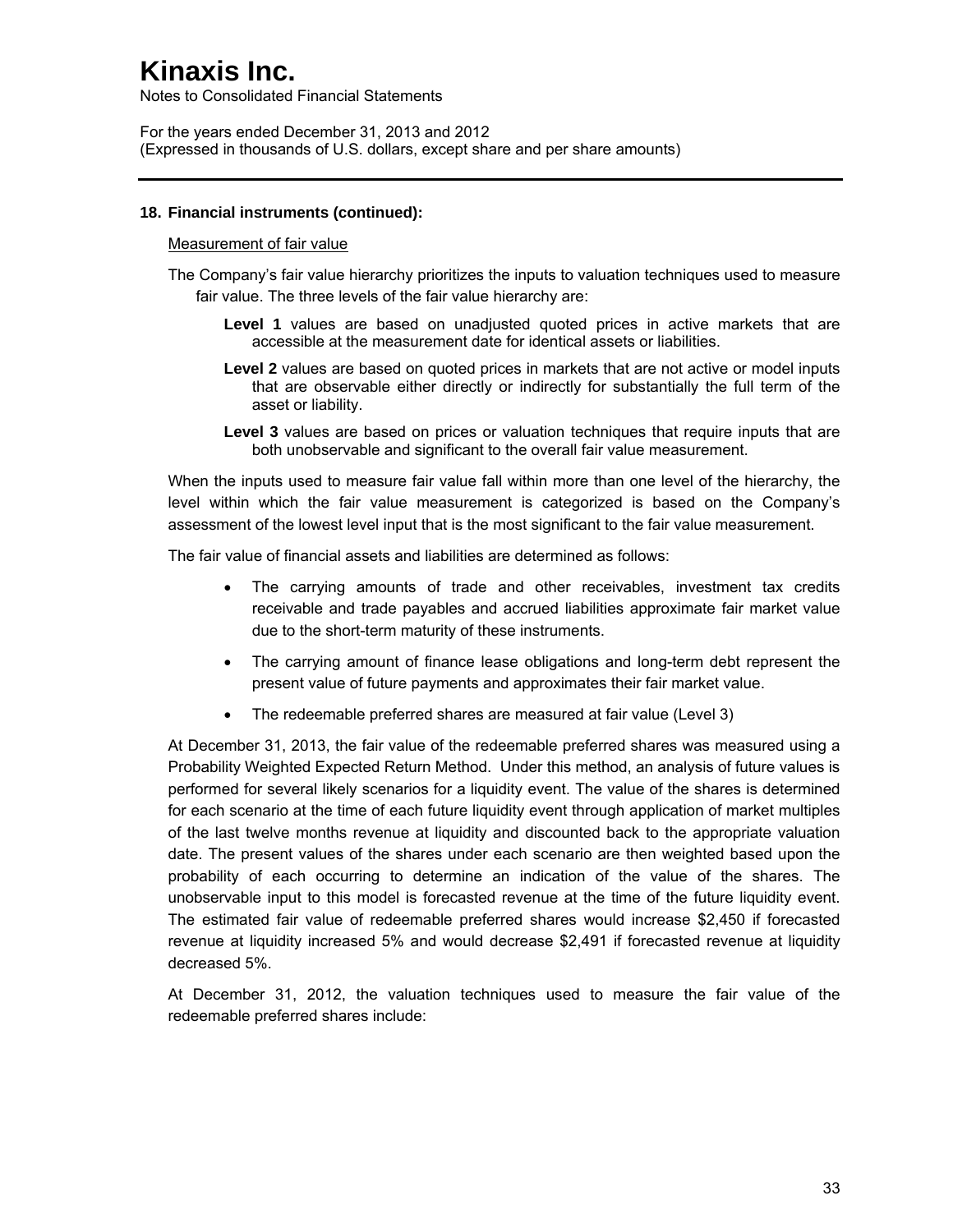Notes to Consolidated Financial Statements

For the years ended December 31, 2013 and 2012 (Expressed in thousands of U.S. dollars, except share and per share amounts)

### **18. Financial instruments (continued):**

#### *Discounted cash flows*

The valuation model considers the present value of expected payment, discounted using a riskadjusted discount rate. The expected payment is determined by considering the possible scenarios for forecasted EBITDA. The unobservable inputs to this model include forecasted revenue and EBITDA. The estimated fair value would increase (decrease) if forecasted revenue was higher (lower), or EBITDA were higher (lower).

#### *Market comparison*

The valuation model is based on market multiples of revenue and EBITDA derived from quoted prices of comparable companies. The unobservable inputs to this model include forecasted revenue and EBITDA. The estimated fair value would increase (decrease) if forecasted revenue was higher (lower) or EBITDA margins were higher (lower).

For the fair value of the redeemable preferred shares, a change of 5% to one of the significant unobservable inputs holding other inputs constant would have the following effects on profit and loss:

|                                                |   | 5%<br>Increase | $5\%$<br>Decrease |
|------------------------------------------------|---|----------------|-------------------|
| Forecasted revenue<br><b>Forecasted EBITDA</b> | S | (171)<br>(616) | \$<br>171<br>623  |

The following table reconciles the opening balances to the closing balances for Level 3 fair values.

|                                                          | Fair value of<br>redeemable<br>preferred shares |
|----------------------------------------------------------|-------------------------------------------------|
| Balance at January 1, 2012                               | 63,548<br>S                                     |
| Increase in fair value                                   | 1,172                                           |
| Balance at December 31, 2012                             | 64,720                                          |
| Increase in fair value<br>Repurchase of preferred shares | 17,884<br>(28, 469)                             |
| Balance, December 31, 2013                               | 54,135<br>\$                                    |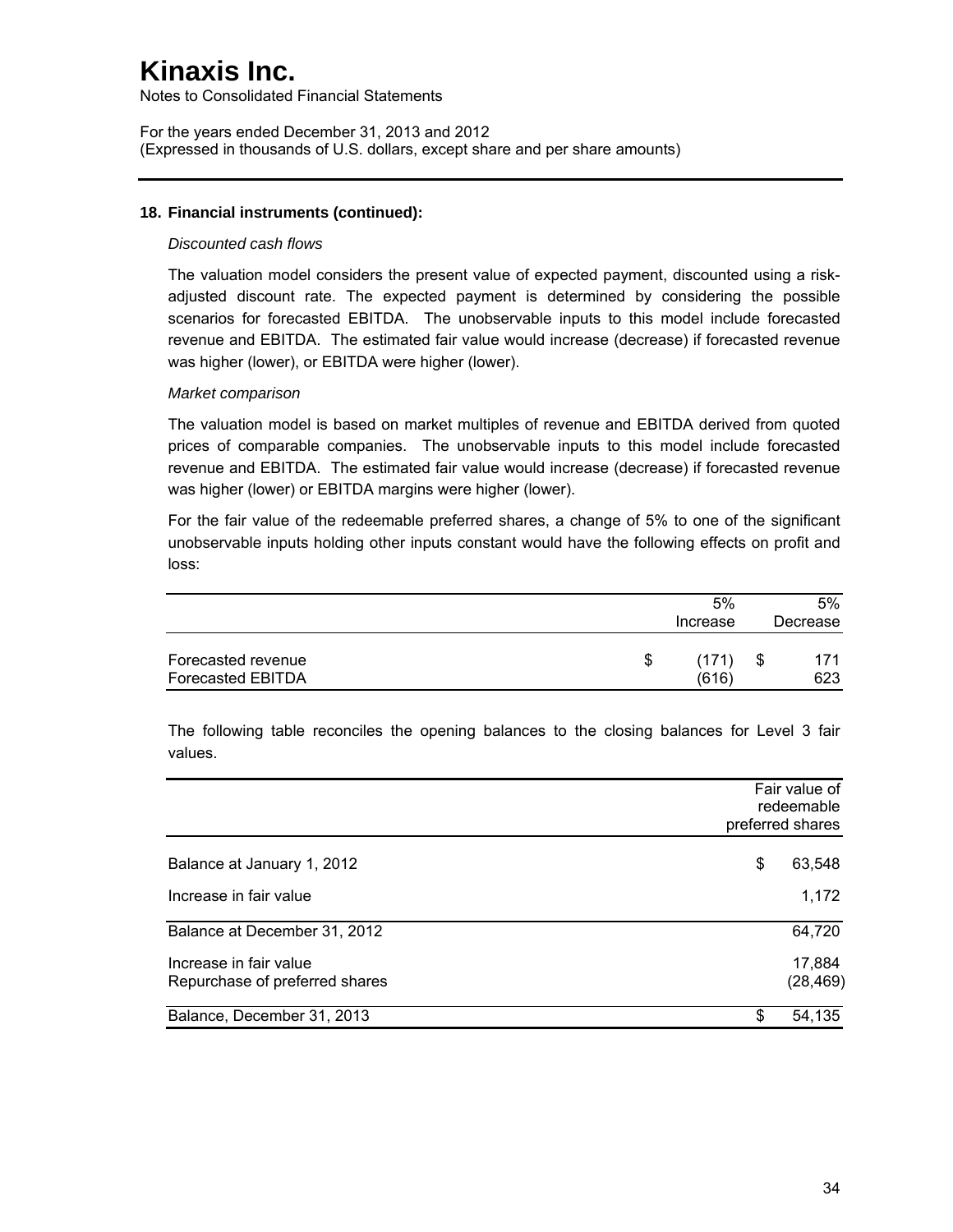Notes to Consolidated Financial Statements

For the years ended December 31, 2013 and 2012 (Expressed in thousands of U.S. dollars, except share and per share amounts)

## **18. Financial instruments (continued):**

Financial risk management:

(a) Credit risk:

Credit risk is the risk of an unexpected loss if a customer or counterparty to a financial instrument fails to meet its contractual obligations. The Company's credit risk is primarily attributable to its trade and other receivables.

The nature of the Company's subscription based business results in payments being received in advance of the majority of the services being delivered; as a result, the Company's credit risk exposure is low. At December 31, 2013, two customers accounted for 17% of total trade receivables (2012 - two customers - 22%). For the year ended December 31, 2013, the Company had one customer that individually accounted for 10% of revenue  $(2012 -$  one customer  $-12\%$ ; 2011 - one customer  $-10\%$ ). As the majority of the Company's revenues are amortized into income over a period of time, the potential impact on the Company's operating results is low as any uncollectible amounts would affect trade and other receivables and deferred revenue.

The maximum exposure to credit risk for trade receivables at December 31, 2013 and 2012 by geographic region was as follows:

|                                                 | 2013                       | 2012                        |
|-------------------------------------------------|----------------------------|-----------------------------|
| Canada<br><b>United States</b><br>Other foreign | \$<br>721<br>10,865<br>539 | \$<br>1,902<br>7,786<br>614 |
|                                                 | \$<br>12,125               | 10,302                      |

The aging of the trade receivables at the reporting date was as follows:

|                                                                      | \$<br>12,125          | S  | 10,302            |
|----------------------------------------------------------------------|-----------------------|----|-------------------|
| Past due:<br>$0 - 30$ days<br>$31 - 60$ days<br>Greater than 60 days | \$<br>4,669<br>6<br>1 | \$ | 4,358<br>50<br>52 |
| Current                                                              | \$<br>7,449           | \$ | 5,842             |
|                                                                      | 2013                  |    | 2012              |

The Company establishes an allowance for doubtful accounts based on amounts which are past due, historical trends, and any available information indicating that a customer could be experiencing liquidity or going concern problems. During the year ended December 31, 2013, the Company did not write off any trade receivables that were deemed not collectible and did not record an allowance for doubtful accounts as at December 31, 2013 (2012 - \$Nil).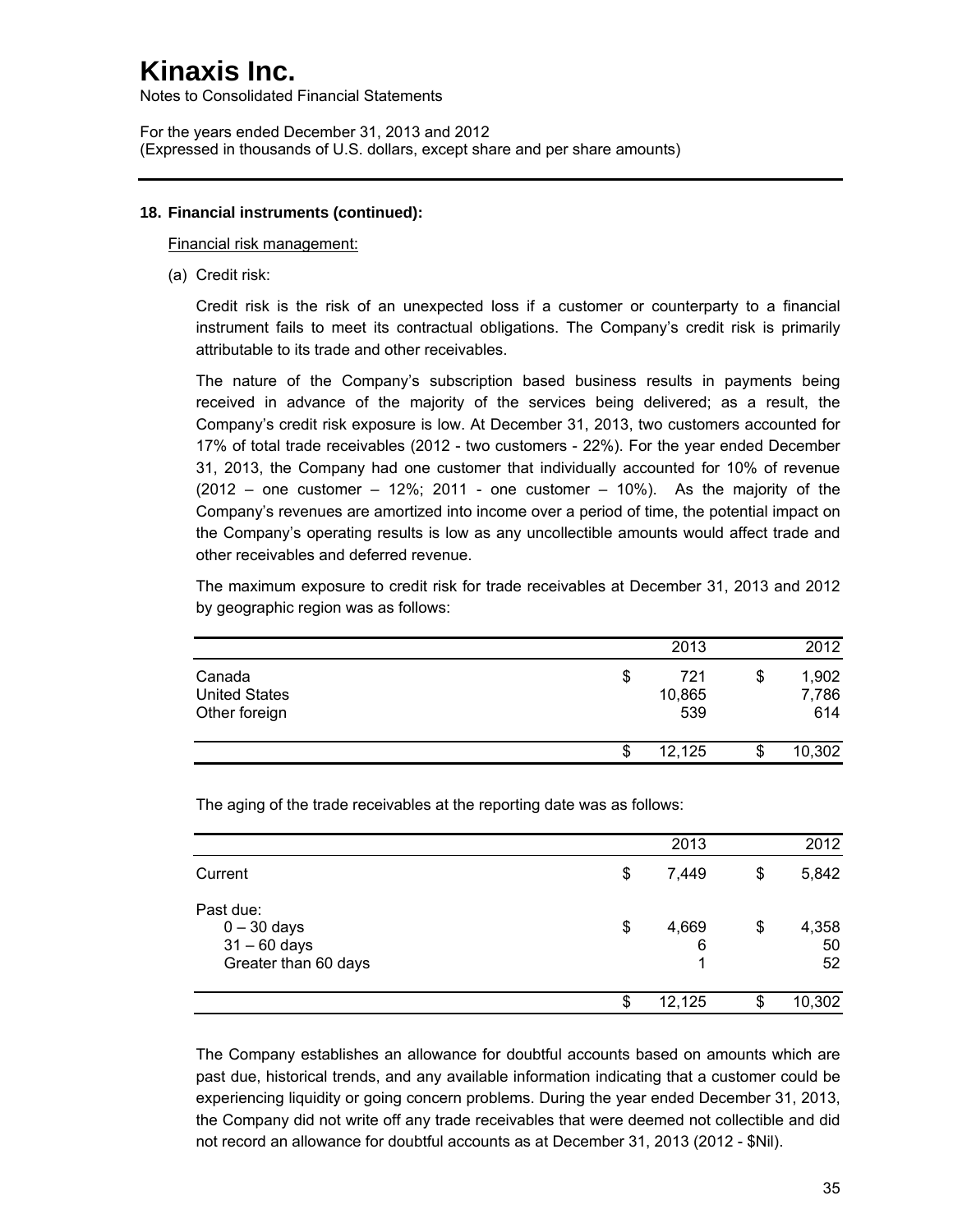Notes to Consolidated Financial Statements

For the years ended December 31, 2013 and 2012 (Expressed in thousands of U.S. dollars, except share and per share amounts)

### **18. Financial instruments (continued):**

Financial risk management:

(a) Credit risk (continued):

The Company invests its excess cash in short-term investments with the objective of maintaining safety of principal and providing adequate liquidity to meet all current payment obligations and future planned capital expenditures with the secondary objective of maximizing the overall yield of the investment. The Company manages its credit risk on investments by dealing only with major Canadian banks and investing only in instruments that management believes have high credit ratings. Given these high credit ratings, the Company does not expect any counterparties to these investments to fail to meet their obligations.

The Company's exposure to credit risk is limited to the carrying amount of financial assets recognized at the date of Consolidated Statement of Financial Position, as summarized below:

|                                                                                               |   | 2013                      | 2012                      |
|-----------------------------------------------------------------------------------------------|---|---------------------------|---------------------------|
| Cash and cash equivalents<br>Trade and other receivables<br>Investment tax credits receivable | S | 13.804<br>12,449<br>1,330 | 48.801<br>10,433<br>1.374 |
|                                                                                               |   | 27.583                    | 60.608                    |

## (b) Liquidity risk:

Liquidity risk is the risk that the Company will not be able to meet its financial obligations as they fall due.

The Company's approach to managing liquidity risk to is ensure, as far as possible, that it will always have sufficient liquidity to meet liabilities when due. The Company also manages liquidity risk by continuously monitoring actual and budgeted expenses. Furthermore, the Board of Directors reviews and approves the Company's operating and capital budgets, as well as any material transactions out of the ordinary course of business, including acquisitions or other major investments or divestitures.

At December 31, 2013, the Company had cash and cash equivalents totaling \$13,804 (2012 - \$48,801). Further, the Company has a credit facility as disclosed in note 7.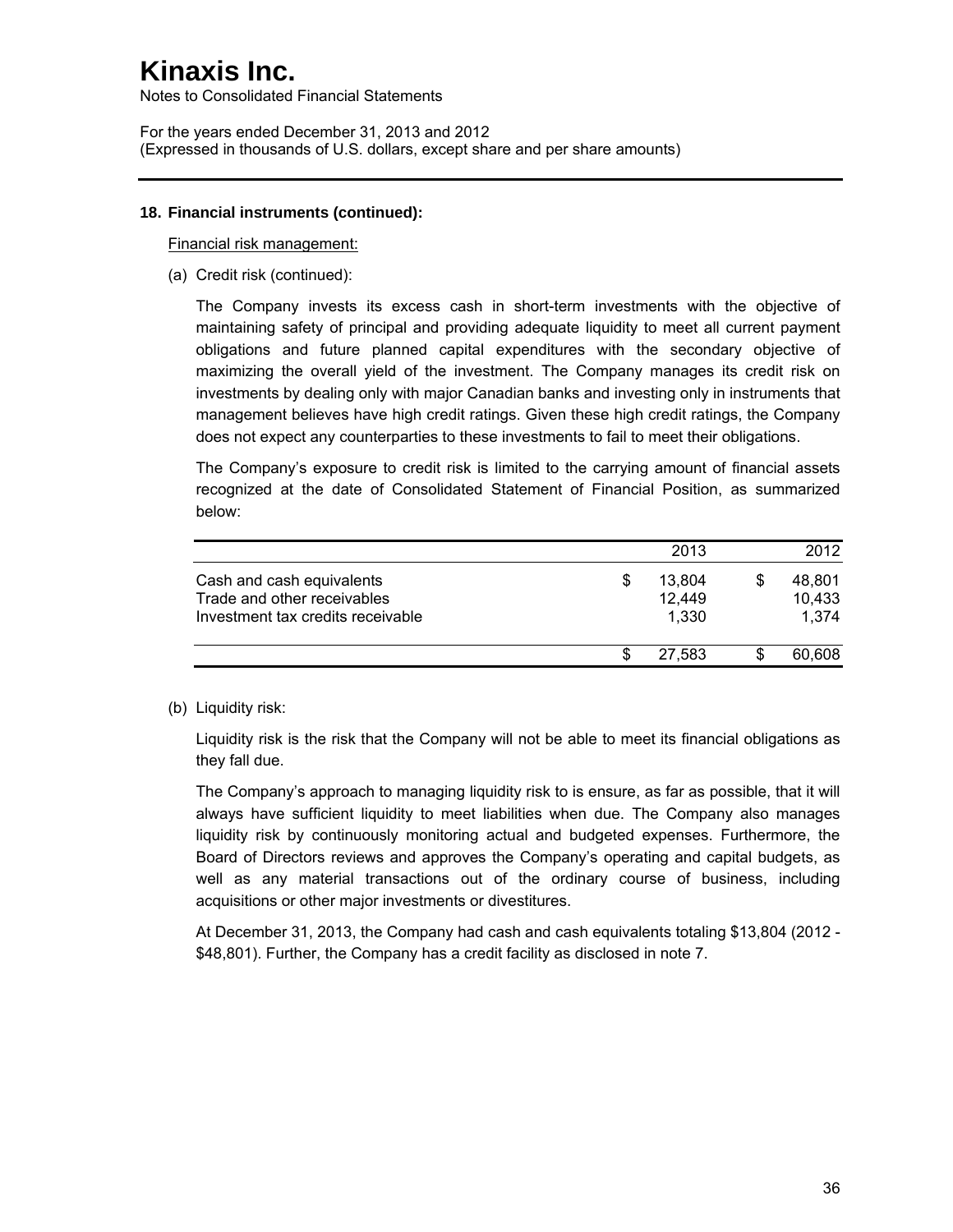Notes to Consolidated Financial Statements

For the years ended December 31, 2013 and 2012 (Expressed in thousands of U.S. dollars, except share and per share amounts)

### **18. Financial instruments (continued):**

(b) Liquidity risk (continued):

The following are the remaining contractual maturities of financial liabilities at December 31, 2013 and 2012:

|                                           |                    | Contractual cash flows |    |                     |    |                        |    |                   |    |                         |
|-------------------------------------------|--------------------|------------------------|----|---------------------|----|------------------------|----|-------------------|----|-------------------------|
| December 31, 2013                         | Carrying<br>amount | Total                  |    | 3 months<br>or less |    | 3 to 12<br>months      |    | $1$ to $5$        |    | More<br>than 5          |
|                                           |                    |                        |    |                     |    |                        |    | vears             |    | years                   |
| Trade payables and<br>accrued liabilities | \$<br>11,062       | \$<br>11,062           |    | \$11,062            | \$ |                        | \$ |                   | \$ |                         |
| Long-term debt<br>Redeemable preferred    | 25,000             | 25,000                 |    |                     |    | 4,167                  |    | 20,833            |    |                         |
| shares                                    | 54,135             | 54,135                 |    |                     |    |                        |    | 54,135            |    |                         |
|                                           | \$<br>90,197       | \$<br>90,197           |    | \$11,062            | \$ | 4,167                  |    | \$74,968          | \$ |                         |
|                                           |                    |                        |    |                     |    |                        |    |                   |    |                         |
|                                           |                    |                        |    |                     |    | Contractual cash flows |    |                   |    |                         |
| December 31, 2012                         | Carrying<br>amount | Total                  |    | 3 months<br>or less |    | 3 to 12<br>months      |    | 1 to $5$<br>years |    | More<br>than 5<br>years |
| Trade payables and                        |                    |                        |    |                     |    |                        |    |                   |    |                         |
| accrued liabilities<br>Finance lease      | \$<br>2,900        | \$<br>2,900            | \$ | 2,900               | \$ |                        | \$ |                   | \$ |                         |
| obligations                               | 58                 | 61                     |    | 12                  |    | 32                     |    | 17                |    |                         |
| Redeemable preferred<br>shares            | 64,720             | 64,720                 |    | 64,720              |    |                        |    |                   |    |                         |
|                                           | \$<br>67,678       | \$<br>67,681           | \$ | 67,632              | \$ | 32                     | \$ | 17                | \$ |                         |

(c) Market risk:

Market risk is the risk that changes in market prices, such as foreign exchange rates and interest rates, will affect the Company's income or the value of its holdings of financial instruments.

#### *Currency risk*

A portion of the Company's revenues and operating costs are realized in currencies other than its functional currency, such as the Canadian dollar, Euro, Hong Kong dollar and Japanese Yen. As a result, the Company is exposed to currency risk on these transactions. Also, additional earnings volatility arises from the translation of monetary assets and liabilities denominated in foreign currencies at the rate of exchange on each date of the Consolidated Statements of Financial Position; the impact of which is reported as a foreign exchange gain or loss.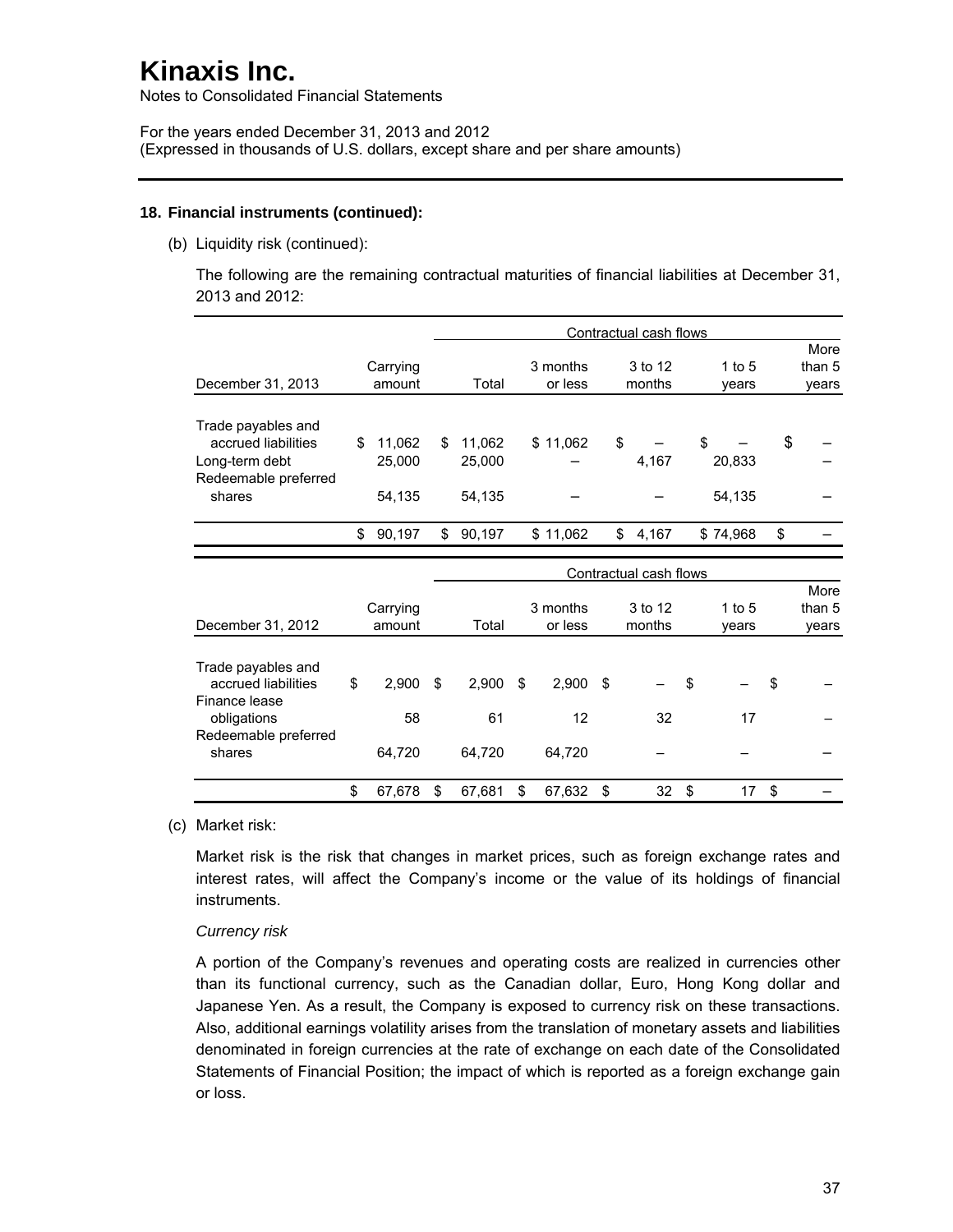Notes to Consolidated Financial Statements

For the years ended December 31, 2013 and 2012 (Expressed in thousands of U.S. dollars, except share and per share amounts)

#### **18. Financial instruments (continued):**

(c) Market risk (continued):

The Company's objective in managing its currency risk is to minimize its exposure to currencies other than its functional currency. The Company does so by matching foreign denominated assets with foreign denominated liabilities.

The Company is mainly exposed to fluctuations between the U.S. dollar and the Canadian dollar. For the year ending December 31, 2013, if the Canadian dollar had strengthened 5% against the U.S. dollar with all other variables held constant, pre-tax income for the year would have been \$857 lower (2012 - \$863 lower). Conversely, if the Canadian dollar had weakened 5% against the U.S. dollar with all other variables held constant, there would be an equal, and opposite impact, on pre-tax income.

The summary quantitative data about the Company's exposure to currency risk is as follows:

| December 31, 2013          |            |       |            |            |            |            |
|----------------------------|------------|-------|------------|------------|------------|------------|
| In thousands of            | <b>USD</b> | CAD   | <b>JPY</b> | <b>EUR</b> | <b>HKD</b> | GBP        |
|                            |            |       |            |            |            |            |
| Trade receivables          | 11,621     |       | 7,206      | 316        |            |            |
| Other receivables          | 315        |       |            |            |            |            |
| Trade payables             | (521)      | (116) | (12, 765)  | (1)        | (12)       |            |
| <b>Accrued liabilities</b> | (9, 162)   | (792) | (19, 366)  | (79)       | (507)      |            |
|                            | 2,253      | (908) | (24, 925)  | 236        | (519)      |            |
| December 31, 2012          |            |       |            |            |            |            |
| In thousands of            | <b>USD</b> | CAD   | <b>JPY</b> | <b>EUR</b> | <b>HKD</b> | <b>GBP</b> |
| Trade receivables          | 9,812      |       |            | 371        |            |            |
| Other receivables          | 105        |       |            | 20         |            |            |
| Trade payables             | (471)      | (192) | (18, 153)  |            | (10)       |            |
| <b>Accrued liabilities</b> | (874)      | (730) | (13, 925)  | (61)       | (450)      | (1)        |
|                            | 8,572      | (922) | (32,078)   | 330        | (460)      | (1)        |

#### *Interest rate risk*

Interest rate risk is the risk that the fair value or future cash flows of a financial instrument will fluctuate due to changes in market interest rates. The Company believes that interest rate risk is low as the majority of investments are made in fixed rate instruments. At December 31, 2013, the Company has drawn \$25,000 of the non-revolving term facility bearing interest at LIBOR plus 3.75% fixed for terms of three to six months. A 100 basis points change in the interest rates would have impacted profit by a nominal amount in 2013.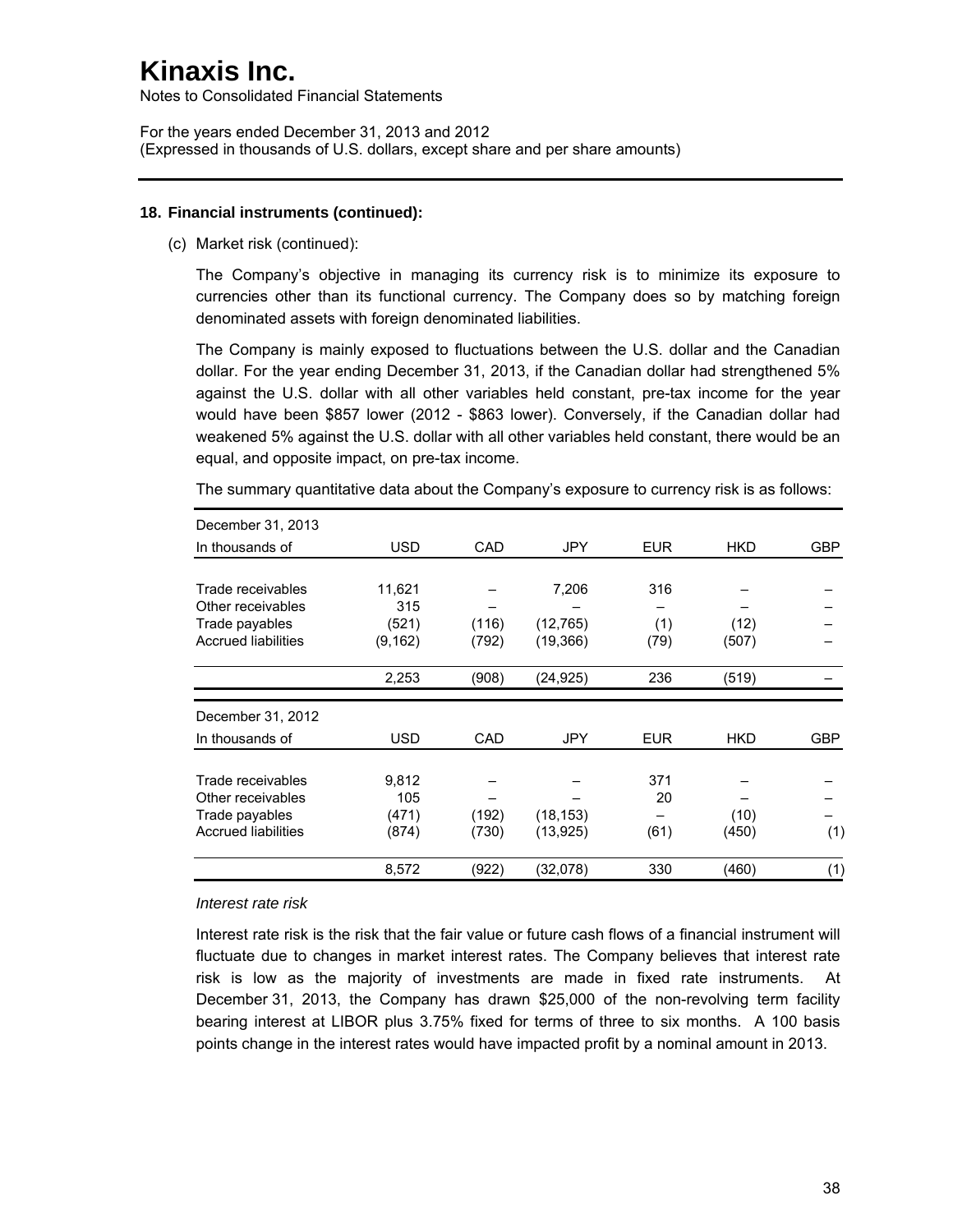Notes to Consolidated Financial Statements

For the years ended December 31, 2013 and 2012 (Expressed in thousands of U.S. dollars, except share and per share amounts)

#### **19. Segmented information:**

The Company's Chief Executive Officer ("CEO") has been identified as the chief operating decision maker. The CEO evaluates the performance of the Company and allocates resources based on the information provided by the Company's internal management system at a consolidated level. The Company has determined that it has only one operating segment.

#### *Geographic information*

Revenue from external customers is attributed to geographic areas based on the location of the contracting customers. External revenue on a geographic basis is as follows:

|                                                          | 2013                                    | 2012                                    | 2011                                    |
|----------------------------------------------------------|-----------------------------------------|-----------------------------------------|-----------------------------------------|
| Canada<br><b>United States</b><br>Japan<br>Other foreign | \$<br>9,402<br>42,025<br>4,399<br>4,990 | \$<br>9,715<br>30,864<br>5,044<br>1,048 | \$<br>6,001<br>25,744<br>4,715<br>1,581 |
|                                                          | \$<br>60,816                            | \$<br>46,671                            | \$<br>38,041                            |

Total assets on a geographic basis are as follows:

|                                                          | 2013                                   | 2012                                   |
|----------------------------------------------------------|----------------------------------------|----------------------------------------|
| Canada<br><b>United States</b><br>Japan<br>Other foreign | \$<br>15,191<br>22,757<br>2,973<br>551 | \$<br>46,673<br>21,745<br>3,877<br>195 |
|                                                          | \$<br>41,472                           | \$<br>72,490                           |

### **20. Operating lease commitments:**

The Company's minimum payments required under operating leases are as follows:

| Less than one year<br>Between one and five years<br>More than five years | S | 1.114<br>2,799 |
|--------------------------------------------------------------------------|---|----------------|
|                                                                          |   | 3.913          |

The Company's operating leases are primarily for office space. These leases generally contain renewal options for periods ranging from one to five years and require the Company to pay operating costs such as utilities and maintenance. Gross rental expense for operating leases for the year ending December 31, 2013 was \$953 (2012 - \$948; 2011 - \$889).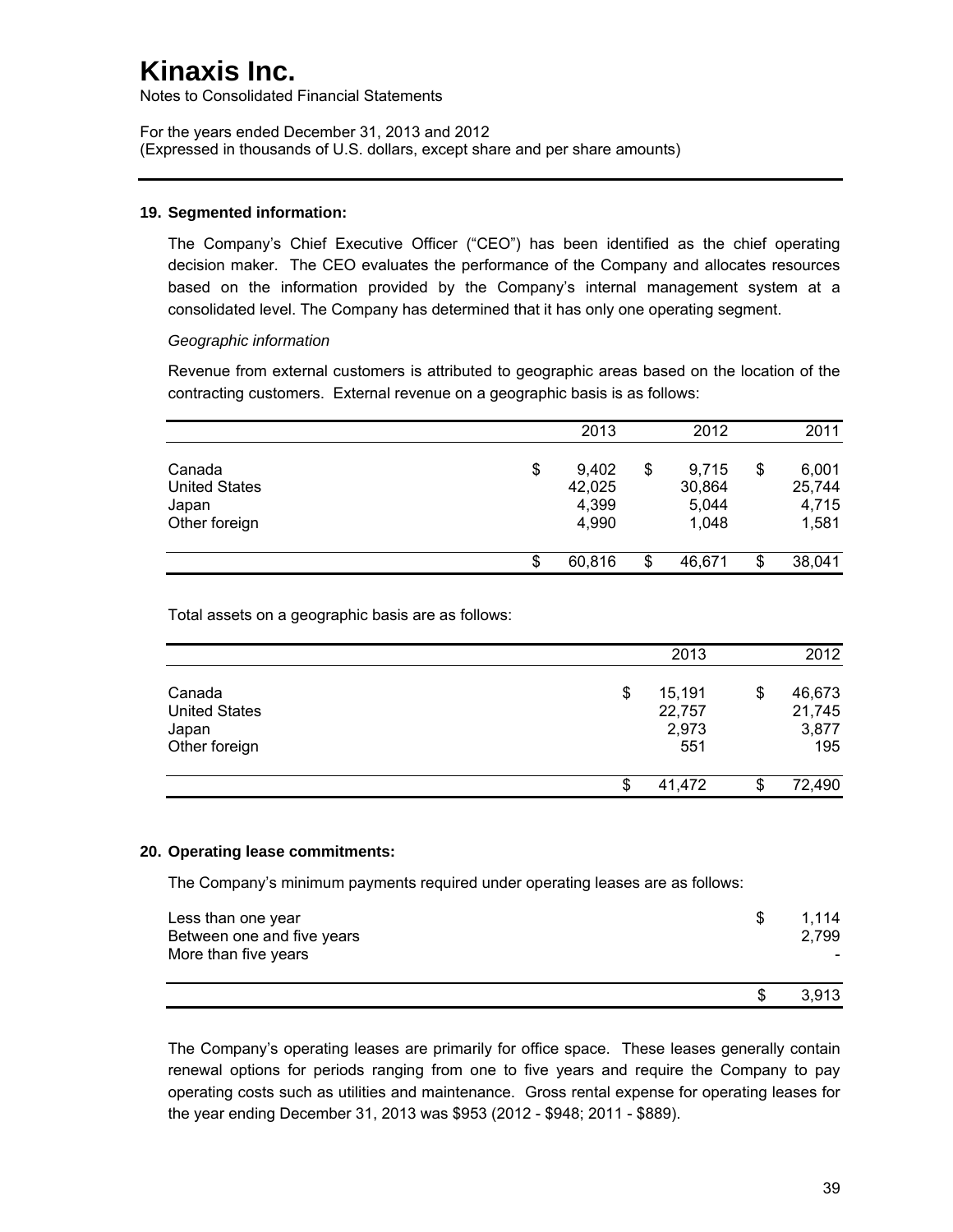Notes to Consolidated Financial Statements

For the years ended December 31, 2013 and 2012 (Expressed in thousands of U.S. dollars, except share and per share amounts)

### **21. Related party transactions:**

Details of the Company's subsidiaries at December 31, 2013 and 2012 are as follows:

| Name of subsidiary    | Principle<br>activity | Place of incorporation<br>and operation | Proportion of ownership interest and voting<br>power held |
|-----------------------|-----------------------|-----------------------------------------|-----------------------------------------------------------|
|                       |                       |                                         | 2013<br>2012                                              |
| Kinaxis Corp.         | Sales                 | State of Delaware, USA                  | 100%<br>100%                                              |
| Kinaxis Japan K.K.    | Sales                 | Japan                                   | 100%<br>100%                                              |
| Kinaxis Europe B.V.   | Sales                 | The Netherlands                         | 100%<br>100%                                              |
| Kinaxis Asia          | Sales                 | Hong Kong                               | 100%<br>100%                                              |
| Kinaxis Holdings Inc. | <b>IP Holding</b>     | New Brunswick, Canada                   | 100%<br>100%                                              |
| Kinaxis Software LLC  | Investment<br>Co.     | State of Delaware, USA                  | 100%<br>100%                                              |

Balances and transactions between the Company and its subsidiaries, which are related parties of the Company, have been eliminated on consolidation and are not disclosed in this note.

During the year, the Company donated approximately \$65 (2012 - \$50; 2011 - \$68), in lieu of salary, to a charitable organization which is a related party to the Company's CEO.

#### *Compensation of key management personnel*

The Company defines key management personnel as being the CEO and his direct reports. The remuneration of directors and other members of key management personnel during the year were as follows:

|                                                                                             |   | 2013               |   | 2012         |    | 2011               |
|---------------------------------------------------------------------------------------------|---|--------------------|---|--------------|----|--------------------|
| Salary and other short-term benefits<br>Share-based payments<br><b>Termination benefits</b> | S | 1.916<br>591<br>54 |   | 2.788<br>471 | \$ | 2,212<br>370<br>66 |
|                                                                                             | S | 2.561              | S | 3.259        | S  | 2.648              |